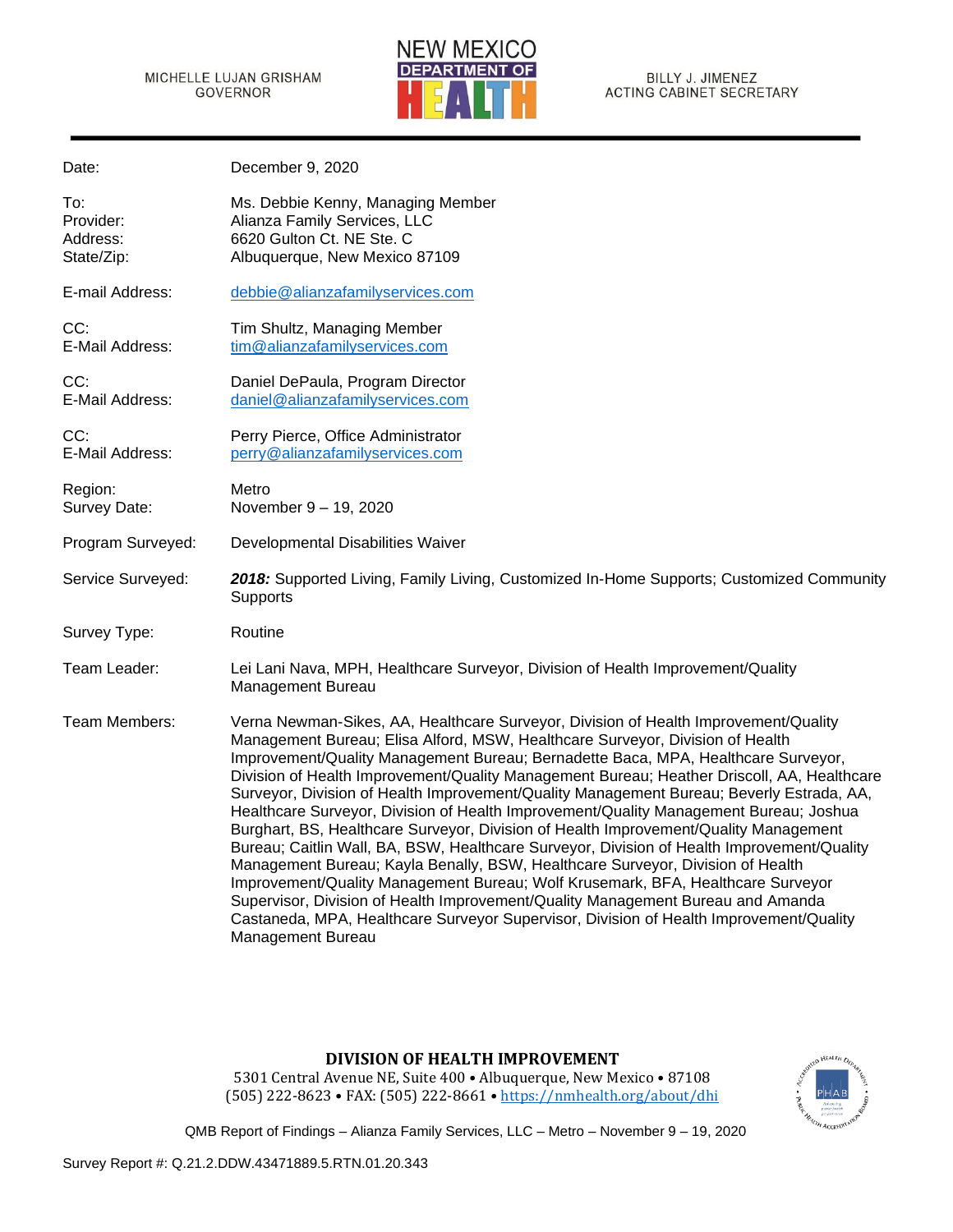### Dear Ms. Debbie Kenny,

The Division of Health Improvement/Quality Management Bureau has completed a compliance survey of the services identified above. The purpose of the survey was to determine compliance with federal and state standards; to assure the health, safety, and welfare of individuals receiving services through the Developmental Disabilities Waiver; and to identify opportunities for improvement. This Report of Findings will be shared with the Developmental Disabilities Supports Division for their use in determining your current and future provider agreements. Upon receipt of this letter and Report of Findings your agency must immediately correct all deficiencies which place Individuals served at risk of harm.

## **Determination of Compliance:**

The Division of Health Improvement, Quality Management Bureau has determined your agency is in:

*Compliance:* This determination is based on your agency's compliance with Condition of Participation level and Standard level requirements. Deficiencies found only affect a small percentage of the Individuals on the survey sample *(refer to Attachment D for details)*. The attached QMB Report of Findings indicates Standard Level deficiencies identified and requires implementation of a Plan of Correction.

The following tags are identified as Standard Level:

- Tag # 1A08.2 Administrative Case File: Healthcare Requirements & Follow-up
- Tag # 1A09 Medication Delivery Routine Mediation Administration
- Tag # 1A09.1 Medication Delivery PRN Mediation Administration
- Tag # 1A15.2 Administrative Case File: Healthcare Documentation (Therap and Required Plans)
- Tag # LS25 Residential Health & Safety (Supported Living & Family Living)
- Tag # IS30 Customized Community Supports Reimbursement
- Tag # LS27 Family Living Reimbursement

### **Plan of Correction:**

The attached Report of Findings identifies the deficiencies found during your agency's on-site compliance review. You are required to complete and implement a Plan of Correction. Your agency has a total of 45 business days (10 business days to submit your POC for approval and 35 days to implement your *approved* Plan of Correction) from the receipt of this letter.

You were provided information during the exit meeting portion of your on-site survey. Please refer to this information (Attachment A) for specific instruction on completing your Plan of Correction. At a minimum your Plan of Correction should address the following for each Tag cited:

### **Corrective Action for Current Citation**:

• How is the deficiency going to be corrected? (i.e. obtained documents, retrain staff, individuals and/or staff no longer in service, void/adjusts completed, etc.) This can be specific to each deficiency cited or if possible an overall correction, i.e. all documents will be requested and filed as appropriate.

### **On-going Quality Assurance/Quality Improvement Processes:**

- What is going to be done on an ongoing basis? (i.e. file reviews, etc.)
- How many individuals is this going to effect? (i.e. percentage of individuals reviewed, number of files reviewed, etc.)
- How often will this be completed? (i.e. weekly, monthly, quarterly, etc.)
- Who is responsible? (responsible position within your agency)
- What steps will be taken if issues are found? (i.e. retraining, requesting documents, filing RORA, etc.)
- How is this integrated in your agency's QIS, QI Committee reviews and annual report?

### **Submission of your Plan of Correction:**

Please submit your agency's Plan of Correction in the available space on the two right-hand columns of the Report of Findings. *(See attachment "A" for additional guidance in completing the Plan of Correction)*.

Within 10 business days of receipt of this letter your agency Plan of Correction must be submitted to the parties below: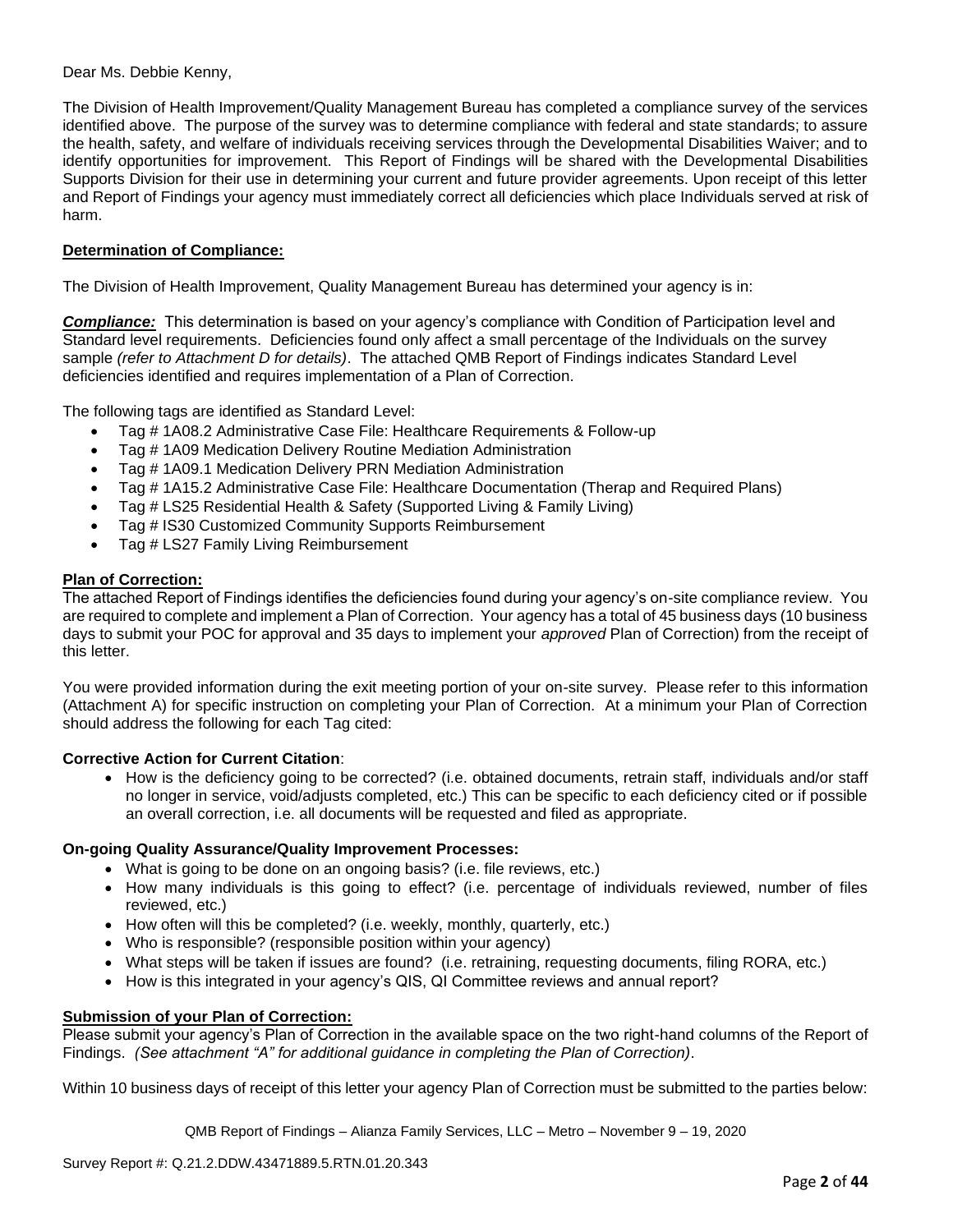- **1. Quality Management Bureau, Attention: Monica Valdez, Plan of Correction Coordinator in any of the following ways:**
	- a. Electronically at [MonicaE.Valdez@state.nm.us](mailto:MonicaE.Valdez@state.nm.us) *(preferred method)*
	- b. Fax to 505-222-8661, or
	- c. Mail to POC Coordinator, 5301 Central Ave NE Suite 400, Albuquerque, New Mexico 87108

## **2. Developmental Disabilities Supports Division Regional Office for region of service surveyed**

Upon notification from QMB that your *Plan of Correction has been approved*, you must implement all remedies and corrective actions to come into compliance. If your Plan of Correction is denied, you must resubmit a revised plan as soon as possible for approval, as your POC approval and all remedies must be completed within 45 business days of the receipt of this letter.

Failure to submit your POC within the allotted 10 business days or complete and implement your Plan of Correction within the total 45 business days allowed may result in the imposition of a \$200 per day Civil Monetary Penalty until it is received, completed and/or implemented.

### **Billing Deficiencies:**

If you have deficiencies noted in this report of findings under the *Service Domain: Medicaid Billing/Reimbursement*, you must complete a "Void/Adjust" claim or remit the identified overpayment via a check within 30 calendar days of the date of this letter to HSD/OIG/PIU, *though this is not the preferred method of payment*. If you choose to pay via check, please include a copy of this letter with the payment. Make the check payable to the New Mexico Human Services Department and mail to:

> Attention: *Lisa Medina-Lujan* HSD/OIG/Program Integrity Unit 1474 Rodeo Road Santa Fe, New Mexico 87505

If you have questions and would like to speak with someone at HSD/OIG/PIU, please contact:

*Lisa Medina-Lujan [\(Lisa.medina-lujan@state.nm.us\)](mailto:Lisa.medina-lujan@state.nm.us)*

Please be advised that there is a one-week lag period for applying payments received by check to Void/Adjust claims. During this lag period, your other claim payments may be applied to the amount you owe even though you have sent a refund, reducing your payment amount. For this reason, we recommend that you allow the system to recover the overpayment instead of sending in a check.

### **Request for Informal Reconsideration of Findings (IRF):**

If you disagree with a finding of deficient practice, you have 10 business days upon receipt of this notice to request an IRF. Submit your request for an IRF in writing to:

> ATTN: QMB Bureau Chief Request for Informal Reconsideration of Findings 5301 Central Ave NE Suite #400 Albuquerque, NM 87108 Attention: IRF request/QMB

See Attachment "C" for additional guidance in completing the request for Informal Reconsideration of Findings. The request for an IRF will not delay the implementation of your Plan of Correction which must be completed within 45 total business days (10 business days to submit your POC for approval and 35 days to implement your *approved* Plan of Correction). Providers may not appeal the nature or interpretation of the standard or regulation, the team composition or sampling methodology. If the IRF approves the modification or removal of a finding, you will be advised of any changes.

Please contact the Plan of Correction Coordinator, Monica Valdez at 505-273-1930 or email at: [MonicaE.Valdez@state.nm.us](mailto:MonicaE.Valdez@state.nm.us) if you have questions about the Report of Findings or Plan of Correction. Thank you for your cooperation and for the work you perform.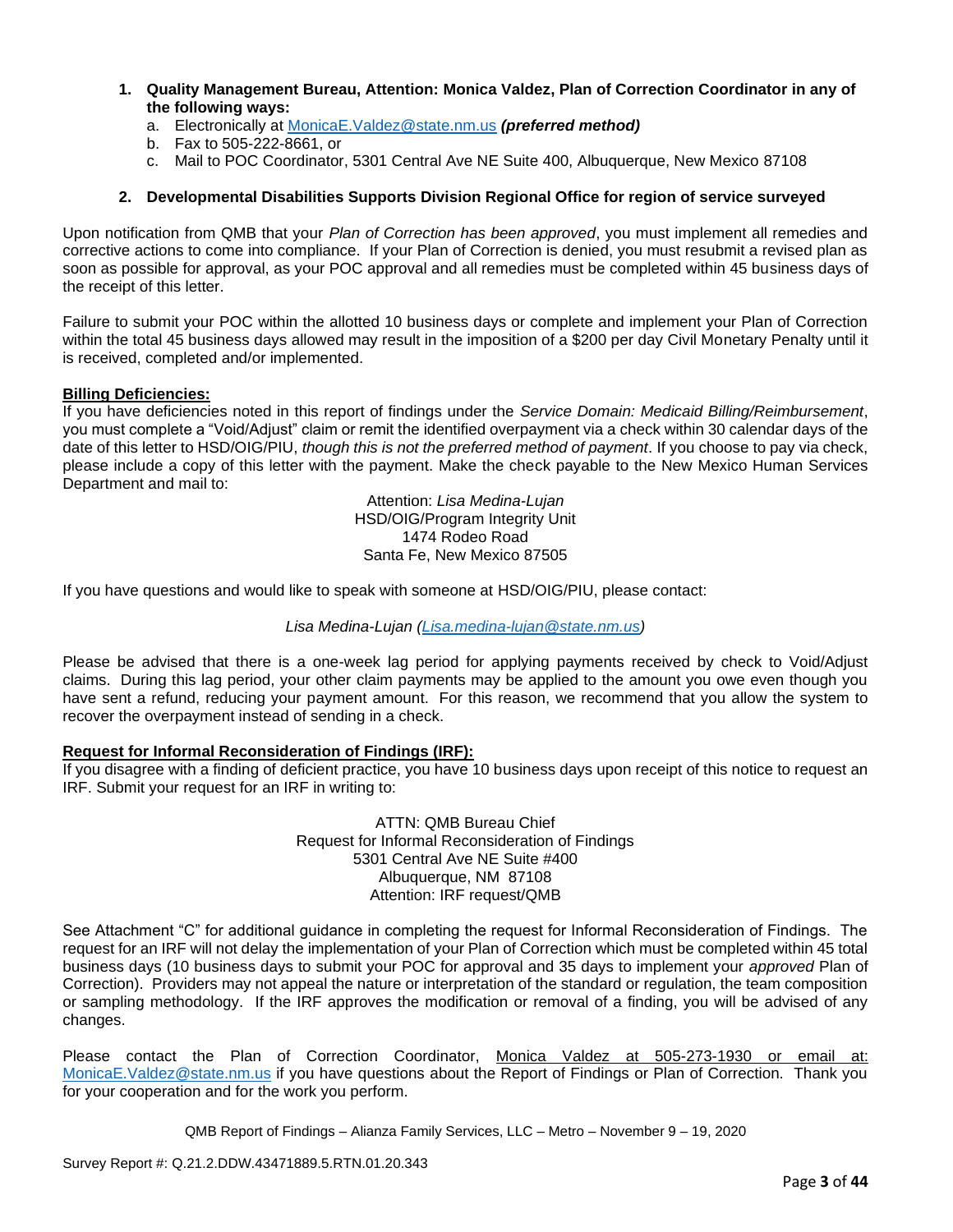Sincerely,

Lei Lani Nava, MPH

Lei Lani Nava, MPH Team Lead/Healthcare Surveyor Division of Health Improvement Quality Management Bureau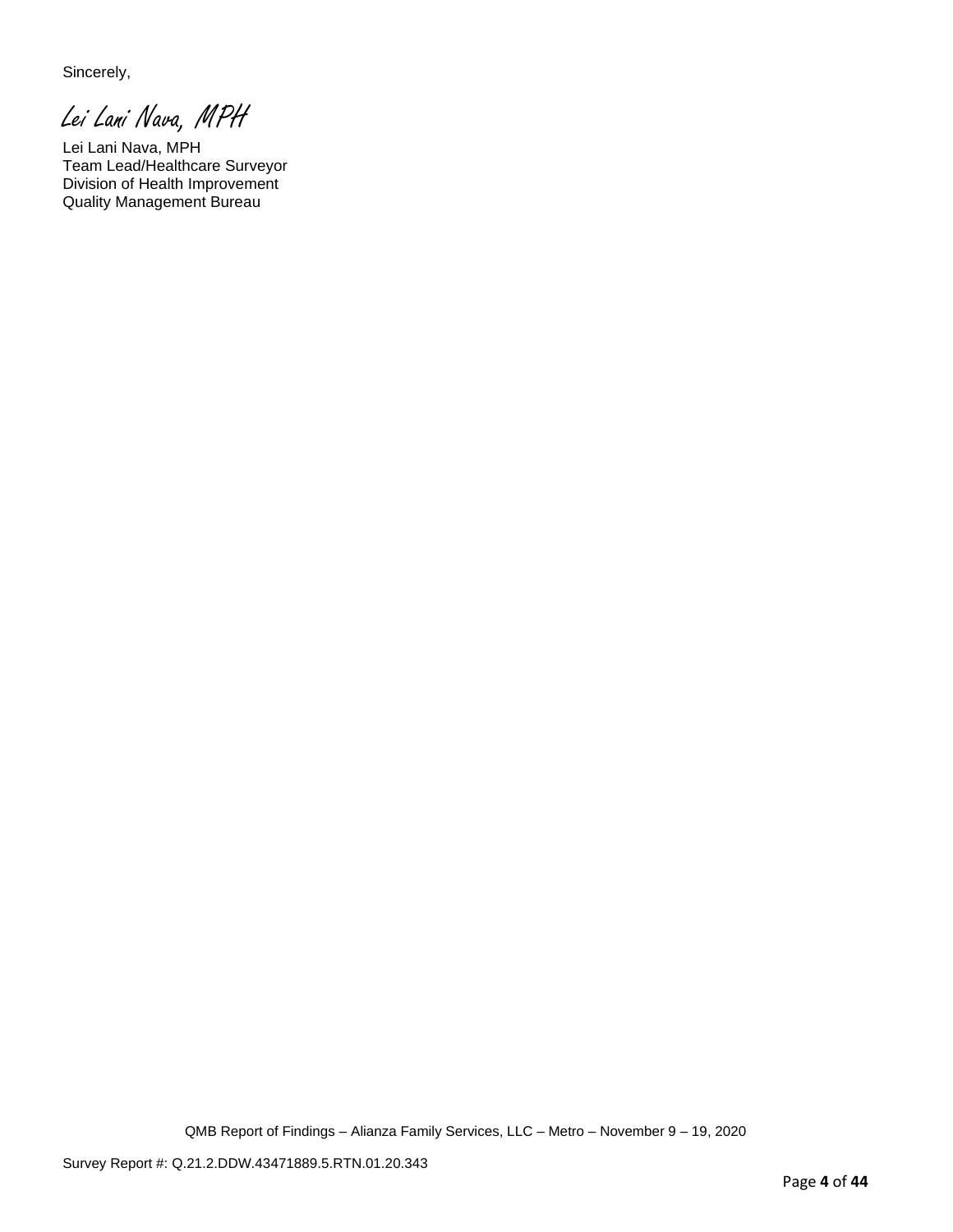#### **Survey Process Employed:**

Administrative Review Start Date: November 9, 2020

## Contact: **Alianza Family Services, LLC**

Daniel DePaula, Program Director

**DOH/DHI/QMB** Lei Lani Nava, MPH, Team Lead/Healthcare Surveyor

On-site Entrance Conference Date: November 9, 2020

Exit Conference Date: November 19, 2020

## Present: **Alianza Family Services, LLC**

Debbie Kenny, Managing Member Tim Shultz, Managing Member Daniel DePaula, Program Manager Perry Pierce, Office Administrator

## **DOH/DHI/QMB**

Lei Lani Nava, MPH, Team Lead/Healthcare Surveyor Bernadette Baca, MPA, Healthcare Surveyor Kayla Benally, BSW, Healthcare Surveyor Elisa Alford, MSW, Healthcare Surveyor Caitlin Wall, BA, BSW, Healthcare Surveyor Joshua Burghart, BS, Healthcare Surveyor Verna Newman-Sikes, AA, Healthcare Surveyor

## Present: **Alianza Family Services, LLC**

Debbie Kenny, Managing Member Tim Shultz, Managing Member Daniel DePaula, Program Manager Perry Pierce, Office Administrator

## **DOH/DHI/QMB**

Lei Lani Nava, MPH, Team Lead/Healthcare Surveyor Amanda Castaneda, MPA, Healthcare Surveyor Supervisor Caitlin Wall, BA, BSW, Healthcare Surveyor Joshua Burghart, BS, Healthcare Surveyor Verna Newman-Sikes, AA, Healthcare Surveyor Beverly Estrada, AA, Healthcare Surveyor

**DDSD - Metro Regional Office** 

Linda Clark, Metro Assistant Regional Manager

Administrative Locations Visited: 0 (*Note: No administrative locations visited due to COVID-19 Public Health Emergency*)

Total Sample Size: 25

1 - *Jackson* Class Members 24 - Non-*Jackson* Class Members

- 2 Supported Living
- 17 Family Living
- 4 Customized In-Home Supports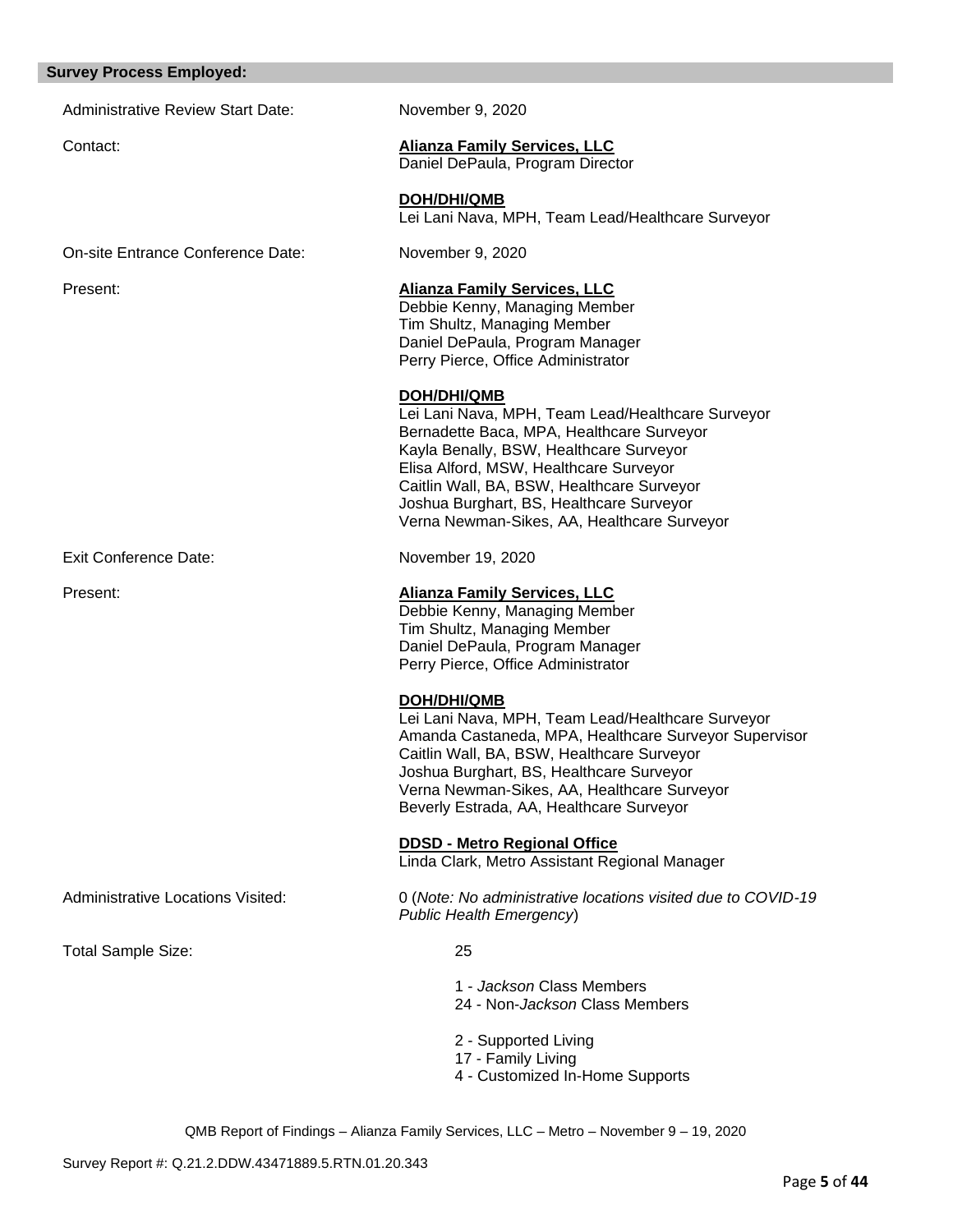|                                                              | 15 - Customized Community Supports                                                                                            |
|--------------------------------------------------------------|-------------------------------------------------------------------------------------------------------------------------------|
| Total Homes Observed by Video                                | 18 (Note: No home visits conducted due to COVID-19<br>Public Health Emergency, however, Video Observations were<br>conducted) |
| Supported Living Observed by Video<br>❖                      | $\overline{2}$                                                                                                                |
| Family Living Observed by Video<br>❖                         | 16                                                                                                                            |
| Persons Served Records Reviewed                              | 25                                                                                                                            |
| Persons Served Interviewed                                   | 19 (Note: Interviews conducted by video / phone due to<br>COVID-19 Public Health Emergency)                                   |
| Persons Served Not Seen and/or Not Available                 | 6 (Note: 6 Individuals were not available during the on-site<br>survey)                                                       |
| <b>Direct Support Personnel Records Reviewed</b>             | 209                                                                                                                           |
| Direct Support Personnel Interviewed                         | 27 (Note: Interviews conducted by video / phone due to<br>COVID-19 Public Health Emergency)                                   |
| Substitute Care/Respite Personnel<br><b>Records Reviewed</b> | 71                                                                                                                            |
| Service Coordinator Records Reviewed                         | 11                                                                                                                            |
| Nurse Interview                                              | 1                                                                                                                             |

Administrative Processes and Records Reviewed:

- Medicaid Billing/Reimbursement Records for all Services Provided
- Accreditation Records
- Oversight of Individual Funds
- Individual Medical and Program Case Files, including, but not limited to:
	- °Individual Service Plans
	- Progress on Identified Outcomes
	- <sup>o</sup>Healthcare Plans
	- Medication Administration Records
	- Medical Emergency Response Plans
	- Therapy Evaluations and Plans
	- Healthcare Documentation Regarding Appointments and Required Follow-Up Other Required Health Information
- Internal Incident Management Reports and System Process / General Events Reports
- Personnel Files, including nursing and subcontracted staff
- Staff Training Records, Including Competency Interviews with Staff
- Agency Policy and Procedure Manual
- Caregiver Criminal History Screening Records
- Consolidated Online Registry/Employee Abuse Registry
- Human Rights Committee Notes and Meeting Minutes
- Evacuation Drills of Residences and Service Locations
- Quality Assurance / Improvement Plan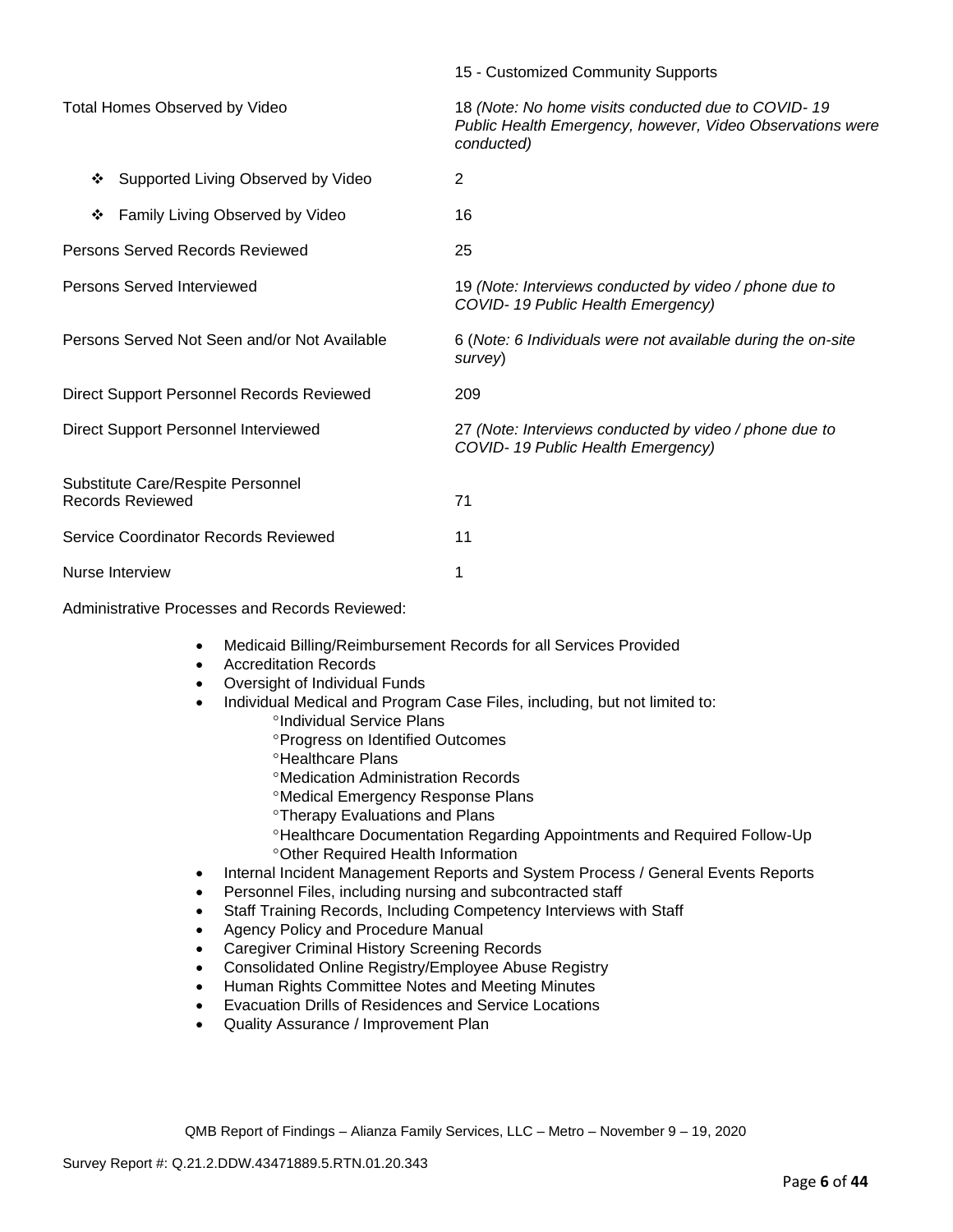- CC: Distribution List: DOH Division of Health Improvement
	- DOH Developmental Disabilities Supports Division
	- DOH Office of Internal Audit
	- HSD Medical Assistance Division
	- NM Attorney General's Office
	- DOH Internal Review Committee (when needed)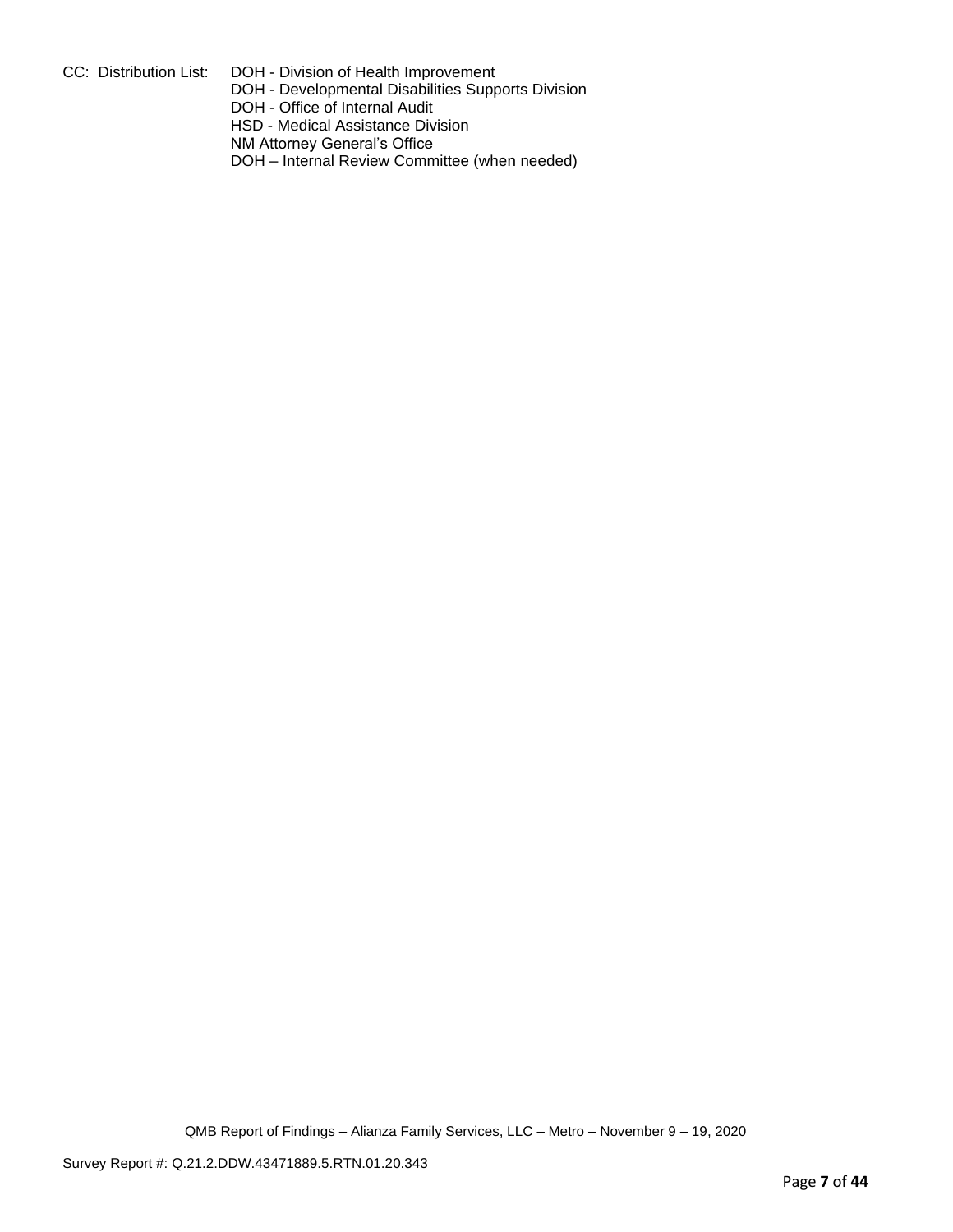## **Attachment A**

## **Provider Instructions for Completing the QMB Plan of Correction (POC) Process**

#### *Introduction:*

After a QMB Compliance Survey, your QMB Report of Findings will be sent to you via e-mail.

Each provider must develop and implement a Plan of Correction (POC) that identifies specific quality assurance and quality improvement activities the agency will implement to correct deficiencies and prevent continued deficiencies and non-compliance.

Agencies must submit their Plan of Correction within ten (10) business days from the date you receive the QMB Report of Findings. (Providers who do not submit a POC within 10 business days may be referred to the DDSD Regional Office for purposes of contract management or the Internal Review Committee [IRC] for possible actions or sanctions).

Agencies must fully implement their approved Plan of Correction within 45 business days (10 business days to submit your POC for approval and 35 days to implement your approved Plan of Correction) from the date they receive the QMB Report of Findings. Providers who fail to complete a POC within the 45-business days allowed will be referred to the IRC for possible actions or sanctions.

If you have questions about the Plan of Correction process, call the Plan of Correction Coordinator at 505-273-1930 or email at [MonicaE.Valdez@state.nm.us.](mailto:MonicaE.Valdez@state.nm.us) Requests for technical assistance must be requested through your Regional DDSD Office.

The POC process cannot resolve disputes regarding findings. If you wish to dispute a finding on the official Report of Findings, you must file an Informal Reconsideration of Findings (IRF) request within ten (10) business days of receiving your report. Please note that you must still submit a POC for findings that are in question (see Attachment C).

#### *Instructions for Completing Agency POC:*

#### *Required Content*

Your Plan of Correction should provide a step-by-step description of the methods to correct each deficient practice cited to prevent recurrence and information that ensures the regulation cited comes into and remains in compliance. The remedies noted in your POC are expected to be added to your Agency's required, annual Quality Assurance (QA) Plan.

If a deficiency has already been corrected since the on-site survey, the plan should state how it was corrected, the completion date (date the correction was accomplished), and how possible recurrence of the deficiency will be prevented.

*The following details should be considered when developing your Plan of Correction:*

#### *The Plan of Correction must address each deficiency cited in the Report of Findings unless otherwise noted with a "No Plan of Correction Required statement." The Plan of Correction must address the five (5) areas listed below:*

- 1. How the specific and realistic corrective action will be accomplished for individuals found to have been affected by the deficient practice.
- 2. How the agency will identify other individuals who have the potential to be affected by the same deficient practice, and how the agency will act to protect those individuals in similar situations.
- 3. What Quality Assurance measures will be put into place and what systemic changes made to ensure the deficient practice will not recur.
- 4. Indicate how the agency plans to monitor its performance to make certain solutions are sustained. The agency must develop a QA plan for ensuring correction is achieved and sustained. This QA plan must be implemented, and the corrective action is evaluated for its effectiveness. The plan of correction is integrated into the agency quality assurance system; and
- 5. Include dates when corrective actions will be completed. The corrective action completion dates must be acceptable to the State.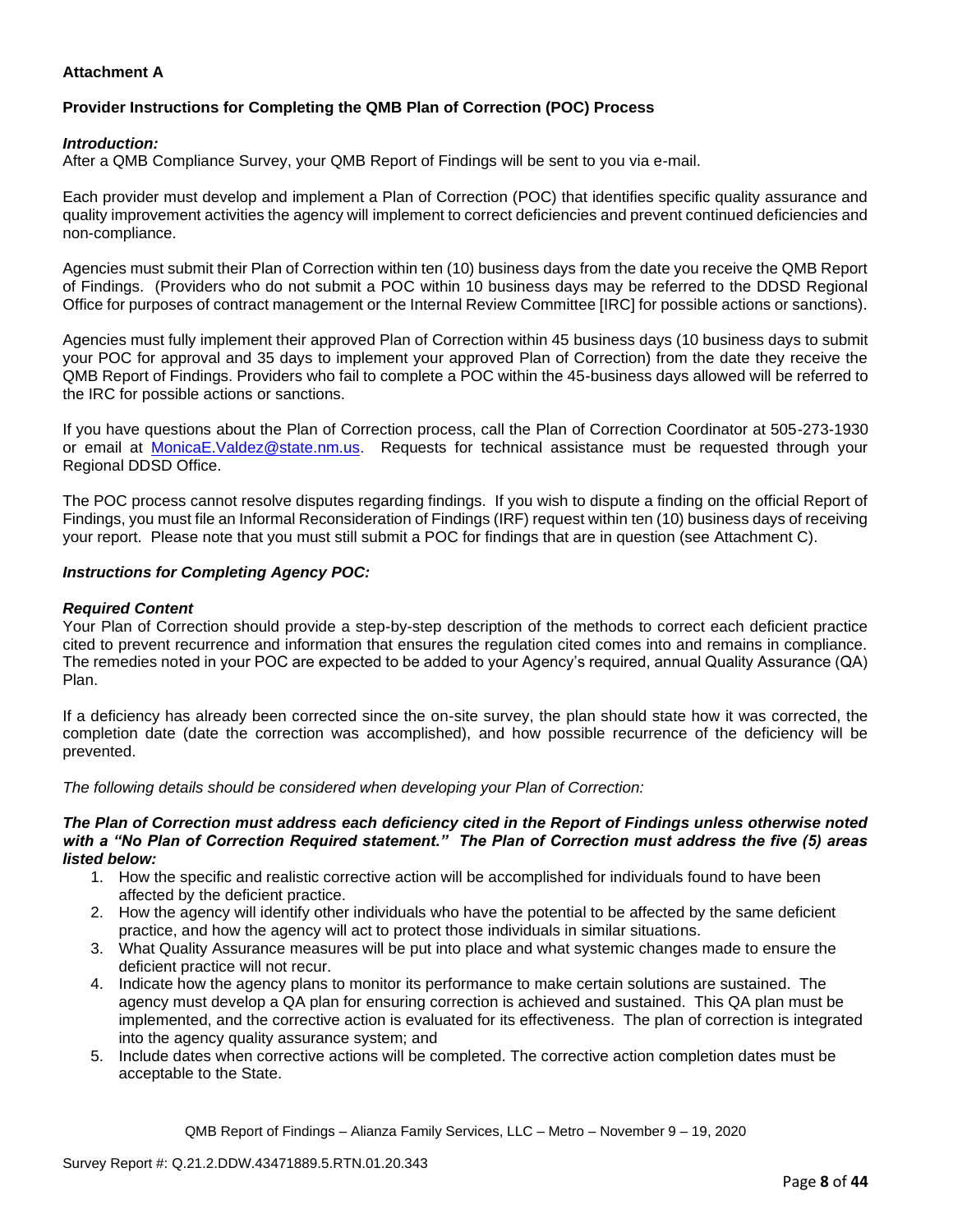*The following details should be considered when developing your Plan of Correction:*

- Details about how and when Individual Served, agency personnel and administrative and service delivery site files are audited by agency personnel to ensure they contain required documents;
- Information about how medication administration records are reviewed to verify they contain all required information before they are distributed to service sites, as they are being used, and after they are completed;
- Your processes for ensuring that all required agency personnel are trained on required DDSD required trainings;
- How accuracy in billing/reimbursement documentation is assured;
- How health, safety is assured;
- For Case Management providers, how Individual Service Plans are reviewed to verify they meet requirements, how the timeliness of level of care (LOC) packet submissions and consumer visits are tracked;
- Your process for gathering, analyzing and responding to quality data indicators; and,
- Details about Quality Targets in various areas, current status, analyses about why targets were not met, and remedies implemented.

*Note:* **Instruction or in-service of staff alone may not be a sufficient plan of correction.** This is a good first step toward correction, but additional steps must be taken to ensure the deficiency is corrected and will not recur.

### *Completion Dates*

- The plan of correction must include a **completion date** (entered in the far right-hand column) for each finding. Be sure the date is **realistic** in the amount of time your Agency will need to correct the deficiency; not to exceed 45 total business days.
- Direct care issues should be corrected immediately and monitored appropriately.
- Some deficiencies may require a staged plan to accomplish total correction.
- Deficiencies requiring replacement of equipment, etc., may require more time to accomplish correction but should show reasonable time frames.

## *Initial Submission of the Plan of Correction Requirements*

- 1. The Plan of Correction must be completed on the official QMB Survey Report of Findings/Plan of Correction Form and received by QMB within ten (10) business days from the date you received the report of findings.
- 2. For questions about the POC process, call the POC Coordinator, Monica Valdez at 505-273-1930 or email at [MonicaE.Valdez@state.nm.us](mailto:MonicaE.Valdez@state.nm.us) for assistance.
- 3. For Technical Assistance (TA) in developing or implementing your POC, contact your Regional DDSD Office.
- 4. Submit your POC to Monica Valdez, POC Coordinator in any of the following ways:
	- a. Electronically at [MonicaE.Valdez@state.nm.us](mailto:MonicaE.Valdez@state.nm.us) *(preferred method)*
	- b. Fax to 505-222-8661, or
	- c. Mail to POC Coordinator, 5301 Central Ave NE Suite 400, Albuquerque, New Mexico 87108
- 5. *Do not submit supporting documentation* (evidence of compliance) to QMB *until after* your POC has been approved by the QMB.
- 6. QMB will notify you when your POC has been "approved" or "denied."
	- a. During this time, whether your POC is "approved," or "denied," you will have a maximum of 45-business days from the date of receipt of your Report of Findings to correct all survey deficiencies.
	- b. If your POC is denied, it must be revised and resubmitted as soon as possible, as the 45-business day limit is in effect.
	- c. If your POC is denied a second time your agency may be referred to the Internal Review Committee.
	- d. You will receive written confirmation when your POC has been approved by QMB and a final deadline for completion of your POC.
	- e. Please note that all POC correspondence will be sent electronically unless otherwise requested.
- 7. Failure to submit your POC within 10 business days without prior approval of an extension by QMB will result in a referral to the Internal Review Committee and the possible implementation of monetary penalties and/or sanctions.

### *POC Document Submission Requirements*

Once your POC has been approved by the QMB Plan of Correction Coordinator you must submit copies of documents as evidence that all deficiencies have been corrected, as follows.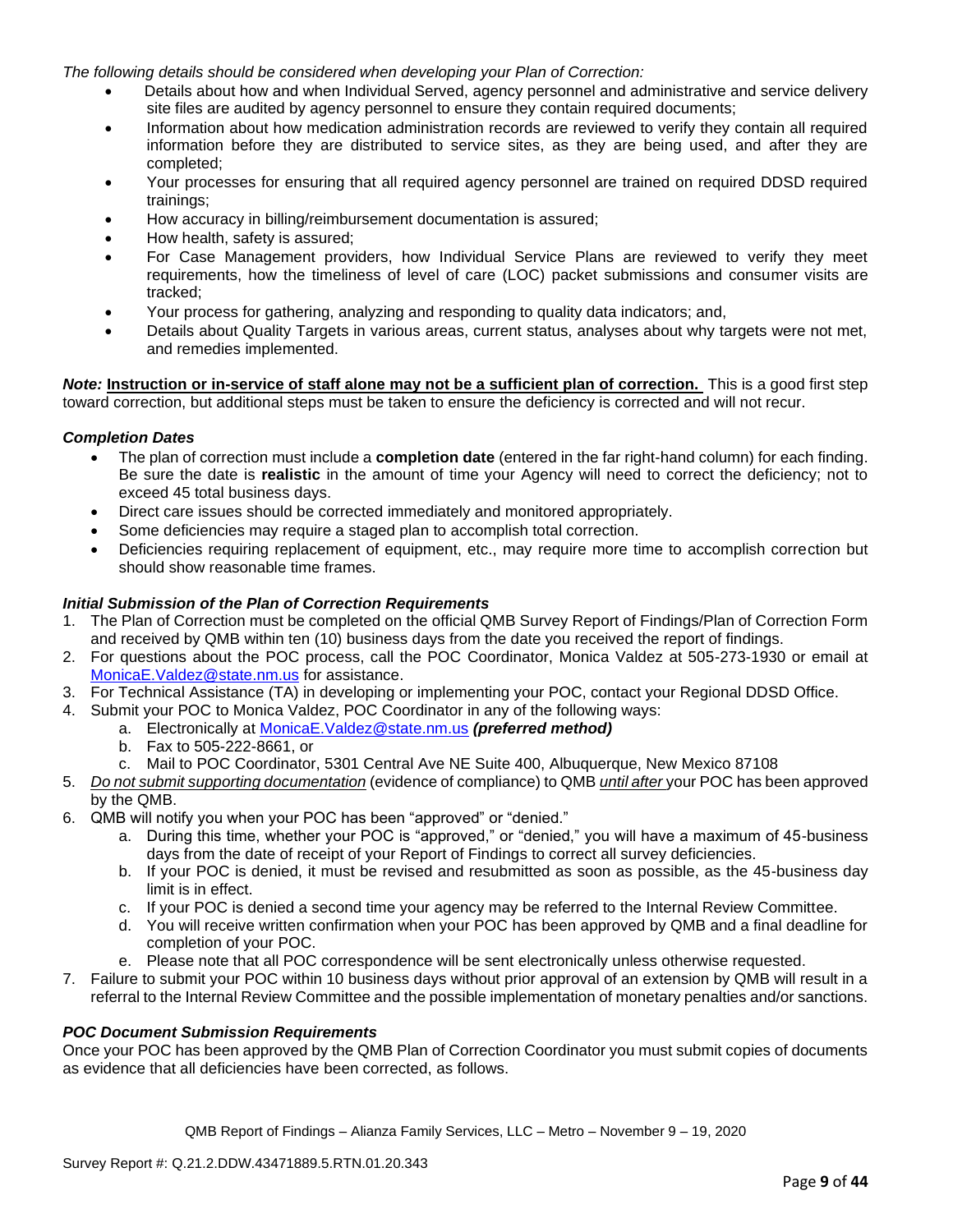- 1. Your internal documents are due within a *maximum* of 45-business days of receipt of your Report of Findings.
- 2. It is preferred that you submit your documents via USPS or other carrier (scanned and saved to CD/DVD disc, flash drive, etc.). If documents containing HIPAA Protected Health Information (PHI) documents must be submitted through S-Comm (Therap), Fax or Postal System, do not send PHI directly to NMDOH email accounts. If the documents do not contain protected Health information (PHI) then you may submit your documents electronically scanned and attached to e-mails.
- 3. All submitted documents *must be annotated*; please be sure the tag numbers and Identification numbers are indicated on each document submitted. Documents which are not annotated with the Tag number and Identification number may not be accepted.
- 4. Do not submit original documents; Please provide copies or scanned electronic files for evidence. Originals must be maintained in the agency file(s) per DDSD Standards.
- 5. In lieu of some documents, you may submit copies of file or home audit forms that clearly indicate cited deficiencies have been corrected, other attestations of correction must be approved by the Plan of Correction Coordinator prior to their submission.
- 6. When billing deficiencies are cited, you must provide documentation to justify billing and/or void and adjust forms submitted to Xerox State Healthcare, LLC for the deficiencies cited in the Report of Findings.

**Revisions, Modifications or Extensions to your Plan of Correction (post QMB approval) must be made in writing and submitted to the Plan of Correction Coordinator, prior to the completion date and are approved on a case-by-case basis. No changes may be made to your POC or the timeframes for implementation without written approval of the POC Coordinator.**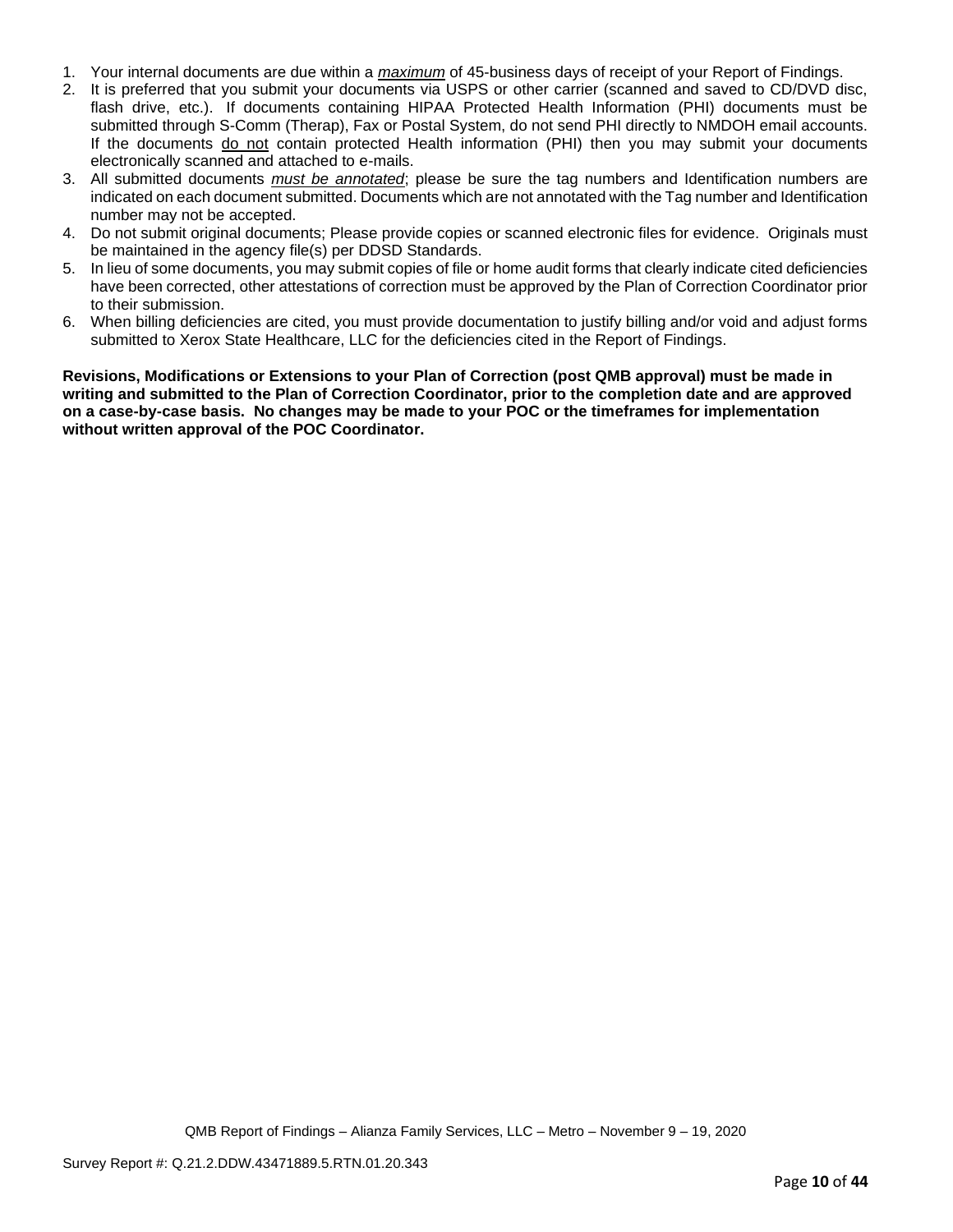## **Attachment B**

#### **Department of Health, Division of Health Improvement QMB Determination of Compliance Process**

The Division of Health Improvement, Quality Management Bureau (QMB) surveys compliance of the Developmental Disabilities Waiver (DDW) standards and other state and federal regulations. For the purpose of the LCA / CI survey the CMS waiver assurances have been grouped into four (4) Service Domains: Plan of Care (ISP Implementation); Qualified Providers; Health, Welfare and Safety; and Administrative Oversight (note that Administrative Oversight listed in this document is not the same as the CMS assurance of Administrative Authority. Used in this context it is related to the agency's operational policies and procedures, Quality Assurance system and Medicaid billing and reimbursement processes.)

The QMB Determination of Compliance process is based on provider compliance or non-compliance with standards and regulations identified during the on-site survey process and as reported in the QMB Report of Findings. All areas reviewed by QMB have been agreed to by DDSD and DHI/QMB and are reflective of CMS requirements. All deficiencies (non-compliance with standards and regulations) are identified and cited as either a Standard level deficiency or a Condition of Participation level deficiency in the QMB Reports of Findings. All deficiencies require corrective action when non-compliance is identified.

Each deficiency in your Report of Findings has been predetermined to be a Standard Level Deficiency, a Condition of Participation Level Deficiency, if below 85% compliance or a non-negotiable Condition of Participation Level Deficiency. Your Agency's overall Compliance Determination is based on a Scope and Severity Scale which takes into account the number of Standard and Condition Level Tags cited as well as the percentage of Individuals affected in the sample.

## **Conditions of Participation (CoPs)**

CoPs are based on the Centers for Medicare and Medicaid Services, Home and Community-Based Waiver required assurances, in addition to the New Mexico Developmental Disability Waiver (DDW) Service Standards. The Division of Health Improvement (DHI), in conjunction with the Developmental Disability Support Division (DDSD), has identified certain deficiencies that have the potential to be a Condition of Participation Level, if the tag falls below 85% compliance based on the number of people affected. Additionally, there are what are called nonnegotiable Conditions of Participation, regardless if one person or multiple people are affected. In this context, a CoP is defined as an essential / fundamental regulation or standard, which when out of compliance directly affects the health and welfare of the Individuals served. If no deficiencies within a Tag are at the level of a CoP, it is cited as a Standard Level Deficiency.

### *Service Domains and CoPs for Living Care Arrangements and Community Inclusion are as follows:*

**Service Domain: Service Plan: ISP Implementation -** *Services are delivered in accordance with the service plan, including type, scope, amount, duration and frequency specified in the service plan.*

### **Potential Condition of Participation Level Tags, if compliance is below 85%:**

- **1A08.3 –** Administrative Case File: Individual Service Plan / ISP Components
- **1A32 –** Administrative Case File: Individual Service Plan Implementation
- **LS14 –** Residential Service Delivery Site Case File (ISP and Healthcare Requirements)
- **IS14 –** CCS / CIES Service Delivery Site Case File (ISP and Healthcare Requirements)

**Service Domain: Qualified Providers -** *The State monitors non-licensed/non-certified providers to assure adherence to waiver requirements. The State implements its policies and procedures for verifying that provider training is conducted in accordance with State requirements and the approved waiver.*

### **Potential Condition of Participation Level Tags, if compliance is below 85%:**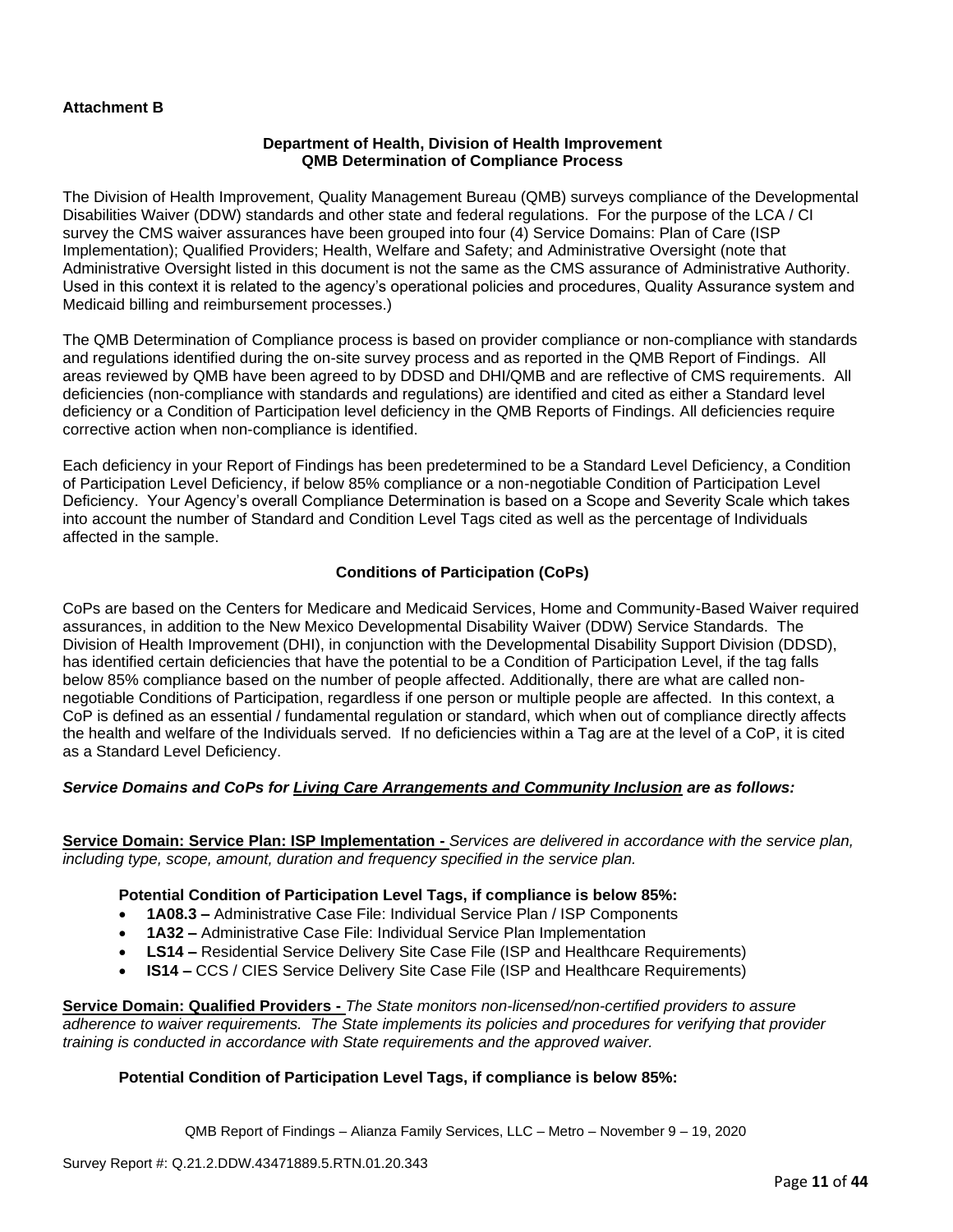- **1A20 -** Direct Support Personnel Training
- **1A22 -** Agency Personnel Competency
- **1A37 –** Individual Specific Training

## **Non-Negotiable Condition of Participation Level Tags (one or more Individuals are cited):**

- **1A25.1 –** Caregiver Criminal History Screening
- **1A26.1 –** Consolidated On-line Registry Employee Abuse Registry

**Service Domain: Health, Welfare and Safety -** *The State, on an ongoing basis, identifies, addresses and seeks to prevent occurrences of abuse, neglect and exploitation. Individuals shall be afforded their basic human rights. The provider supports individuals to access needed healthcare services in a timely manner.*

## **Potential Condition of Participation Level Tags, if compliance is below 85%:**

- **1A08.2 –** Administrative Case File: Healthcare Requirements & Follow-up
- **1A09 –** Medication Delivery Routine Medication Administration
- **1A09.1 –** Medication Delivery PRN Medication Administration
- **1A15.2 –** Administrative Case File: Healthcare Documentation (Therap and Required Plans)

## **Non-Negotiable Condition of Participation Level Tags (one or more Individuals are cited):**

- **1A05 –** General Requirements / Agency Policy and Procedure Requirements
- **1A07 –** Social Security Income (SSI) Payments
- **1A09.2 –** Medication Delivery Nurse Approval for PRN Medication
- **1A15 –** Healthcare Coordination Nurse Availability / Knowledge
- **1A31 –** Client Rights/Human Rights
- **LS25.1 –** Residential Reqts. (Physical Environment Supported Living / Family Living / Intensive Medical Living)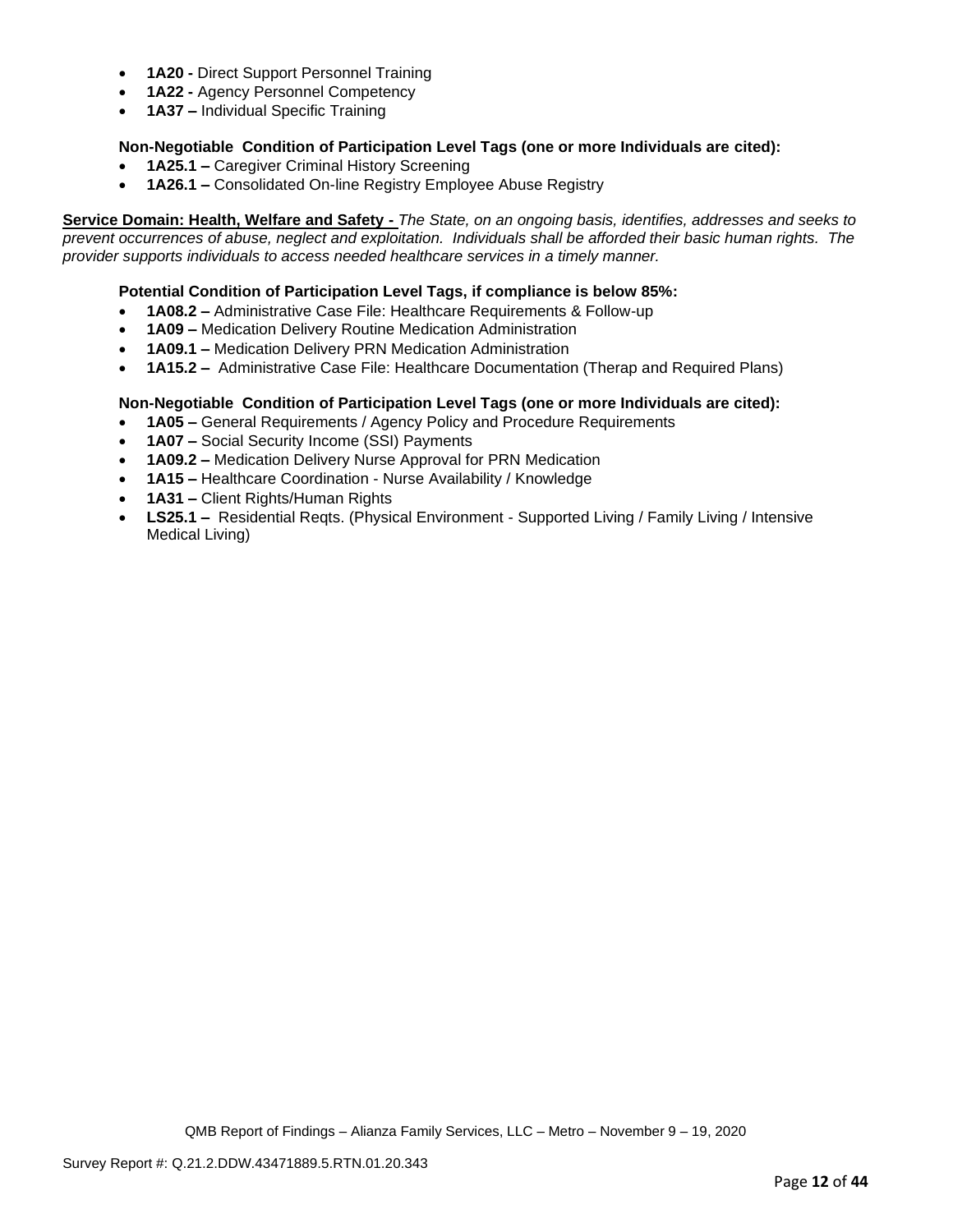## **Attachment C**

## **Guidelines for the Provider Informal Reconsideration of Finding (IRF) Process**

#### **Introduction:**

Throughout the QMB Survey process, surveyors are openly communicating with providers. Open communication means surveyors have clarified issues and/or requested missing information before completing the review through the use of the signed/dated "Document Request," or "Administrative Needs," etc. forms. Regardless, there may still be instances where the provider disagrees with a specific finding. Providers may use the following process to informally dispute a finding.

#### **Instructions:**

- 1. The Informal Reconsideration of the Finding (IRF) request must be received in writing to the QMB Bureau Chief **within 10 business days** of receipt of the final Report of Findings **(***Note: No extensions are granted for the IRF)***.**
- 2. The written request for an IRF *must* be completed on the QMB Request for Informal Reconsideration of Finding form available on the QMB website: <https://nmhealth.org/about/dhi/cbp/irf/>
- 3. The written request for an IRF must specify in detail the request for reconsideration and why the finding is inaccurate.
- 4. The IRF request must include all supporting documentation or evidence.
- 5. If you have questions about the IRF process, email the IRF Chairperson, Valerie V. Valdez at [valerie.valdez@state.nm.us](mailto:valerie.valdez@state.nm.us) for assistance.

#### **The following limitations apply to the IRF process:**

- The written request for an IRF and all supporting evidence must be received within 10 business days.
- Findings based on evidence requested during the survey and not provided may not be subject to reconsideration.
- The supporting documentation must be new evidence not previously reviewed or requested by the survey team.
- Providers must continue to complete their Plan of Correction during the IRF process
- Providers may not request an IRF to challenge the sampling methodology.
- Providers may not request an IRF based on disagreement with the nature of the standard or regulation.
- Providers may not request an IRF to challenge the team composition.
- Providers may not request an IRF to challenge the DHI/QMB determination of compliance or the length of their DDSD provider contract.

A Provider forfeits the right to an IRF if the request is not received within 10 business days of receiving the report and/or does not include all supporting documentation or evidence to show compliance with the standards and regulations.

The IRF Committee will review the request; the Provider will be notified in writing of the ruling; no face-to-face meeting will be conducted.

When a Provider requests that a finding be reconsidered, it does not stop or delay the Plan of Correction process. **Providers must continue to complete the Plan of Correction, including the finding in dispute regardless of the IRF status.** If a finding is removed or modified, it will be noted and removed or modified from the Report of Findings. It should be noted that in some cases a Plan of Correction may be completed prior to the IRF process being completed. The provider will be notified in writing on the decisions of the IRF committee.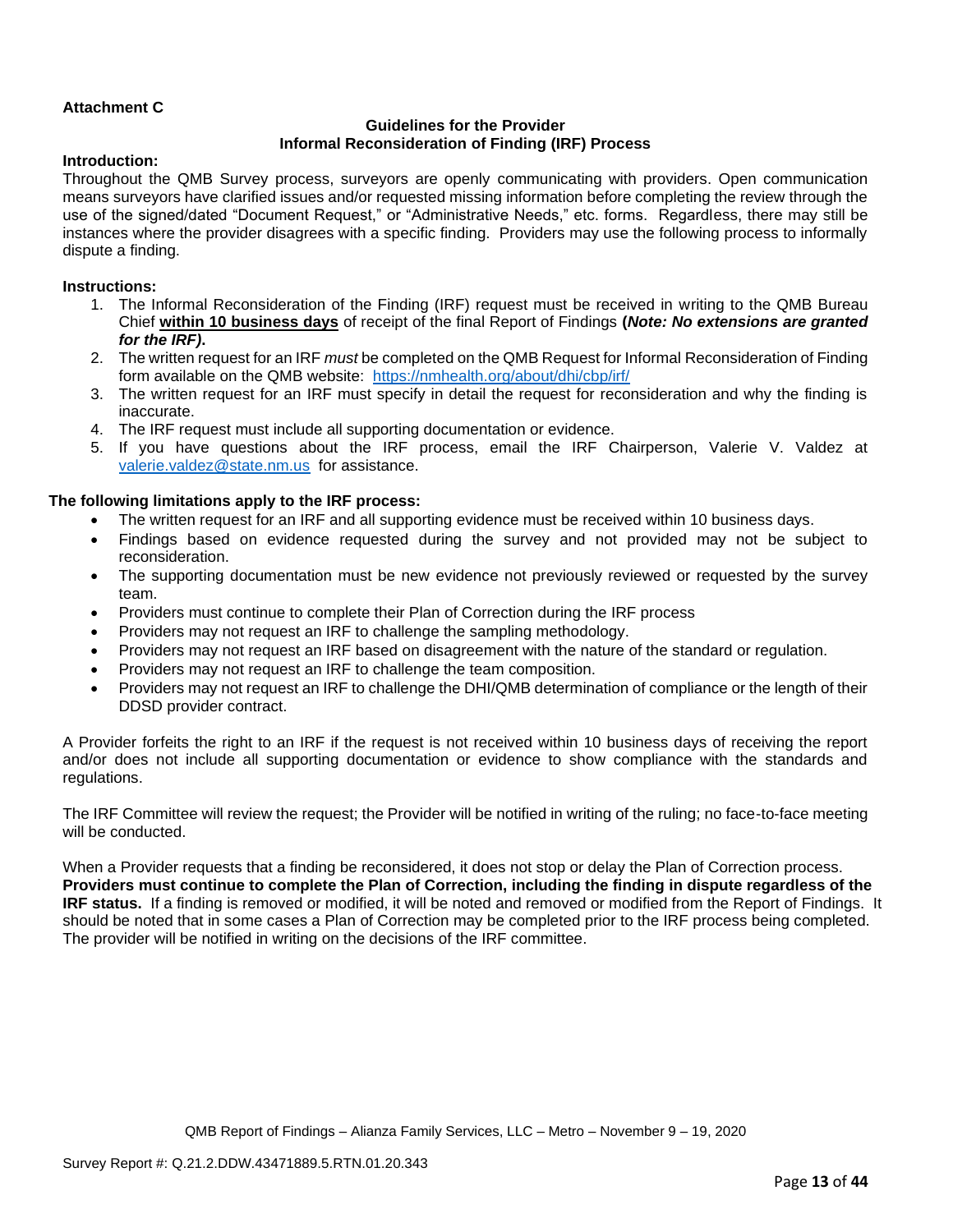## **QMB Determinations of Compliance**

## **Compliance:**

The QMB determination of *Compliance* indicates that a provider has either no deficiencies found during a survey or that no deficiencies at the Condition of Participation Level were found. The agency has obtained a level of compliance such that there is a minimal potential for harm to individuals' health and safety. To qualify for a determination of *Compliance*, the provider must have received no Conditions of Participation Level Deficiencies and have a minimal number of Individuals on the sample affected by the findings indicated in the Standards Level Tags.

## **Partial-Compliance with Standard Level Tags:**

The QMB determination of *Partial-Compliance with Standard Level Tags* indicates that a provider is in compliance with all Condition of Participation Level deficiencies but is out of compliance with a certain percentage of Standard Level deficiencies. This partial-compliance, if not corrected, may result in a negative outcome or the potential for more than minimal harm to individuals' health and safety. There are two ways to receive a determination of Partial Compliance with Standard Level Tags:

- 1. Your Report of Findings includes 16 or fewer Standards Level Tags with between 75% and 100% of the survey sample affected in any tag.
- 2. Your Report of Findings includes 17 or more Standard Level Tags with between 50% to 74% of the survey sample affected in any tag.

### **Partial-Compliance with Standard Level Tags and Condition of Participation Level Tags:**

The QMB determination of *Partial-Compliance with Standard Level Tags and Condition of Participation Level Tags*  indicates that a provider is out of compliance with one to five (1 – 5) Condition of Participation Level Tags. This partial-compliance, if not corrected, may result in a serious negative outcome or the potential for more than minimal harm to individuals' health and safety.

### **Non-Compliance:**

The QMB determination of *Non-Compliance* indicates a provider is significantly out of compliance with both Standard Level deficiencies and Conditions of Participation level deficiencies. This non-compliance, if not corrected, may result in a serious negative outcome or the potential for more than minimal harm to individuals' health and safety. There are three ways an agency can receive a determination of Non-Compliance:

- 1. Your Report of Findings includes 17 or more total Tags with 0 to 5 Condition of Participation Level Tags with 75% to 100% of the survey sample affected in any Condition of Participation Level tag.
- 2. Your Report of Findings includes any amount of Standard Level Tags with 6 or more Condition of Participation Level Tags.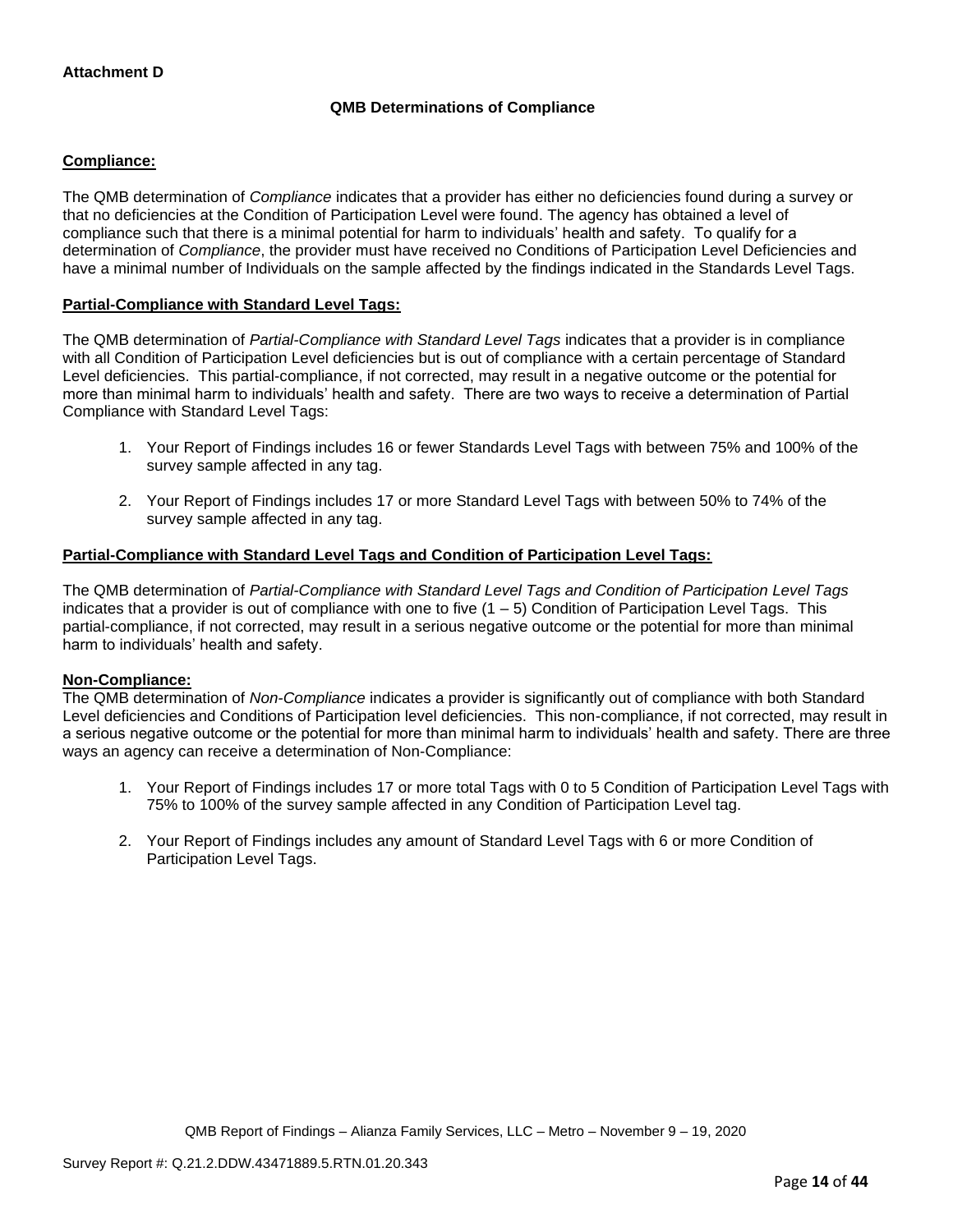| Compliance                                                                                                 | Weighting                                                                                                                     |                                                                                                                          |                                                                                                                          |                                                                                                                        |                                                                                                                                |                                                                                                                             |                                                                                                               |
|------------------------------------------------------------------------------------------------------------|-------------------------------------------------------------------------------------------------------------------------------|--------------------------------------------------------------------------------------------------------------------------|--------------------------------------------------------------------------------------------------------------------------|------------------------------------------------------------------------------------------------------------------------|--------------------------------------------------------------------------------------------------------------------------------|-----------------------------------------------------------------------------------------------------------------------------|---------------------------------------------------------------------------------------------------------------|
| <b>Determination</b>                                                                                       |                                                                                                                               | LOW                                                                                                                      |                                                                                                                          | <b>MEDIUM</b>                                                                                                          |                                                                                                                                |                                                                                                                             | <b>HIGH</b>                                                                                                   |
| <b>Total Tags:</b>                                                                                         | up to 16                                                                                                                      | 17 or more                                                                                                               | up to 16                                                                                                                 | 17 or more                                                                                                             | <b>Any Amount</b>                                                                                                              | 17 or more                                                                                                                  | <b>Any Amount</b>                                                                                             |
|                                                                                                            | and                                                                                                                           | and                                                                                                                      | and                                                                                                                      | and                                                                                                                    | And/or                                                                                                                         | and                                                                                                                         | And/or                                                                                                        |
| COP Level Tags:                                                                                            | 0 COP                                                                                                                         | 0 COP                                                                                                                    | 0 COP                                                                                                                    | 0 COP                                                                                                                  | 1 to 5 COP                                                                                                                     | 0 to 5 CoPs                                                                                                                 | 6 or more COP                                                                                                 |
|                                                                                                            | and                                                                                                                           | and                                                                                                                      | and                                                                                                                      | and                                                                                                                    |                                                                                                                                | and                                                                                                                         |                                                                                                               |
| Sample Affected:                                                                                           | 0 to 74%                                                                                                                      | 0 to 49%                                                                                                                 | 75 to 100%                                                                                                               | 50 to 74%                                                                                                              |                                                                                                                                | 75 to 100%                                                                                                                  |                                                                                                               |
| "Non-Compliance"                                                                                           |                                                                                                                               |                                                                                                                          |                                                                                                                          |                                                                                                                        |                                                                                                                                | 17 or more<br><b>Total Tags with</b><br>75 to 100% of<br>the Individuals<br>in the sample<br>cited in any CoP<br>Level tag. | Any Amount of<br><b>Standard Level</b><br>Tags and 6 or<br>more Conditions<br>of Participation<br>Level Tags. |
| "Partial Compliance<br>with Standard Level<br>tags and Condition of<br><b>Participation Level</b><br>Tags" |                                                                                                                               |                                                                                                                          |                                                                                                                          |                                                                                                                        | <b>Any Amount</b><br><b>Standard Level</b><br>Tags, plus 1 to 5<br><b>Conditions of</b><br><b>Participation Level</b><br>tags. |                                                                                                                             |                                                                                                               |
| "Partial Compliance<br>with Standard Level<br>tags"                                                        |                                                                                                                               |                                                                                                                          | up to 16<br><b>Standard Level</b><br>Tags with 75 to<br>100% of the<br>individuals in<br>the sample cited<br>in any tag. | 17 or more<br>Standard Level<br>Tags with 50 to<br><b>74%</b> of the<br>individuals in<br>the sample cited<br>any tag. |                                                                                                                                |                                                                                                                             |                                                                                                               |
| "Compliance"                                                                                               | Up to 16<br><b>Standard Level</b><br>Tags with 0 to<br><b>74% of the</b><br>individuals in<br>the sample<br>cited in any tag. | 17 or more<br><b>Standard Level</b><br>Tags with 0 to<br>49% of the<br>individuals in<br>the sample cited<br>in any tag. |                                                                                                                          |                                                                                                                        |                                                                                                                                |                                                                                                                             |                                                                                                               |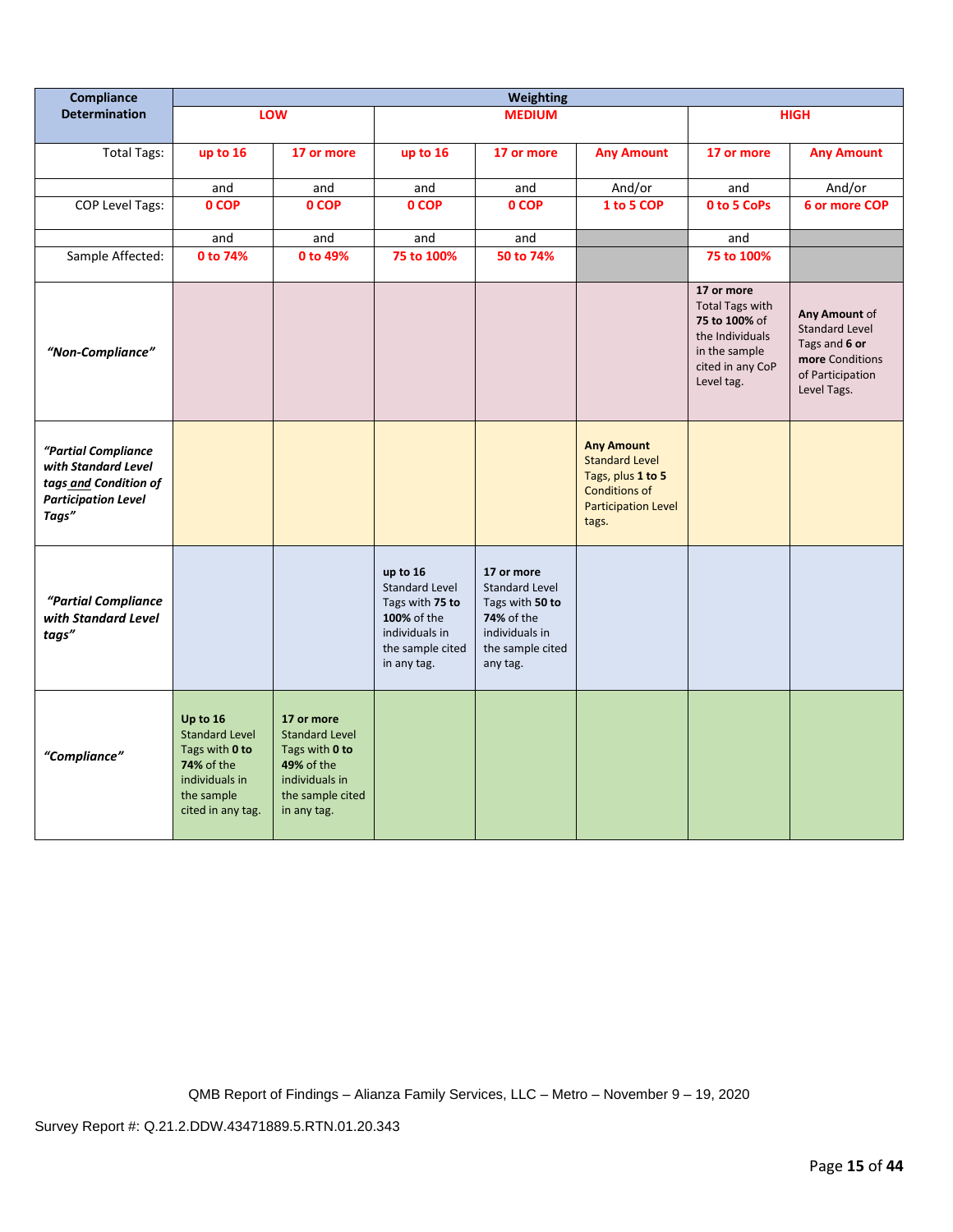## **Agency: Alianza Family Services, LLC - Metro**  Program: Developmental Disabilities Waiver<br>Service: 2018: Supported Living, Family Liv 2018: Supported Living, Family Living, Customized In-Home Supports, Customized Community Supports<br>Routine Survey Type:<br>Survey Date: **Survey Date: November 9 – 19, 2020**

| <b>Standard of Care</b>                                 | <b>Deficiencies</b>                              | Agency Plan of Correction, On-going QA/QI<br>and Responsible Party                                                                                               | <b>Completion</b><br><b>Date</b> |
|---------------------------------------------------------|--------------------------------------------------|------------------------------------------------------------------------------------------------------------------------------------------------------------------|----------------------------------|
|                                                         |                                                  | Service Domain: Health and Welfare - The state, on an ongoing basis, identifies, addresses and seeks to prevent occurrences of abuse, neglect and                |                                  |
|                                                         |                                                  | exploitation. Individuals shall be afforded their basic human rights. The provider supports individuals to access needed healthcare services in a timely manner. |                                  |
| Tag #1A08.2 Administrative Case File:                   | <b>Standard Level Deficiency</b>                 |                                                                                                                                                                  |                                  |
| <b>Healthcare Requirements &amp; Follow-up</b>          |                                                  |                                                                                                                                                                  |                                  |
| Developmental Disabilities (DD) Waiver                  | Based on record review, the Agency did not       | Provider:                                                                                                                                                        |                                  |
| Service Standards 2/26/2018; Re-Issue:                  | provide documentation of annual physical         | <b>State your Plan of Correction for the</b>                                                                                                                     |                                  |
| 12/28/2018; Eff 1/1/2019                                | examinations and/or other examinations as        | deficiencies cited in this tag here (How is the                                                                                                                  |                                  |
| <b>Chapter 3 Safeguards: 3.1.1 Decision</b>             | specified by a licensed physician for 2 of 25    | deficiency going to be corrected? This can be                                                                                                                    |                                  |
| <b>Consultation Process (DCP): Health</b>               | individuals receiving Living Care Arrangements   | specific to each deficiency cited or if possible an                                                                                                              |                                  |
| decisions are the sole domain of waiver                 | and Community Inclusion.                         | overall correction?): $\rightarrow$                                                                                                                              |                                  |
| participants, their guardians or healthcare             |                                                  |                                                                                                                                                                  |                                  |
| decision makers. Participants and their                 | Review of the administrative individual case     |                                                                                                                                                                  |                                  |
| healthcare decision makers can confidently              | files revealed the following items were not      |                                                                                                                                                                  |                                  |
| make decisions that are compatible with their           | found, incomplete, and/or not current:           |                                                                                                                                                                  |                                  |
| personal and cultural values. Provider                  |                                                  |                                                                                                                                                                  |                                  |
| Agencies are required to support the informed           | <b>Living Care Arrangements / Community</b>      |                                                                                                                                                                  |                                  |
| decision making of waiver participants by               | <b>Inclusion (Individuals Receiving Multiple</b> | <b>Provider:</b>                                                                                                                                                 |                                  |
| supporting access to medical consultation,              | Services):                                       | <b>Enter your ongoing Quality</b>                                                                                                                                |                                  |
| information, and other available resources              |                                                  | <b>Assurance/Quality Improvement</b>                                                                                                                             |                                  |
| according to the following:                             | <b>Pain Specialist</b>                           | processes as it related to this tag number                                                                                                                       |                                  |
| The DCP is used when a person or                        | • Individual #1 - As indicated by collateral     | here (What is going to be done? How many                                                                                                                         |                                  |
| his/her guardian/healthcare decision maker              | documentation reviewed, exam was                 | individuals is this going to affect? How often will                                                                                                              |                                  |
| has concerns, needs more information about              | completed on 9/3/2020. Exam was not linked       | this be completed? Who is responsible? What                                                                                                                      |                                  |
| health-related issues, or has decided not to            | / attached in Therap. (Note: Linked /            | steps will be taken if issues are found?): →                                                                                                                     |                                  |
| follow all or part of an order, recommendation,         | attached in Therap during the on-site survey.    |                                                                                                                                                                  |                                  |
| or suggestion. This includes, but is not limited<br>to: | Provider please complete POC for ongoing         |                                                                                                                                                                  |                                  |
| a. medical orders or recommendations from               | QA/QI.)                                          |                                                                                                                                                                  |                                  |
| the Primary Care Practitioner, Specialists              |                                                  |                                                                                                                                                                  |                                  |
| or other licensed medical or healthcare                 | <b>Emergency Medicine - Suture Removal</b>       |                                                                                                                                                                  |                                  |
| practitioners such as a Nurse Practitioner              | • Individual #1 - As indicated by collateral     |                                                                                                                                                                  |                                  |
| (NP or CNP), Physician Assistant (PA) or                | documentation reviewed, the exam was             |                                                                                                                                                                  |                                  |
| Dentist;                                                | completed on 9/8/2020. Exam was not linked       |                                                                                                                                                                  |                                  |
|                                                         | ' attached in Therap. (Note: Linked /            |                                                                                                                                                                  |                                  |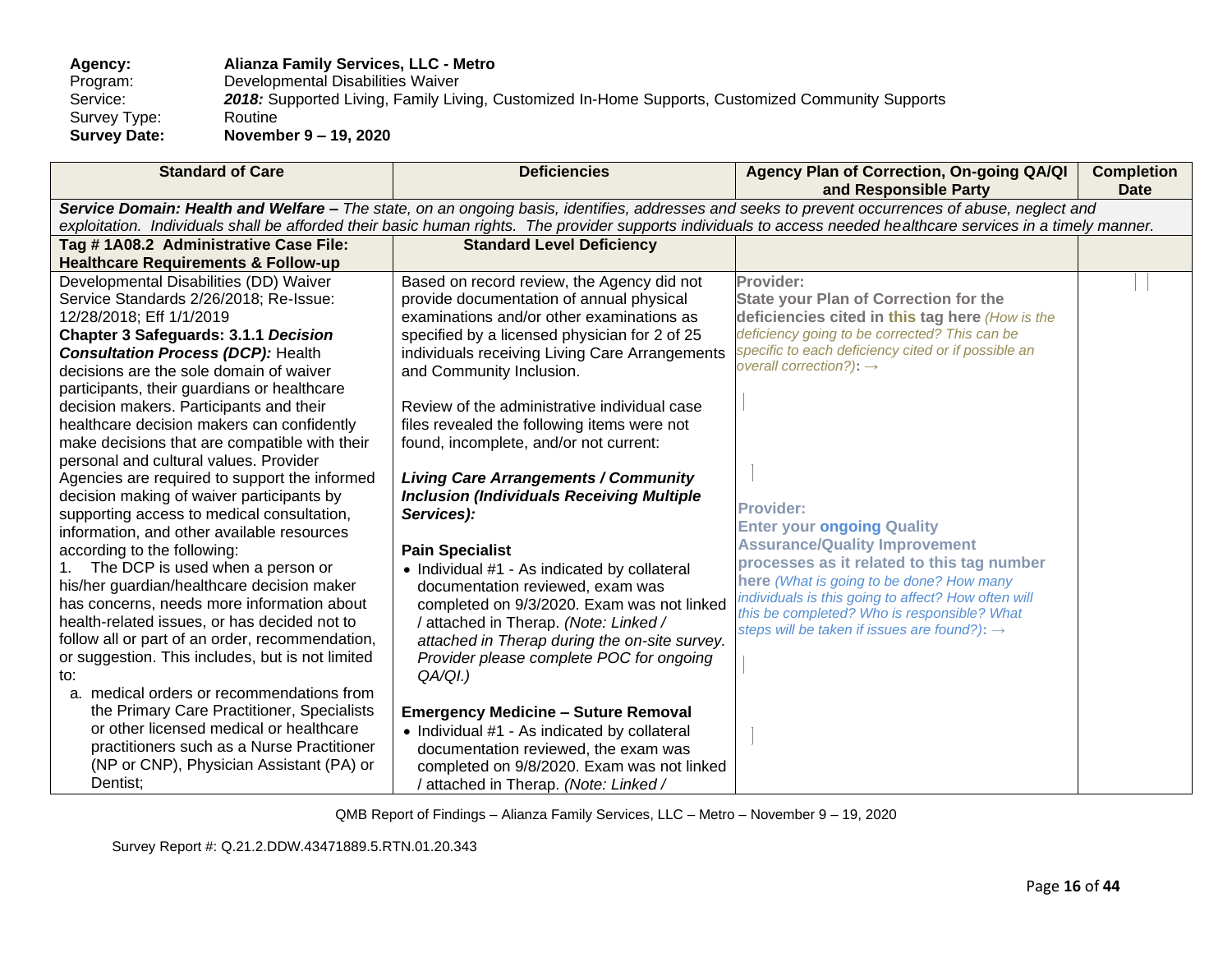| b. clinical recommendations made by                                        | attached in Therap during the on-site survey. |  |
|----------------------------------------------------------------------------|-----------------------------------------------|--|
| registered/licensed clinicians who are                                     | Provider please complete POC for ongoing      |  |
| either members of the IDT or clinicians                                    | QA/QI.)                                       |  |
| who have performed an evaluation such                                      |                                               |  |
| as a video-fluoroscopy;                                                    | <b>Obstetrics &amp; Gynecology</b>            |  |
| c. health related recommendations or                                       | • Individual #1 - As indicated by collateral  |  |
| suggestions from oversight activities such                                 | documentation reviewed, exam was              |  |
| as the Individual Quality Review (IQR) or                                  | completed on 9/29/2020. Exam was not          |  |
| other DOH review or oversight activities;                                  | linked / attached in Therap. (Note: Linked /  |  |
| and                                                                        | attached in Therap during the on-site survey. |  |
| d. recommendations made through a                                          | Provider please complete POC for ongoing      |  |
| Healthcare Plan (HCP), including a                                         | $QA/QI.$ )                                    |  |
| <b>Comprehensive Aspiration Risk</b>                                       |                                               |  |
| Management Plan (CARMP), or another                                        | <b>Neurology</b>                              |  |
| plan.                                                                      | • Individual #24 - As indicated by collateral |  |
|                                                                            | documentation reviewed, exam was              |  |
| 2. When the person/guardian disagrees                                      | completed on 8/19/2020. Exam was not          |  |
| with a recommendation or does not agree                                    | linked / attached in Therap. (Note: Linked /  |  |
| with the implementation of that                                            | attached in Therap during the on-site survey. |  |
| recommendation, Provider Agencies                                          | Provider please complete POC for ongoing      |  |
| follow the DCP and attend the meeting                                      |                                               |  |
| coordinated by the CM. During this                                         | QA/QI.)                                       |  |
| meeting:                                                                   |                                               |  |
| a. Providers inform the person/guardian                                    |                                               |  |
| of the rationale for that                                                  |                                               |  |
|                                                                            |                                               |  |
| recommendation, so that the benefit is<br>made clear. This will be done in |                                               |  |
|                                                                            |                                               |  |
| layman's terms and will include basic                                      |                                               |  |
| sharing of information designed to                                         |                                               |  |
| assist the person/guardian with                                            |                                               |  |
| understanding the risks and benefits of                                    |                                               |  |
| the recommendation.                                                        |                                               |  |
| The information will be focused on the<br>b.                               |                                               |  |
| specific area of concern by the                                            |                                               |  |
| person/guardian. Alternatives should be                                    |                                               |  |
| presented, when available, if the                                          |                                               |  |
| guardian is interested in considering                                      |                                               |  |
| other options for implementation.                                          |                                               |  |
| c. Providers support the person/guardian to                                |                                               |  |
| make an informed decision.                                                 |                                               |  |
| d. The decision made by the                                                |                                               |  |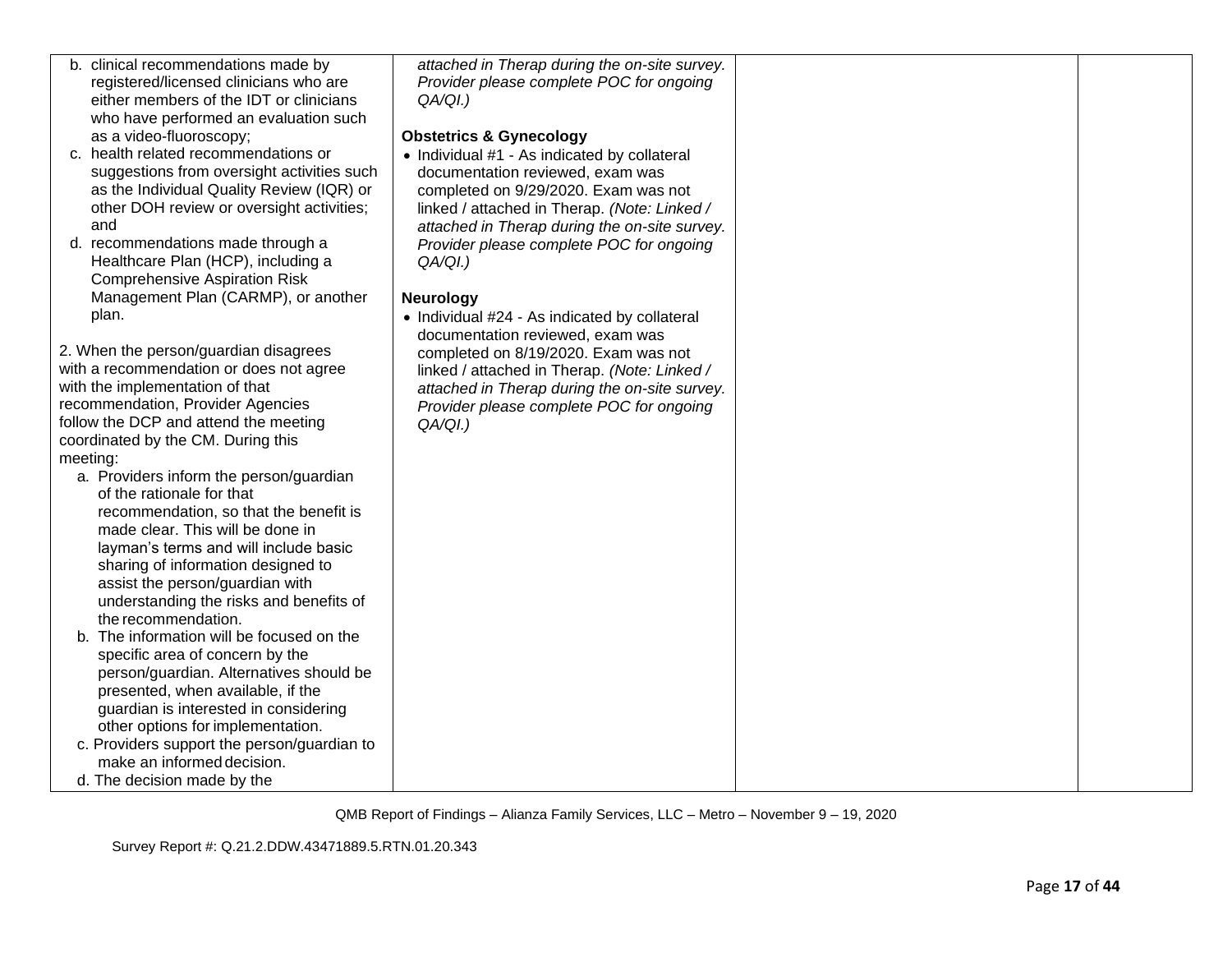| person/guardian during the meeting is<br>accepted; plans are modified; and the<br>IDT honors this health decision in every<br>setting.                                                                                                                                                                                                                                                                                                                                                                                                                                                                                                                                                                                                                                                                                                                                                                                                                                                                                                                                                                                                                                       |  |  |
|------------------------------------------------------------------------------------------------------------------------------------------------------------------------------------------------------------------------------------------------------------------------------------------------------------------------------------------------------------------------------------------------------------------------------------------------------------------------------------------------------------------------------------------------------------------------------------------------------------------------------------------------------------------------------------------------------------------------------------------------------------------------------------------------------------------------------------------------------------------------------------------------------------------------------------------------------------------------------------------------------------------------------------------------------------------------------------------------------------------------------------------------------------------------------|--|--|
| <b>Chapter 20: Provider Documentation and</b><br><b>Client Records: 20.2 Client Records</b><br>Requirements: All DD Waiver Provider<br>Agencies are required to create and maintain<br>individual client records. The contents of client<br>records vary depending on the unique needs of<br>the person receiving services and the resultant<br>information produced. The extent of<br>documentation required for individual client<br>records per service type depends on the<br>location of the file, the type of service being<br>provided, and the information necessary.<br>DD Waiver Provider Agencies are required to<br>adhere to the following:<br>1. Client records must contain all documents<br>essential to the service being provided and<br>essential to ensuring the health and safety of<br>the person during the provision of the service.<br>2. Provider Agencies must have readily<br>accessible records in home and community<br>settings in paper or electronic form. Secure<br>access to electronic records through the<br>Therap web-based system using computers or<br>mobile devices is acceptable.<br>Provider Agencies are responsible for<br>3. |  |  |
| ensuring that all plans created by nurses,<br>RDs, therapists or BSCs are present in all<br>needed settings.<br>4. Provider Agencies must maintain records<br>of all documents produced by agency<br>personnel or contractors on behalf of each                                                                                                                                                                                                                                                                                                                                                                                                                                                                                                                                                                                                                                                                                                                                                                                                                                                                                                                              |  |  |
| person, including any routine notes or data,<br>annual assessments, semi-annual reports,<br>evidence of training provided/received,<br>progress notes, and any other interactions for<br>which billing is generated.                                                                                                                                                                                                                                                                                                                                                                                                                                                                                                                                                                                                                                                                                                                                                                                                                                                                                                                                                         |  |  |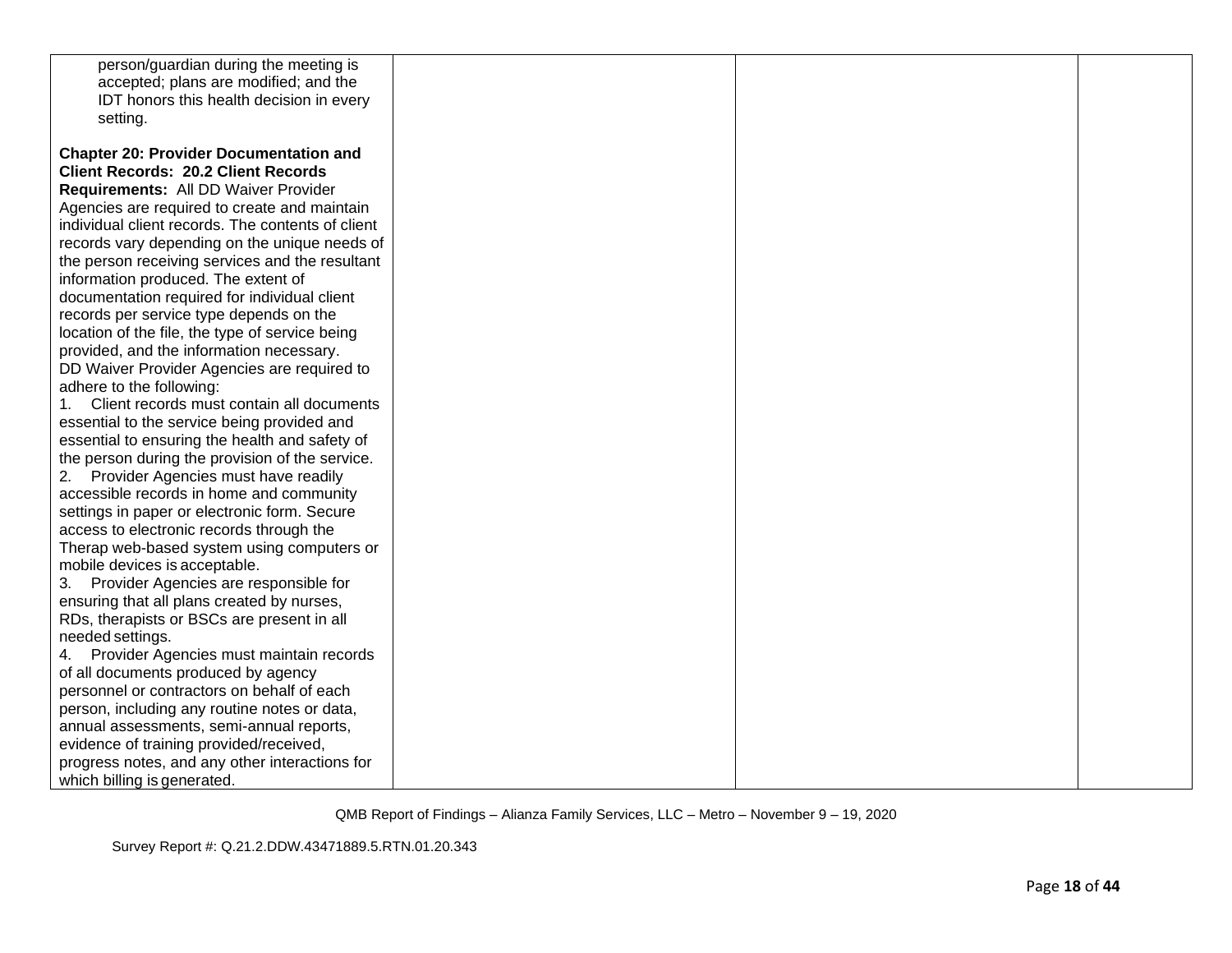| Each Provider Agency is responsible for<br>5.                                                 |  |  |
|-----------------------------------------------------------------------------------------------|--|--|
| maintaining the daily or other contact notes                                                  |  |  |
| documenting the nature and frequency of                                                       |  |  |
| service delivery, as well as data tracking only                                               |  |  |
| for the services provided by their agency.                                                    |  |  |
| The current Client File Matrix found in<br>6.                                                 |  |  |
| Appendix A Client File Matrix details the                                                     |  |  |
| minimum requirements for records to be                                                        |  |  |
| stored in agency office files, the delivery site,                                             |  |  |
| or with DSP while providing services in the                                                   |  |  |
| community.                                                                                    |  |  |
| 7. All records pertaining to JCMs must be                                                     |  |  |
| retained permanently and must be made                                                         |  |  |
| available to DDSD upon request, upon the                                                      |  |  |
| termination or expiration of a provider                                                       |  |  |
| agreement, or upon provider withdrawal from                                                   |  |  |
| services.                                                                                     |  |  |
|                                                                                               |  |  |
| 20.5.3 Health Passport and Physician                                                          |  |  |
| <b>Consultation Form: All Primary and</b>                                                     |  |  |
| Secondary Provider Agencies must use the                                                      |  |  |
| Health Passport and Physician Consultation                                                    |  |  |
| form from the Therap system. This                                                             |  |  |
| standardized document contains individual,                                                    |  |  |
| physician and emergency contact information,                                                  |  |  |
| a complete list of current medical diagnoses,                                                 |  |  |
| health and safety risk factors, allergies, and                                                |  |  |
| information regarding insurance, guardianship,<br>and advance directives. The Health Passport |  |  |
| also includes a standardized form to use at                                                   |  |  |
| medical appointments called the Physician                                                     |  |  |
| Consultation form. The Physician Consultation                                                 |  |  |
| form contains a list of all current medications.                                              |  |  |
|                                                                                               |  |  |
| <b>Chapter 10: Living Care Arrangements</b>                                                   |  |  |
| (LCA) Living Supports-Supported Living:                                                       |  |  |
| 10.3.9.6.1 Monitoring and Supervision                                                         |  |  |
| 4. Ensure and document the following:                                                         |  |  |
| a. The person has a Primary Care                                                              |  |  |
| Practitioner.                                                                                 |  |  |
| b. The person receives an annual                                                              |  |  |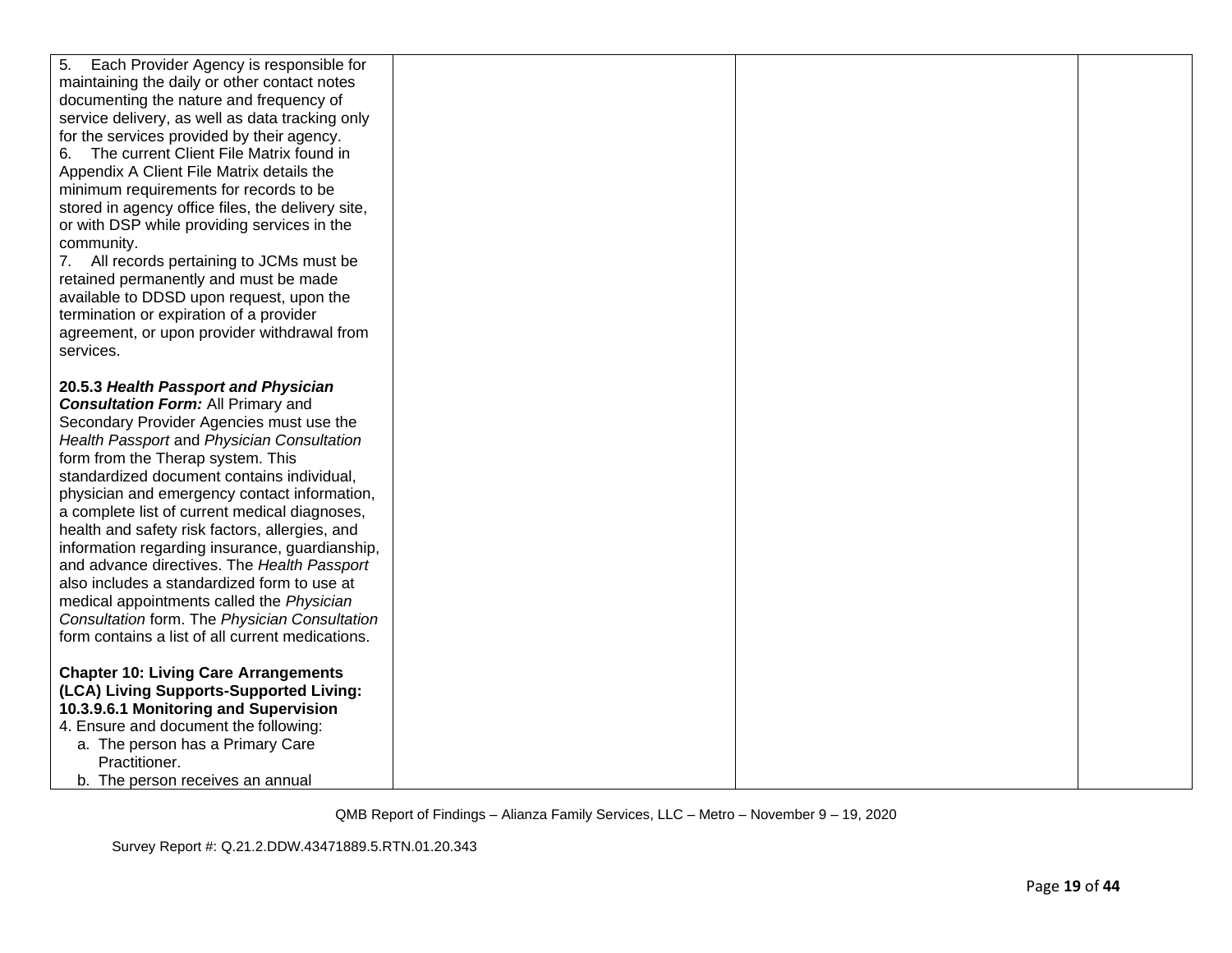| physical examination and other                                                                                                                                                                                                                                                                                                                                                                                                                                                                                                                                                                                                                                                             |  |  |
|--------------------------------------------------------------------------------------------------------------------------------------------------------------------------------------------------------------------------------------------------------------------------------------------------------------------------------------------------------------------------------------------------------------------------------------------------------------------------------------------------------------------------------------------------------------------------------------------------------------------------------------------------------------------------------------------|--|--|
| examinations as recommended by a                                                                                                                                                                                                                                                                                                                                                                                                                                                                                                                                                                                                                                                           |  |  |
| Primary Care Practitioner or                                                                                                                                                                                                                                                                                                                                                                                                                                                                                                                                                                                                                                                               |  |  |
| specialist.                                                                                                                                                                                                                                                                                                                                                                                                                                                                                                                                                                                                                                                                                |  |  |
| c. The person receives                                                                                                                                                                                                                                                                                                                                                                                                                                                                                                                                                                                                                                                                     |  |  |
| annual dental check-ups                                                                                                                                                                                                                                                                                                                                                                                                                                                                                                                                                                                                                                                                    |  |  |
| and other check-ups as                                                                                                                                                                                                                                                                                                                                                                                                                                                                                                                                                                                                                                                                     |  |  |
| recommended by a                                                                                                                                                                                                                                                                                                                                                                                                                                                                                                                                                                                                                                                                           |  |  |
| licensed dentist.                                                                                                                                                                                                                                                                                                                                                                                                                                                                                                                                                                                                                                                                          |  |  |
| d. The person receives a hearing test as                                                                                                                                                                                                                                                                                                                                                                                                                                                                                                                                                                                                                                                   |  |  |
| recommended by a licensed audiologist.                                                                                                                                                                                                                                                                                                                                                                                                                                                                                                                                                                                                                                                     |  |  |
| e. The person receives eye                                                                                                                                                                                                                                                                                                                                                                                                                                                                                                                                                                                                                                                                 |  |  |
| examinations as                                                                                                                                                                                                                                                                                                                                                                                                                                                                                                                                                                                                                                                                            |  |  |
| recommended by a                                                                                                                                                                                                                                                                                                                                                                                                                                                                                                                                                                                                                                                                           |  |  |
| licensed optometrist or                                                                                                                                                                                                                                                                                                                                                                                                                                                                                                                                                                                                                                                                    |  |  |
| ophthalmologist.                                                                                                                                                                                                                                                                                                                                                                                                                                                                                                                                                                                                                                                                           |  |  |
| 5. Agency activities occur as required for                                                                                                                                                                                                                                                                                                                                                                                                                                                                                                                                                                                                                                                 |  |  |
| follow-up activities to medical appointments                                                                                                                                                                                                                                                                                                                                                                                                                                                                                                                                                                                                                                               |  |  |
| (e.g. treatment, visits to specialists, and                                                                                                                                                                                                                                                                                                                                                                                                                                                                                                                                                                                                                                                |  |  |
| changes in medication or daily routine).                                                                                                                                                                                                                                                                                                                                                                                                                                                                                                                                                                                                                                                   |  |  |
| 10.3.10.1 Living Care Arrangements (LCA)<br>Living Supports-IMLS: 10.3.10.2 General<br>Requirements: 9 . Medical services must be<br>ensured (i.e., ensure each person has a<br>licensed Primary Care Practitioner and<br>receives an annual physical examination,<br>specialty medical care as needed, and<br>annual dental checkup by a licensed dentist).<br><b>Chapter 13 Nursing Services: 13.2.3</b><br><b>General Requirements:</b><br>1. Each person has a licensed primary<br>care practitioner and receives an annual<br>physical examination and specialty<br>medical/dental care as needed. Nurses<br>communicate with these providers to<br>share current health information. |  |  |
|                                                                                                                                                                                                                                                                                                                                                                                                                                                                                                                                                                                                                                                                                            |  |  |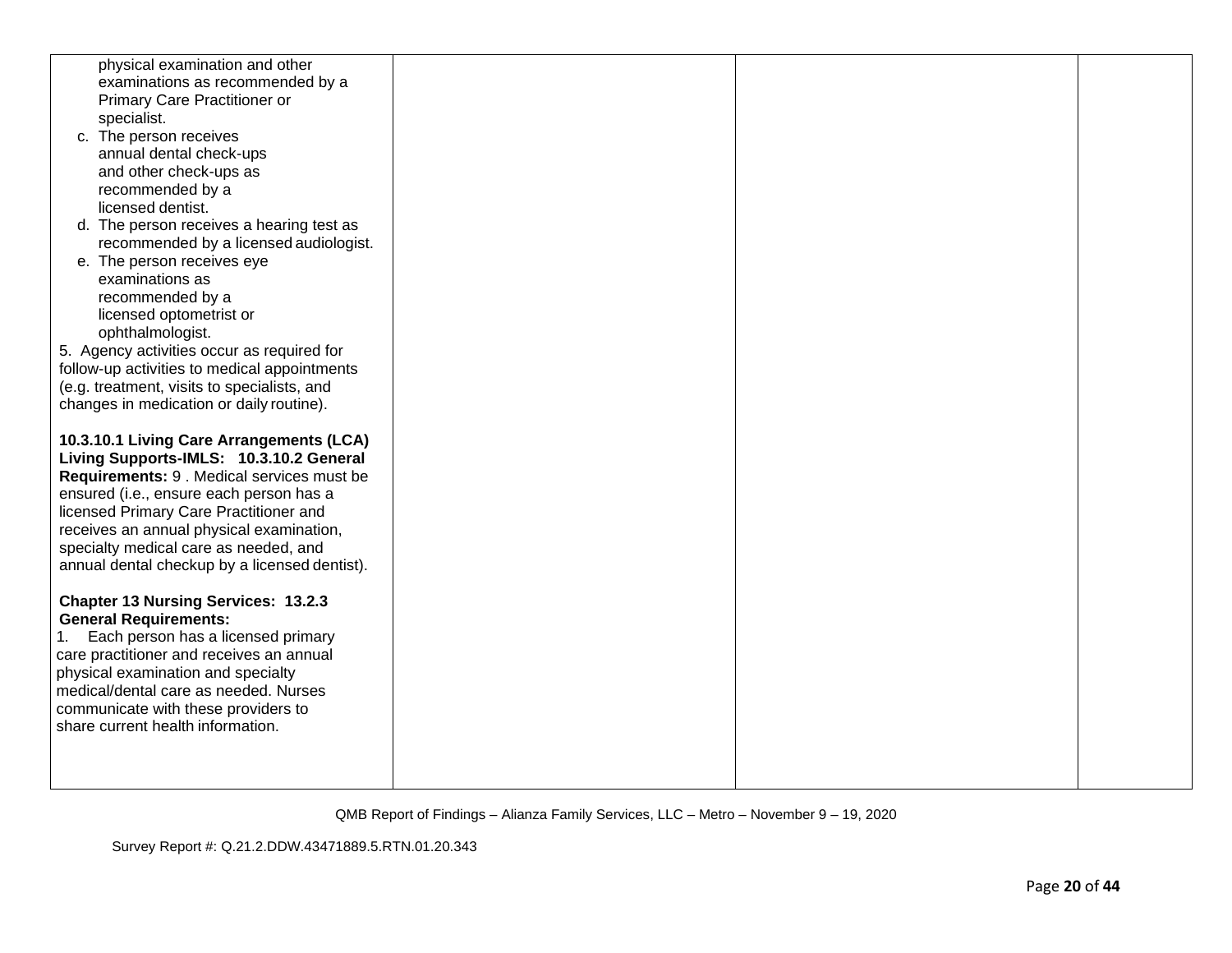| Tag #1A09 Medication Delivery Routine         | <b>Standard Level Deficiency</b>                |                                                                                                    |  |
|-----------------------------------------------|-------------------------------------------------|----------------------------------------------------------------------------------------------------|--|
| <b>Medication Administration</b>              |                                                 |                                                                                                    |  |
| Developmental Disabilities (DD) Waiver        | Medication Administration Records (MAR)         | Provider:                                                                                          |  |
| Service Standards 2/26/2018; Re-Issue:        | were reviewed for the months of October 2020    | <b>State your Plan of Correction for the</b>                                                       |  |
| 12/28/2018; Eff 1/1/2019                      |                                                 | deficiencies cited in this tag here (How is the                                                    |  |
| <b>Chapter 20: Provider Documentation and</b> | Based on record review, 1 of 25 individuals     | deficiency going to be corrected? This can be                                                      |  |
| <b>Client Records 20.6 Medication</b>         | had Medication Administration Records (MAR),    | specific to each deficiency cited or if possible an                                                |  |
| <b>Administration Record (MAR):</b> A current | which contained missing medications entries     | overall correction?): $\rightarrow$                                                                |  |
| Medication Administration Record (MAR) must   | and/or other errors:                            |                                                                                                    |  |
| be maintained in all settings where           |                                                 |                                                                                                    |  |
| medications or treatments are delivered.      | Individual #8                                   |                                                                                                    |  |
| Family Living Providers may opt not to use    | October 2020                                    |                                                                                                    |  |
| MARs if they are the sole provider who        | As indicated by the Medication                  |                                                                                                    |  |
| supports the person with medications or       | Administration Records the individual takes     |                                                                                                    |  |
| treatments. However, if there are services    | Acidophilus Extra Strength 100 million (1       |                                                                                                    |  |
| provided by unrelated DSP, ANS for            | time daily). According to the Physician's       | <b>Provider:</b>                                                                                   |  |
| Medication Oversight must be budgeted, and a  | Orders, the individual is currently not taking  | <b>Enter your ongoing Quality</b>                                                                  |  |
| MAR must be created and used by the DSP.      | Acidophilus Extra Strength 100 million.         | <b>Assurance/Quality Improvement</b>                                                               |  |
| Primary and Secondary Provider Agencies are   | Medication Administration Record and            | processes as it related to this tag number                                                         |  |
| responsible for:                              | Physician's Orders do not match. (Note: Per     | here (What is going to be done? How many                                                           |  |
| 1. Creating and maintaining either an         | Physician Order "The medications that [sic]     | individuals is this going to affect? How often will<br>this be completed? Who is responsible? What |  |
| electronic or paper MAR in their service      | 'yes' or 'taking' are for current medications." | steps will be taken if issues are found?): $\rightarrow$                                           |  |
| setting. Provider Agencies may use the        | Physician Order indicates medication is "no"    |                                                                                                    |  |
| MAR in Therap, but are not mandated           | and "not taking")                               |                                                                                                    |  |
| to do so.                                     |                                                 |                                                                                                    |  |
| 2. Continually communicating any              | As indicated by the Medication                  |                                                                                                    |  |
| changes about medications and                 | Administration Records the individual takes     |                                                                                                    |  |
| treatments between Provider Agencies to       | Fluticasone Propionate 50mcg (1 time daily).    |                                                                                                    |  |
| assure health and safety.                     | According to the Physician's Orders, the        |                                                                                                    |  |
| 7. Including the following on the MAR:        | individual. Is currently not taking Fluticasone |                                                                                                    |  |
| a. The name of the person, a                  | Propionate 50mcg. Medication                    |                                                                                                    |  |
| transcription of the physician's or           | Administration Record and Physician's           |                                                                                                    |  |
| licensed health care provider's orders        | Orders do not match. (Note: Per Physician       |                                                                                                    |  |
| including the brand and generic               | Order "The medications that [sic] 'yes' or      |                                                                                                    |  |
| names for all ordered routine and PRN         | "taking' are for current medications."          |                                                                                                    |  |
| medications or treatments, and the            | Physician Order indicates medication is "no"    |                                                                                                    |  |
| diagnoses for which the medications           | and "not taking")                               |                                                                                                    |  |
| or treatments are prescribed;                 |                                                 |                                                                                                    |  |
| b. The prescribed dosage, frequency           | As indicated by the Medication                  |                                                                                                    |  |
| and method or route of administration;        | Administration Records the individual takes     |                                                                                                    |  |
| times and dates of administration for         | Venlafaxine HCL ER 150mg (1 time daily).        |                                                                                                    |  |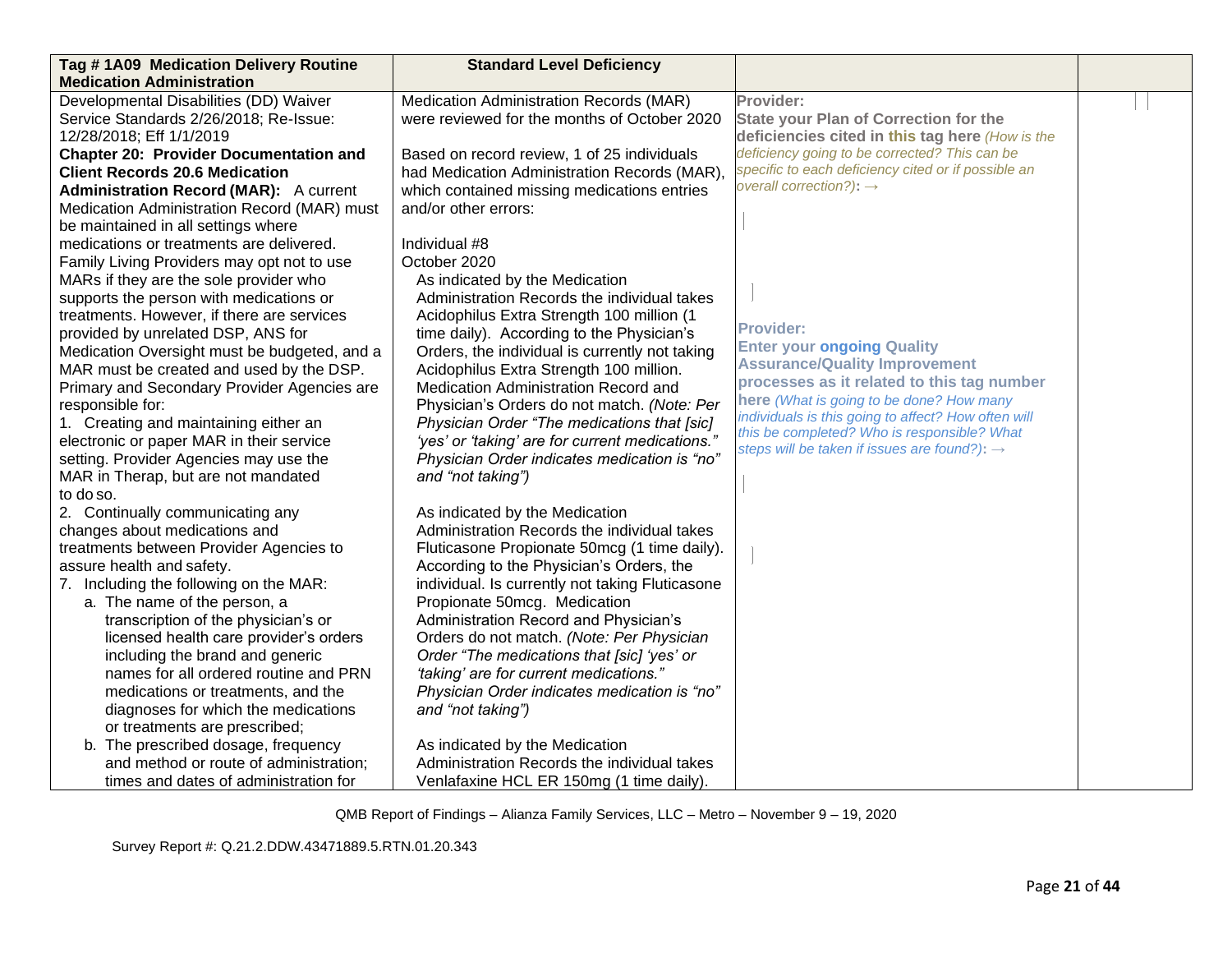|           | all ordered routine or PRN                                                | According to the Physician's Orders, the                                       |  |
|-----------|---------------------------------------------------------------------------|--------------------------------------------------------------------------------|--|
|           | prescriptions or treatments; over the                                     | individual is currently not taking Venlafaxine                                 |  |
|           | counter (OTC) or "comfort"                                                | HCL ER 150mg. Medication Administration                                        |  |
|           | medications or treatments and all self-                                   | Record and Physician's Orders do not                                           |  |
|           | selected herbal or vitamin therapy;                                       | match. (Note: Per Physician Order "The                                         |  |
|           | c. Documentation of all time limited or                                   | medications that [sic] 'yes' or 'taking' are for                               |  |
|           | discontinued medications or treatments;                                   | current medications." Physician Order                                          |  |
|           | d. The initials of the individual                                         | indicates medication is "no" and "not taking")                                 |  |
|           | administering or assisting with the                                       |                                                                                |  |
|           | medication delivery and a signature                                       | As indicated by the Medication                                                 |  |
|           | page or electronic record that                                            | Administration Records the individual takes                                    |  |
|           | designates the full name                                                  | Allopurinol 100mg (1 time daily). According                                    |  |
|           |                                                                           |                                                                                |  |
|           | corresponding to the initials;<br>e. Documentation of refused, missed, or | to the Physician's Orders, the individual is to                                |  |
|           | held medications or treatments;                                           | take Allopurinol 300mg (1 time daily).<br>Medication Administration Record and |  |
|           |                                                                           |                                                                                |  |
|           | f. Documentation of any allergic                                          | Physician's Orders do not match.                                               |  |
|           | reaction that occurred due to                                             |                                                                                |  |
|           | medication or treatments; and                                             | As indicated by the Medication                                                 |  |
|           | g. For PRN medications or treatments:                                     | Administration Records the individual takes                                    |  |
|           | <i>i.</i> instructions for the use of the PRN                             | Famotidine 20mg (1 time daily). According                                      |  |
|           | medication or treatment which must                                        | to the Physician's Orders, the individual is to                                |  |
|           | include observable signs/symptoms or                                      | take Famotidine 20mg (2 times daily).                                          |  |
|           | circumstances in which the                                                | Medication Administration Record and                                           |  |
|           | medication or treatment is to be used                                     | Physician's Orders do not match.                                               |  |
|           | and the number of doses that may be                                       |                                                                                |  |
|           | used in a 24-hour period;                                                 | Physician's Orders indicated the following                                     |  |
|           | ii. clear documentation that the                                          | medication were to be given. The following                                     |  |
|           | DSP contacted the agency nurse                                            | Medications were not documented on the                                         |  |
|           | prior to assisting with the                                               | <b>Medication Administration Records:</b>                                      |  |
|           | medication or treatment, unless                                           | • Colchicine 0.6mg                                                             |  |
|           | the DSP is a Family Living                                                |                                                                                |  |
|           | Provider related by affinity of                                           | Medication Administration Records contain                                      |  |
|           | consanguinity; and                                                        | the following medications. No Physician's                                      |  |
|           | iii. documentation of the                                                 | Orders were found for the following                                            |  |
|           | effectiveness of the PRN                                                  | medications:                                                                   |  |
|           | medication or treatment.                                                  | • Glucosamine 1,500 Complex (1 time                                            |  |
|           |                                                                           | daily)                                                                         |  |
|           | <b>Chapter 10 Living Care Arrangements</b>                                |                                                                                |  |
|           | 10.3.4 Medication Assessment and                                          |                                                                                |  |
| Delivery: |                                                                           |                                                                                |  |
|           |                                                                           |                                                                                |  |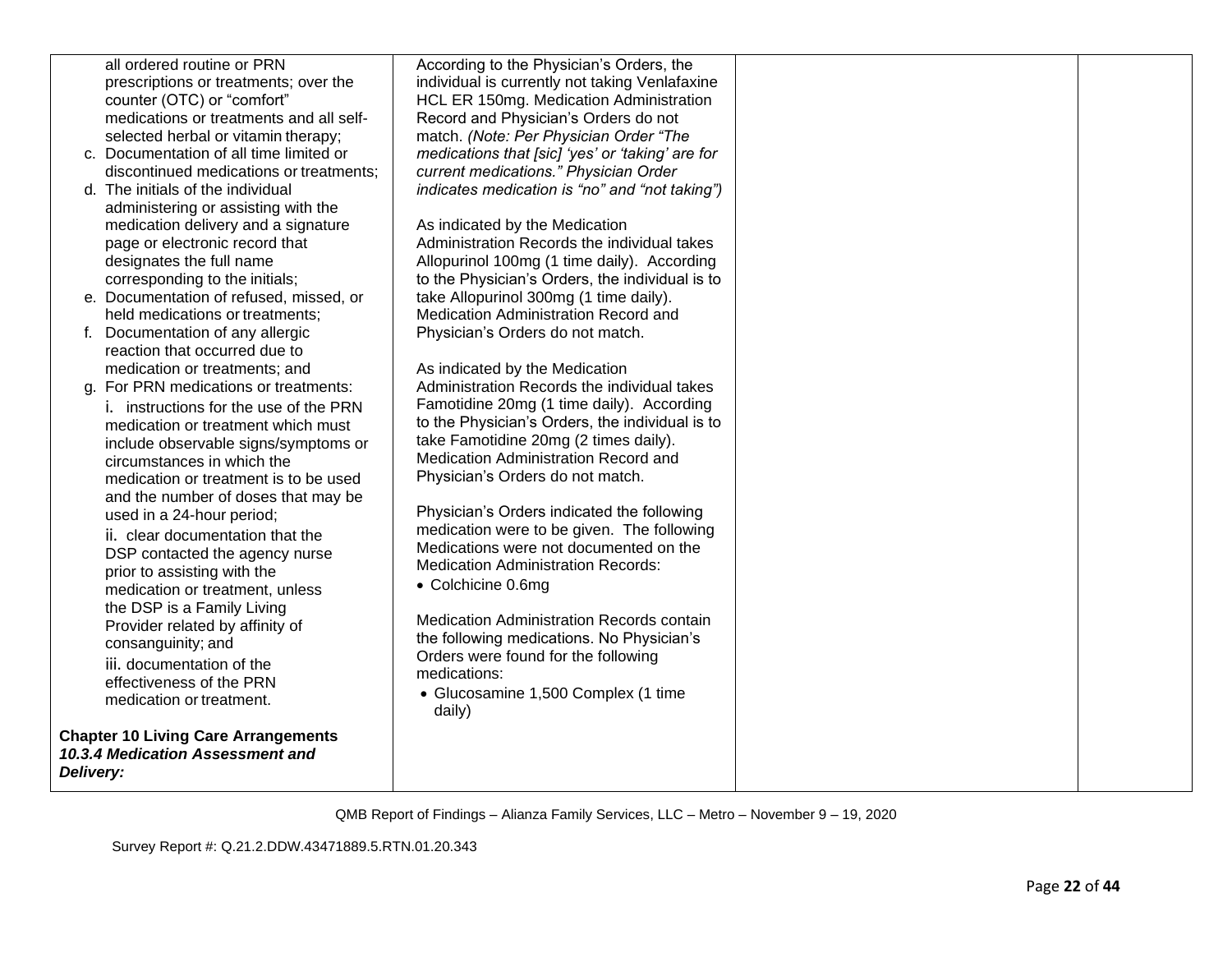| Living Supports Provider Agencies must<br>support and comply with:<br>1. the processes identified in the DDSD<br>AWMD training;<br>2. the nursing and DSP functions<br>identified in the Chapter 13.3 Part 2- Adult<br><b>Nursing Services;</b><br>3. all Board of Pharmacy regulations as noted<br>in Chapter 16.5 Board of Pharmacy; and<br>4. documentation requirements in a<br><b>Medication Administration Record</b><br>(MAR) as described in Chapter 20.6<br><b>Medication Administration Record</b><br>$(MAR)$ .                                                                                                                                                                                                                                              |  |  |
|------------------------------------------------------------------------------------------------------------------------------------------------------------------------------------------------------------------------------------------------------------------------------------------------------------------------------------------------------------------------------------------------------------------------------------------------------------------------------------------------------------------------------------------------------------------------------------------------------------------------------------------------------------------------------------------------------------------------------------------------------------------------|--|--|
| NMAC 16.19.11.8 MINIMUM STANDARDS:<br>A. MINIMUM STANDARDS FOR THE<br>DISTRIBUTION, STORAGE, HANDLING<br>AND RECORD KEEPING OF DRUGS:<br>(d) The facility shall have a Medication<br>Administration Record (MAR) documenting<br>medication administered to residents,<br>including over-the-counter medications.<br>This documentation shall include:<br>(i)<br>Name of resident;<br>Date given;<br>(ii)<br>(iii) Drug product name;<br>Dosage and form;<br>(iv)<br>Strength of drug;<br>(v)<br>Route of administration;<br>(vi)<br>(vii) How often medication is to be taken;<br>(viii) Time taken and staff initials;<br>Dates when the medication is<br>(ix)<br>discontinued or changed;<br>The name and initials of all staff<br>(x)<br>administering medications. |  |  |
| <b>Model Custodial Procedure Manual</b><br><b>D. Administration of Drugs</b>                                                                                                                                                                                                                                                                                                                                                                                                                                                                                                                                                                                                                                                                                           |  |  |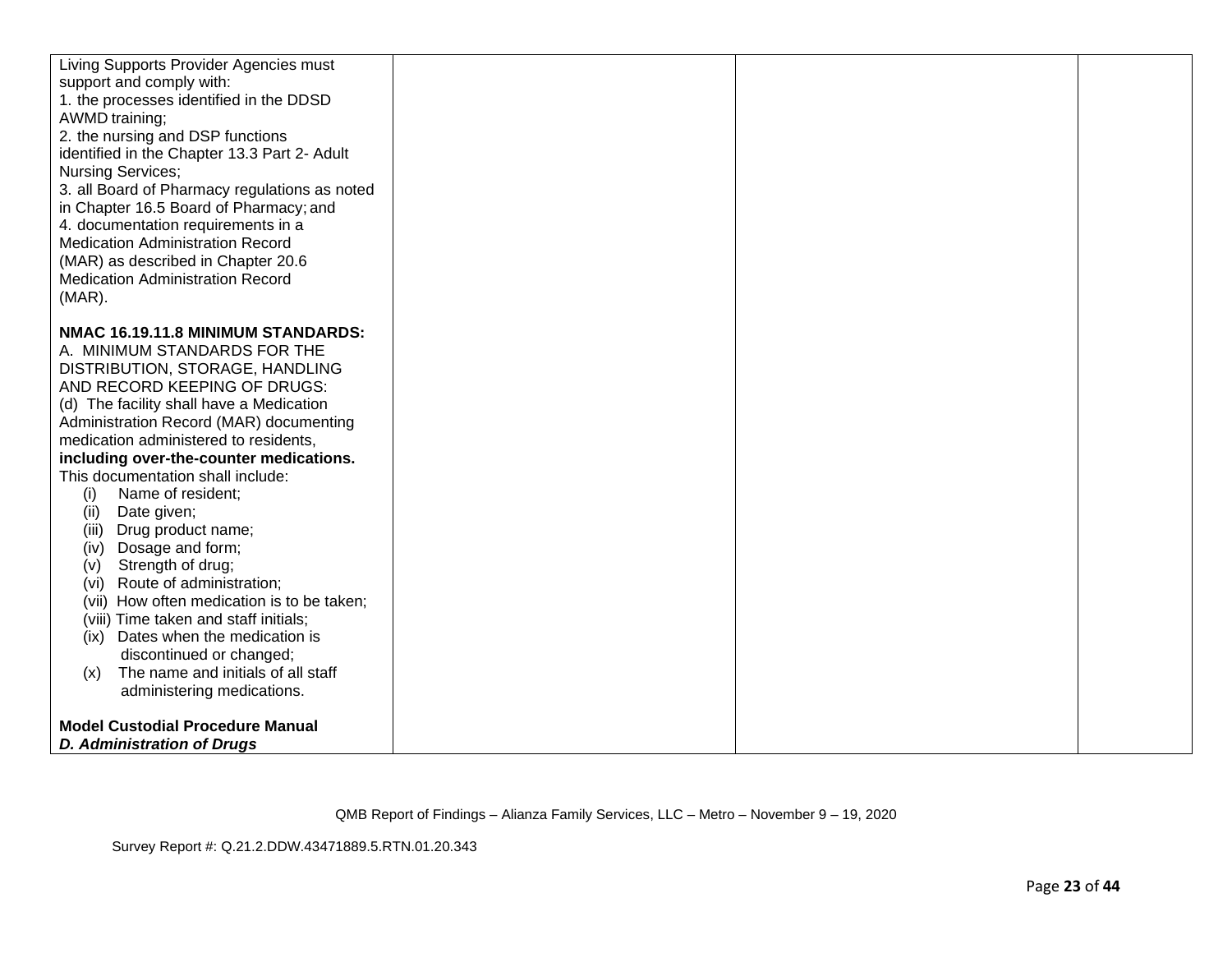| Unless otherwise stated by practitioner,                                                                                                                                                                                                                                                                                                                                                             |  |  |
|------------------------------------------------------------------------------------------------------------------------------------------------------------------------------------------------------------------------------------------------------------------------------------------------------------------------------------------------------------------------------------------------------|--|--|
| patients will not be allowed to administer their                                                                                                                                                                                                                                                                                                                                                     |  |  |
| own medications.                                                                                                                                                                                                                                                                                                                                                                                     |  |  |
| Document the practitioner's order authorizing                                                                                                                                                                                                                                                                                                                                                        |  |  |
|                                                                                                                                                                                                                                                                                                                                                                                                      |  |  |
| the self-administration of medications.<br>All PRN (As needed) medications shall have<br>complete detail instructions regarding the<br>administering of the medication. This shall<br>include:<br>$\triangleright$ symptoms that indicate the use of the<br>medication,<br>$\triangleright$ exact dosage to be used, and<br>the exact amount to be used in a 24-<br>$\triangleright$<br>hour period. |  |  |
|                                                                                                                                                                                                                                                                                                                                                                                                      |  |  |
|                                                                                                                                                                                                                                                                                                                                                                                                      |  |  |
|                                                                                                                                                                                                                                                                                                                                                                                                      |  |  |
|                                                                                                                                                                                                                                                                                                                                                                                                      |  |  |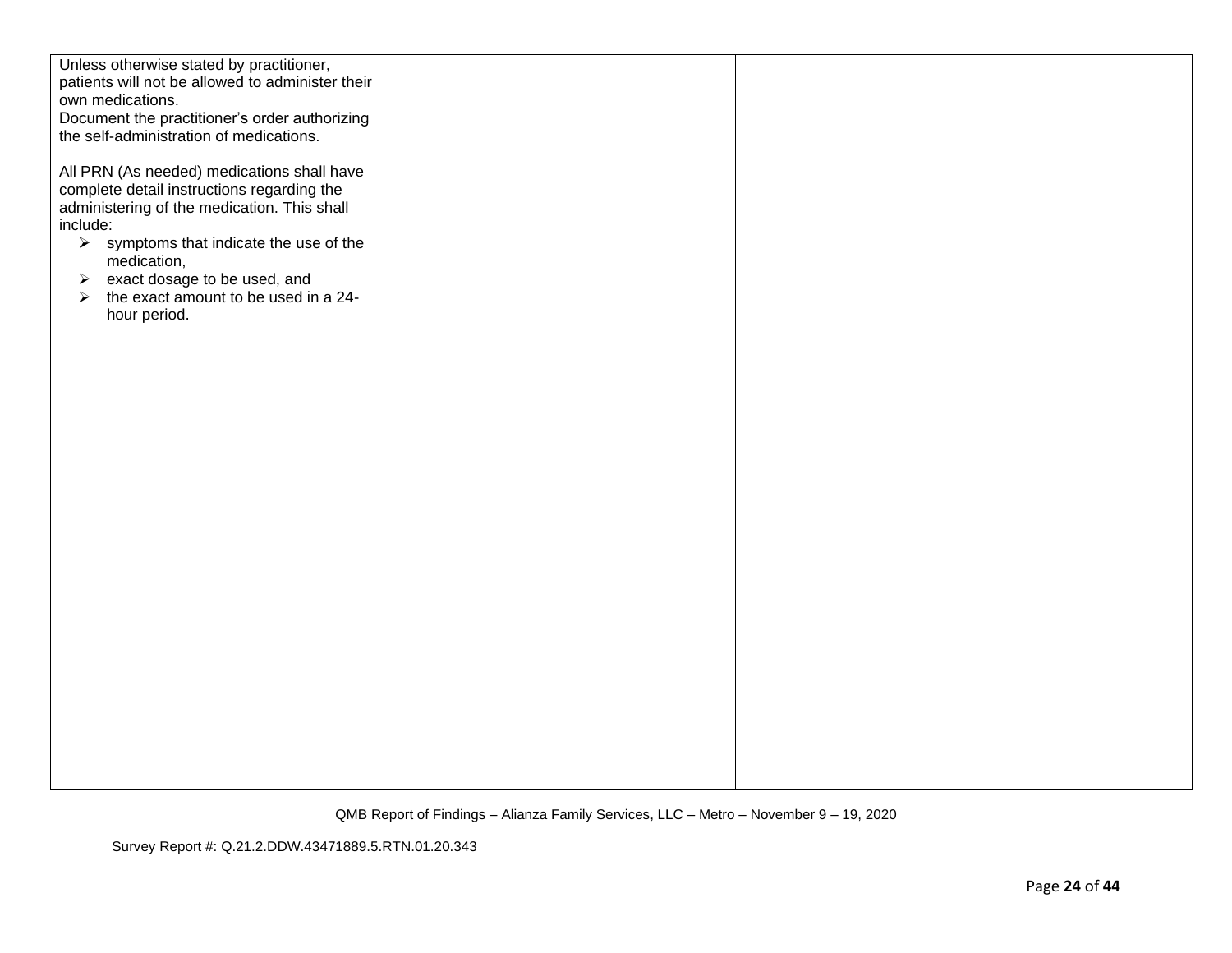| Tag #1A09.1 Medication Delivery PRN           | <b>Standard Level Deficiency</b>              |                                                                                                    |  |
|-----------------------------------------------|-----------------------------------------------|----------------------------------------------------------------------------------------------------|--|
| <b>Medication Administration</b>              |                                               |                                                                                                    |  |
| Developmental Disabilities (DD) Waiver        | Medication Administration Records (MAR)       | Provider:                                                                                          |  |
| Service Standards 2/26/2018; Re-Issue:        | were reviewed for the months of October 2020. | <b>State your Plan of Correction for the</b>                                                       |  |
| 12/28/2018; Eff 1/1/2019                      |                                               | deficiencies cited in this tag here (How is the                                                    |  |
| <b>Chapter 20: Provider Documentation and</b> | Based on record review, 2 of 25 individuals   | deficiency going to be corrected? This can be                                                      |  |
| <b>Client Records 20.6 Medication</b>         | had PRN Medication Administration Records     | specific to each deficiency cited or if possible an                                                |  |
| <b>Administration Record (MAR):</b> A current | (MAR), which contained missing elements as    | overall correction?): $\rightarrow$                                                                |  |
| Medication Administration Record (MAR) must   | required by standard:                         |                                                                                                    |  |
| be maintained in all settings where           |                                               |                                                                                                    |  |
| medications or treatments are delivered.      | Individual #8                                 |                                                                                                    |  |
| Family Living Providers may opt not to use    | October 2020                                  |                                                                                                    |  |
| MARs if they are the sole provider who        | Physician's Orders indicated the following    |                                                                                                    |  |
| supports the person with medications or       | medication were to be given. The following    |                                                                                                    |  |
| treatments. However, if there are services    | Medications were not documented on the        |                                                                                                    |  |
| provided by unrelated DSP, ANS for            | <b>Medication Administration Records:</b>     | <b>Provider:</b>                                                                                   |  |
| Medication Oversight must be budgeted, and a  | • Acetaminophen 325 or 500mg (PRN)            | <b>Enter your ongoing Quality</b>                                                                  |  |
| MAR must be created and used by the DSP.      |                                               | <b>Assurance/Quality Improvement</b>                                                               |  |
| Primary and Secondary Provider Agencies are   | • Benadryl 25mg (PRN)                         | processes as it related to this tag number                                                         |  |
| responsible for:                              |                                               | here (What is going to be done? How many                                                           |  |
| 1. Creating and maintaining either an         | • Chloraseptic Spray (PRN)                    | individuals is this going to affect? How often will<br>this be completed? Who is responsible? What |  |
| electronic or paper MAR in their service      |                                               | steps will be taken if issues are found?): $\rightarrow$                                           |  |
| setting. Provider Agencies may use the        | • Cough Drops (PRN)                           |                                                                                                    |  |
| MAR in Therap, but are not mandated           |                                               |                                                                                                    |  |
| to do so.                                     | • Creams or Lotions (PRN)                     |                                                                                                    |  |
| 2. Continually communicating any              |                                               |                                                                                                    |  |
| changes about medications and                 | • Ibuprofen (PRN)                             |                                                                                                    |  |
| treatments between Provider Agencies to       |                                               |                                                                                                    |  |
| assure health and safety.                     | • Imodium 2mg (PRN)                           |                                                                                                    |  |
| 7. Including the following on the MAR:        |                                               |                                                                                                    |  |
| a. The name of the person, a                  | • Maalox or Mylanta (PRN)                     |                                                                                                    |  |
| transcription of the physician's or           |                                               |                                                                                                    |  |
| licensed health care provider's orders        | • Milk of Magnesia (PRN)                      |                                                                                                    |  |
| including the brand and generic               |                                               |                                                                                                    |  |
| names for all ordered routine and PRN         | • Multi-Vitamin (PRN)                         |                                                                                                    |  |
| medications or treatments, and the            |                                               |                                                                                                    |  |
| diagnoses for which the medications           | • Ocean Mist (PRN)                            |                                                                                                    |  |
| or treatments are prescribed;                 |                                               |                                                                                                    |  |
| b. The prescribed dosage, frequency           | • Pepto Bismol 262mg (PRN)                    |                                                                                                    |  |
| and method or route of administration;        |                                               |                                                                                                    |  |
| times and dates of administration for         |                                               |                                                                                                    |  |
|                                               | • Robitussin DM (PRN)                         |                                                                                                    |  |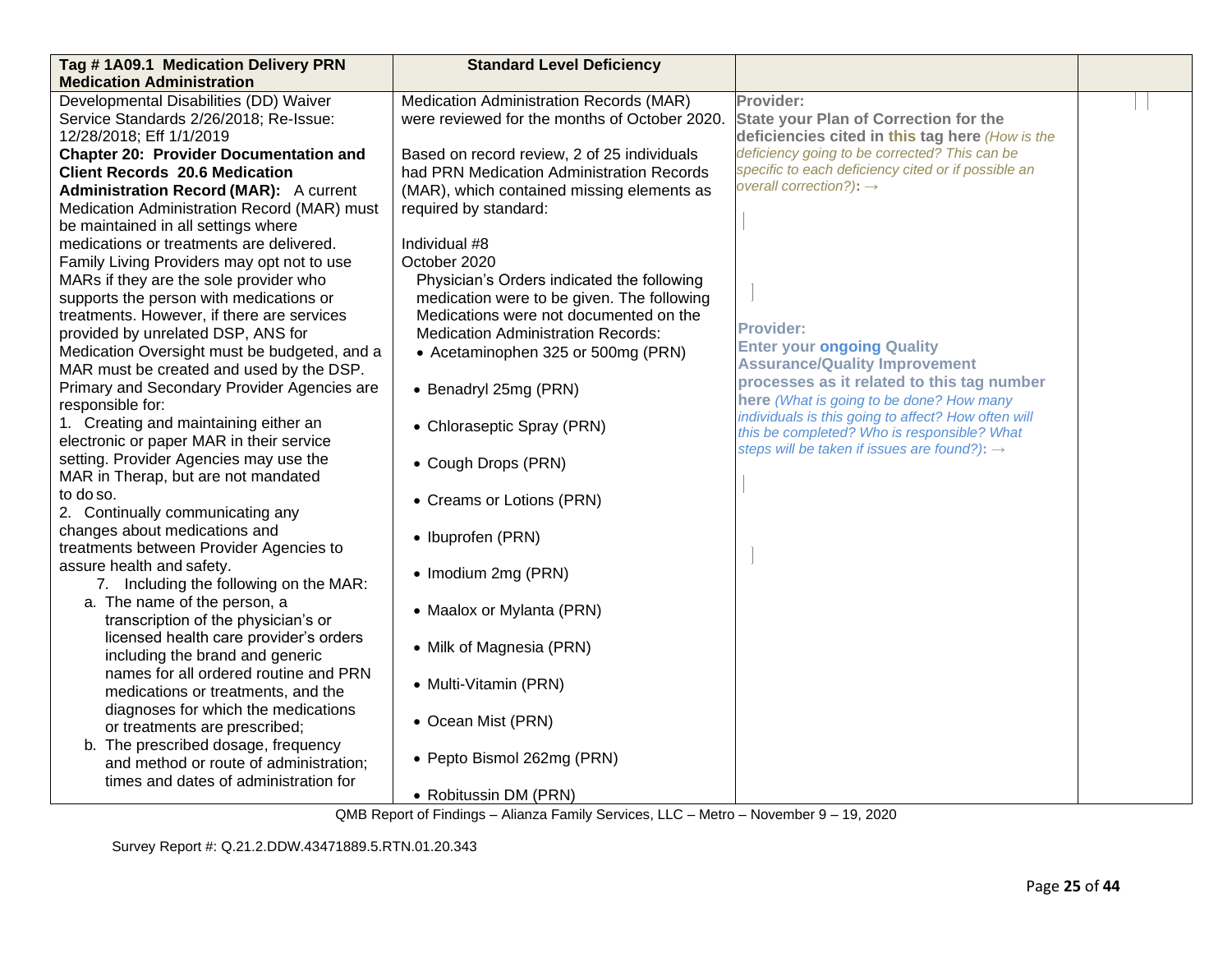|           | all ordered routine or PRN                                                     |                                            |  |
|-----------|--------------------------------------------------------------------------------|--------------------------------------------|--|
|           | prescriptions or treatments; over the                                          | • Sunscreen at least SPF 15 (PRN)          |  |
|           | counter (OTC) or "comfort"                                                     |                                            |  |
|           | medications or treatments and all self-                                        | • Sudafed 30mg (PRN)                       |  |
|           | selected herbal or vitamin therapy;                                            |                                            |  |
|           | c. Documentation of all time limited or                                        | • Triple Antibiotic Ointment (PRN)         |  |
|           | discontinued medications or treatments;                                        |                                            |  |
|           | d. The initials of the individual                                              | Individual #24                             |  |
|           | administering or assisting with the                                            | October 2020                               |  |
|           | medication delivery and a signature                                            | Medication Administration Records contain  |  |
|           | page or electronic record that                                                 | the following medications. No Physician's  |  |
|           | designates the full name                                                       | Orders were found for the following        |  |
|           | corresponding to the initials;                                                 | medications:                               |  |
|           | e. Documentation of refused, missed, or                                        | • Bisacodyl EC 5mg (PRN)                   |  |
|           | held medications or treatments;                                                |                                            |  |
|           | f. Documentation of any allergic                                               | Physician's Orders indicated the following |  |
|           | reaction that occurred due to                                                  | medication were to be given. The following |  |
|           | medication or treatments; and                                                  | Medications were not documented on the     |  |
|           | g. For PRN medications or treatments:                                          | <b>Medication Administration Records:</b>  |  |
|           | i. instructions for the use of the PRN                                         | • Cough Drops (PRN)                        |  |
|           | medication or treatment which must                                             |                                            |  |
|           | include observable signs/symptoms or                                           | • Imodium (PRN)                            |  |
|           | circumstances in which the                                                     |                                            |  |
|           | medication or treatment is to be used                                          |                                            |  |
|           | and the number of doses that may be                                            |                                            |  |
|           | used in a 24-hour period;                                                      |                                            |  |
|           | ii. clear documentation that the                                               |                                            |  |
|           | DSP contacted the agency nurse                                                 |                                            |  |
|           | prior to assisting with the                                                    |                                            |  |
|           | medication or treatment, unless                                                |                                            |  |
|           | the DSP is a Family Living                                                     |                                            |  |
|           | Provider related by affinity of                                                |                                            |  |
|           | consanguinity; and                                                             |                                            |  |
|           | iii. documentation of the                                                      |                                            |  |
|           | effectiveness of the PRN                                                       |                                            |  |
|           | medication or treatment.                                                       |                                            |  |
|           | <b>Chapter 10 Living Care Arrangements</b><br>10.3.4 Medication Assessment and |                                            |  |
| Delivery: |                                                                                |                                            |  |
|           |                                                                                |                                            |  |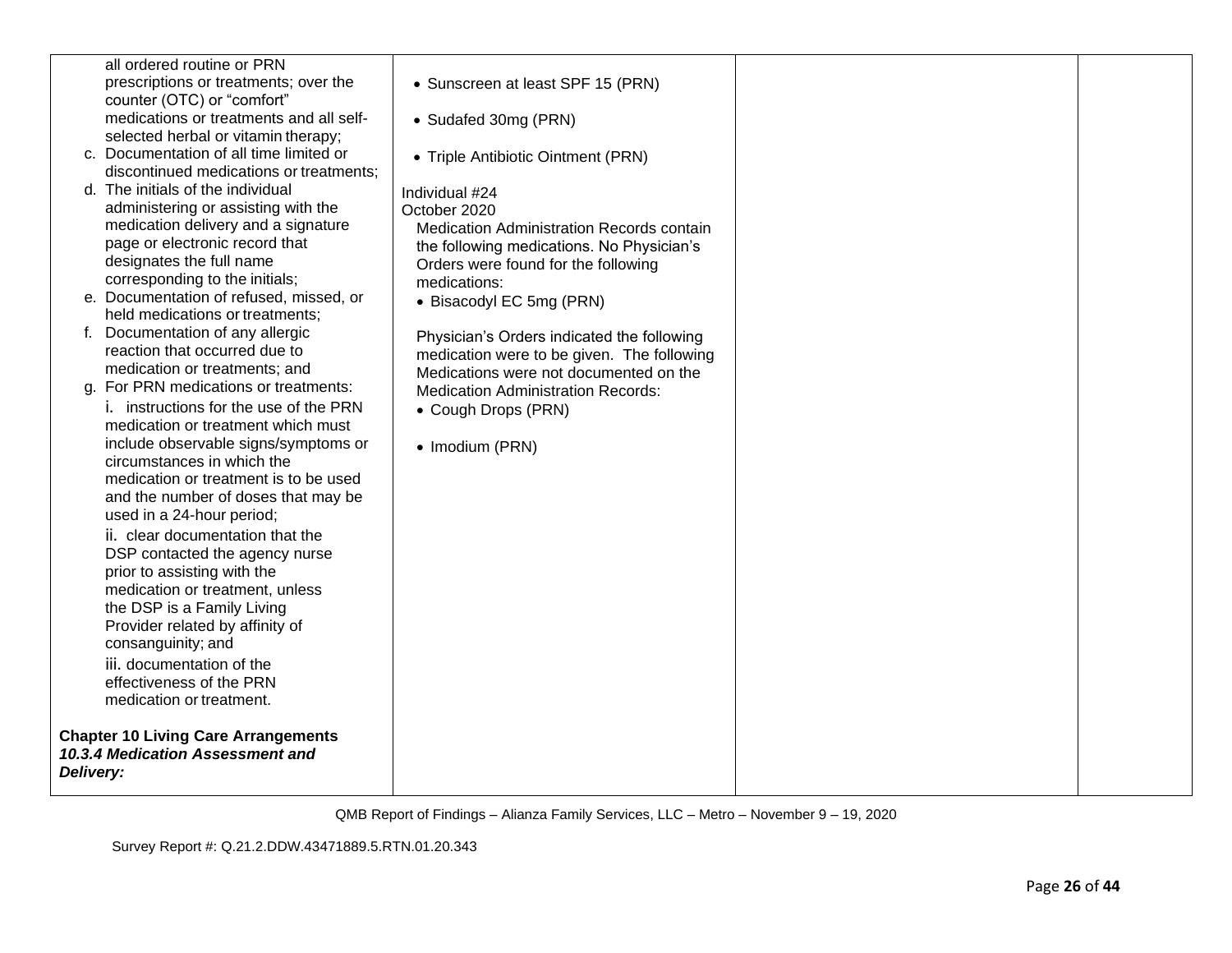| Living Supports Provider Agencies must             |  |  |
|----------------------------------------------------|--|--|
| support and comply with:                           |  |  |
| 1. the processes identified in the DDSD            |  |  |
| AWMD training;<br>2. the nursing and DSP functions |  |  |
| identified in the Chapter 13.3 Part 2- Adult       |  |  |
| Nursing Services;                                  |  |  |
| 3. all Board of Pharmacy regulations as noted      |  |  |
| in Chapter 16.5 Board of Pharmacy; and             |  |  |
| 4. documentation requirements in a                 |  |  |
| Medication Administration Record                   |  |  |
| (MAR) as described in Chapter 20.6                 |  |  |
| <b>Medication Administration Record</b>            |  |  |
| (MAR).                                             |  |  |
|                                                    |  |  |
|                                                    |  |  |
|                                                    |  |  |
|                                                    |  |  |
|                                                    |  |  |
|                                                    |  |  |
|                                                    |  |  |
|                                                    |  |  |
|                                                    |  |  |
|                                                    |  |  |
|                                                    |  |  |
|                                                    |  |  |
|                                                    |  |  |
|                                                    |  |  |
|                                                    |  |  |
|                                                    |  |  |
|                                                    |  |  |
|                                                    |  |  |
|                                                    |  |  |
|                                                    |  |  |
|                                                    |  |  |
|                                                    |  |  |
|                                                    |  |  |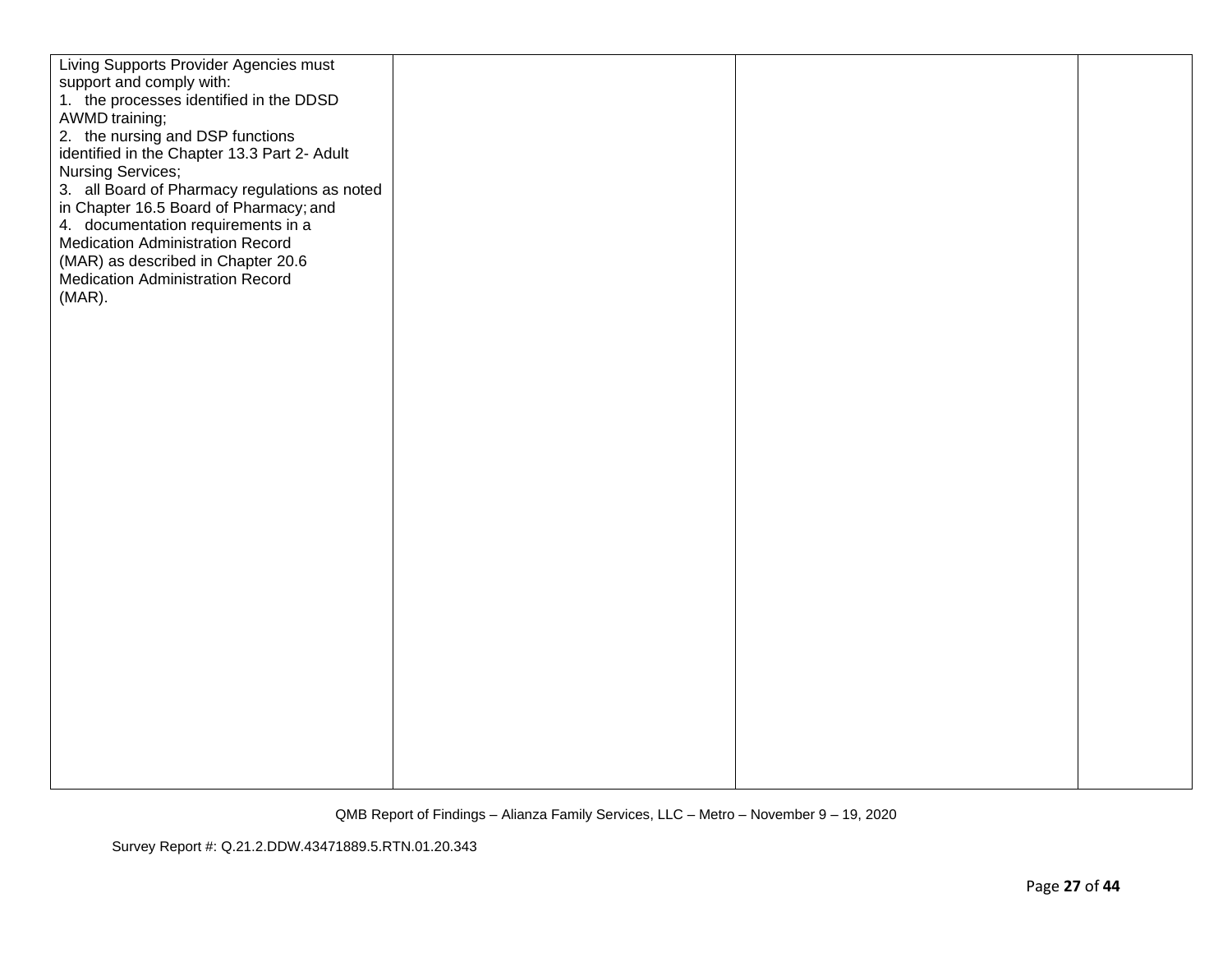| Tag #1A15.2 Administrative Case File:             | <b>Standard Level Deficiency</b>                    |                                                                                                         |  |
|---------------------------------------------------|-----------------------------------------------------|---------------------------------------------------------------------------------------------------------|--|
| <b>Healthcare Documentation (Therap and</b>       |                                                     |                                                                                                         |  |
| <b>Required Plans)</b>                            |                                                     |                                                                                                         |  |
| Developmental Disabilities (DD) Waiver            | After an analysis of the evidence it has been       | Provider:                                                                                               |  |
| Service Standards 2/26/2018; Re-Issue:            | determined there is a significant potential for a   | <b>State your Plan of Correction for the</b>                                                            |  |
| 12/28/2018; Eff 1/1/2019                          | negative outcome to occur.                          | deficiencies cited in this tag here (How is the                                                         |  |
| <b>Chapter 20: Provider Documentation and</b>     |                                                     | deficiency going to be corrected? This can be                                                           |  |
| <b>Client Records: 20.2 Client Records</b>        | Based on record review, the Agency did not          | specific to each deficiency cited or if possible an                                                     |  |
| Requirements: All DD Waiver Provider              | maintain the required documentation in the          | overall correction?): $\rightarrow$                                                                     |  |
| Agencies are required to create and maintain      | Individuals Agency Record as required by            |                                                                                                         |  |
| individual client records. The contents of client | standard for 3 of 25 individual                     |                                                                                                         |  |
| records vary depending on the unique needs        |                                                     |                                                                                                         |  |
| of the person receiving services and the          | Review of the administrative individual case        |                                                                                                         |  |
| resultant information produced. The extent of     | files revealed the following items were not         |                                                                                                         |  |
| documentation required for individual client      | found, incomplete, and/or not current:              |                                                                                                         |  |
| records per service type depends on the           |                                                     |                                                                                                         |  |
| location of the file, the type of service being   | <b>Comprehensive Aspiration Risk</b>                | <b>Provider:</b>                                                                                        |  |
| provided, and the information necessary.          | <b>Management Plan:</b>                             | <b>Enter your ongoing Quality</b>                                                                       |  |
| DD Waiver Provider Agencies are required to       | $\triangleright$ Not linked/attached in Therap (#5) | <b>Assurance/Quality Improvement</b>                                                                    |  |
| adhere to the following:                          |                                                     | processes as it related to this tag number                                                              |  |
| Client records must contain all documents         | <b>Healthcare Passport:</b>                         | here (What is going to be done? How many                                                                |  |
| essential to the service being provided and       | > Did not contain Medical Diagnosis (#9)            | individuals is this going to affect? How often will                                                     |  |
| essential to ensuring the health and safety of    |                                                     | this be completed? Who is responsible? What<br>steps will be taken if issues are found?): $\rightarrow$ |  |
| the person during the provision of the service.   | <b>Health Care Plans:</b>                           |                                                                                                         |  |
| 2.<br>Provider Agencies must have readily         |                                                     |                                                                                                         |  |
| accessible records in home and community          | <b>Constipation</b>                                 |                                                                                                         |  |
| settings in paper or electronic form. Secure      | • Individual #1 - According to Electronic           |                                                                                                         |  |
| access to electronic records through the          | <b>Comprehensive Health Assessment Tool</b>         |                                                                                                         |  |
| Therap web-based system using computers or        | the individual is required to have a                |                                                                                                         |  |
| mobile devices is acceptable.                     | plan. Evidence indicated the plan was not           |                                                                                                         |  |
| 3.<br>Provider Agencies are responsible for       | current.                                            |                                                                                                         |  |
| ensuring that all plans created by nurses, RDs,   |                                                     |                                                                                                         |  |
| therapists or BSCs are present in all needed      | <b>Medical Emergency Response Plans:</b>            |                                                                                                         |  |
| settings.                                         |                                                     |                                                                                                         |  |
| Provider Agencies must maintain records<br>4.     | <b>Complains of or Demonstrates</b>                 |                                                                                                         |  |
| of all documents produced by agency               | Signs/Symptoms of Reflux - GERD                     |                                                                                                         |  |
| personnel or contractors on behalf of each        | • Individual #1 - According to Electronic           |                                                                                                         |  |
| person, including any routine notes or data,      | Comprehensive Health Assessment Tool the            |                                                                                                         |  |
| annual assessments, semi-annual reports,          | individual is required to have a plan. Plan         |                                                                                                         |  |
| evidence of training provided/received,           | was not Linked or Attached in Therap. (Note:        |                                                                                                         |  |
| progress notes, and any other interactions for    | Linked / attached in Therap during the on-          |                                                                                                         |  |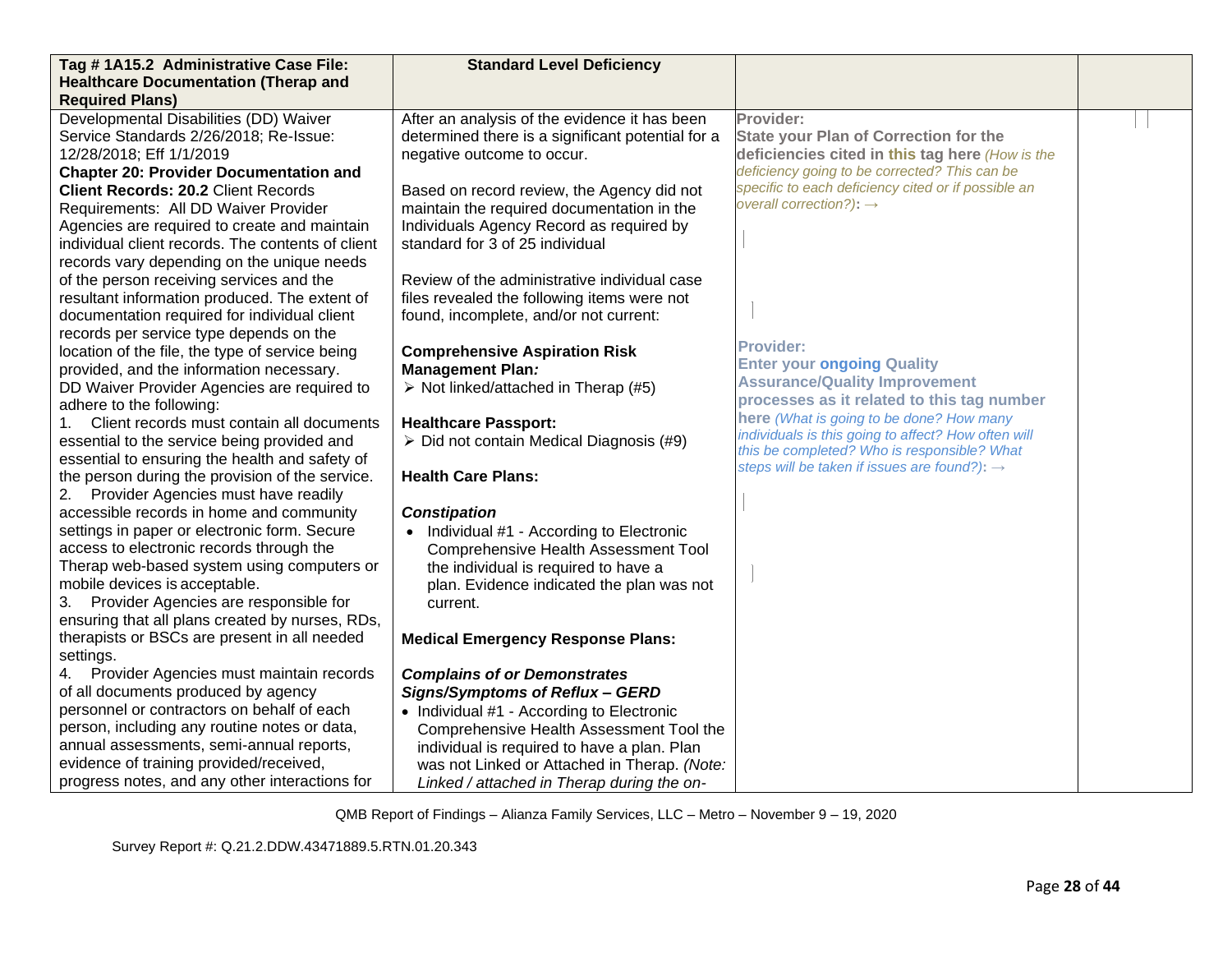| which billing is generated.<br>Each Provider Agency is responsible for<br>5.<br>maintaining the daily or other contact notes<br>documenting the nature and frequency of<br>service delivery, as well as data tracking only<br>for the services provided by their agency.<br>The current Client File Matrix found in<br>6.<br>Appendix A Client File Matrix details the<br>minimum requirements for records to be<br>stored in agency office files, the delivery site,<br>or with DSP while providing services in the<br>community.<br>7. All records pertaining to JCMs must be<br>retained permanently and must be made<br>available to DDSD upon request, upon the<br>termination or expiration of a provider<br>agreement, or upon provider withdrawal from<br>services.                                                                                                                                                                                                                    | site survey. Provider please complete POC<br>for ongoing QA/QI.)<br>Neuro - Hydrocephalus and<br><b>Ventriculoperitoneal Shunt</b><br>• Individual #1 - According to Electronic<br>Comprehensive Health Assessment Tool the<br>individual is required to have a plan. Plan<br>was not Linked or Attached in Therap. (Note:<br>Linked / attached in Therap during the on-<br>site survey. Provider please complete POC<br>for ongoing QA/QI.) |  |
|------------------------------------------------------------------------------------------------------------------------------------------------------------------------------------------------------------------------------------------------------------------------------------------------------------------------------------------------------------------------------------------------------------------------------------------------------------------------------------------------------------------------------------------------------------------------------------------------------------------------------------------------------------------------------------------------------------------------------------------------------------------------------------------------------------------------------------------------------------------------------------------------------------------------------------------------------------------------------------------------|----------------------------------------------------------------------------------------------------------------------------------------------------------------------------------------------------------------------------------------------------------------------------------------------------------------------------------------------------------------------------------------------------------------------------------------------|--|
| <b>Chapter 3 Safeguards: 3.1.1 Decision</b><br><b>Consultation Process (DCP): Health</b><br>decisions are the sole domain of waiver<br>participants, their guardians or healthcare<br>decision makers. Participants and their<br>healthcare decision makers can confidently<br>make decisions that are compatible with their<br>personal and cultural values. Provider<br>Agencies are required to support the informed<br>decision making of waiver participants by<br>supporting access to medical consultation,<br>information, and other available resources<br>according to the following:<br>The DCP is used when a person or<br>2.<br>his/her guardian/healthcare decision maker<br>has concerns, needs more information about<br>health-related issues, or has decided not to<br>follow all or part of an order, recommendation,<br>or suggestion. This includes, but is not limited<br>to:<br>a. medical orders or recommendations from<br>the Primary Care Practitioner, Specialists |                                                                                                                                                                                                                                                                                                                                                                                                                                              |  |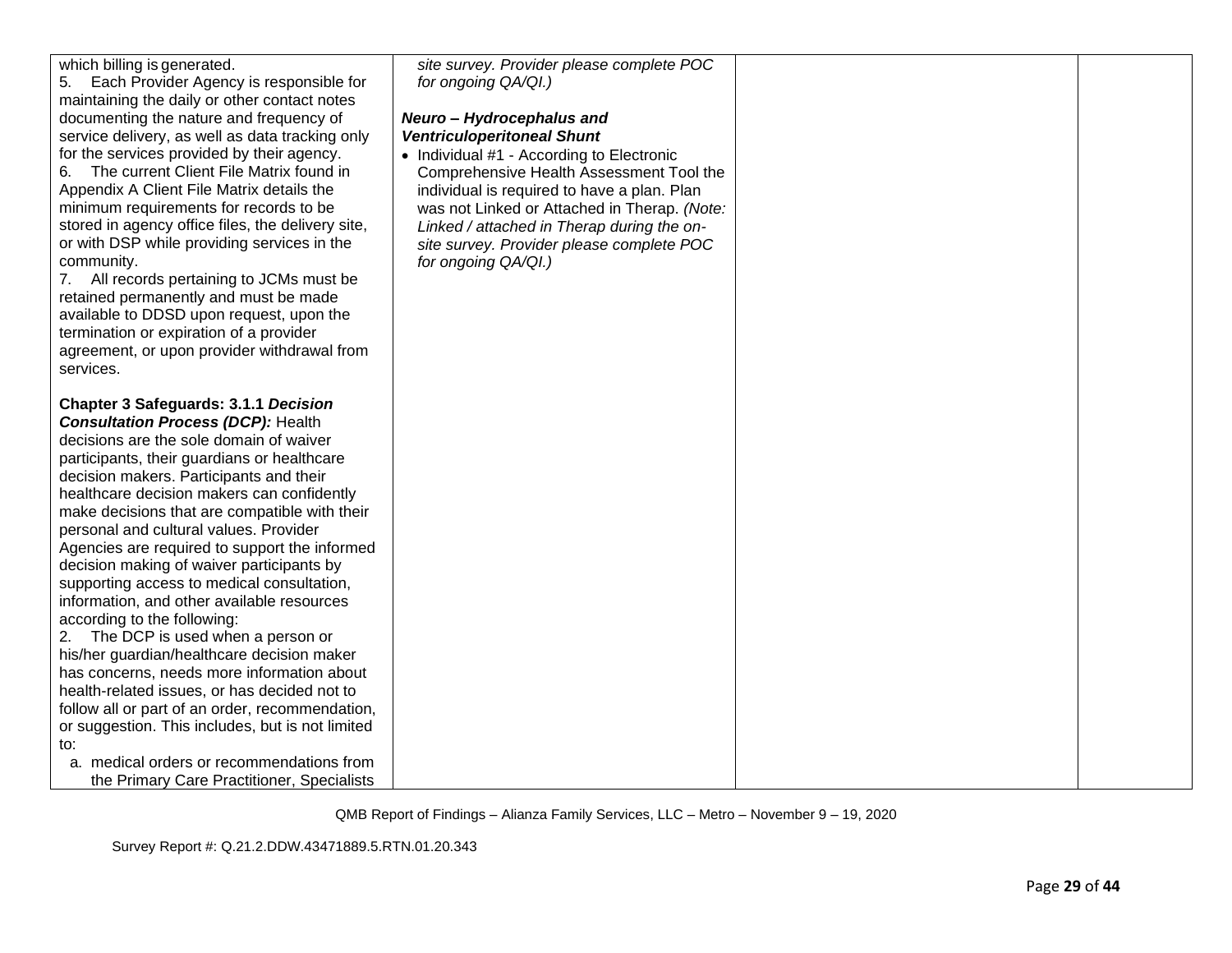| or other licensed medical or healthcare      |  |  |
|----------------------------------------------|--|--|
| practitioners such as a Nurse Practitioner   |  |  |
| (NP or CNP), Physician Assistant (PA) or     |  |  |
| Dentist;                                     |  |  |
| b. clinical recommendations made by          |  |  |
| registered/licensed clinicians who are       |  |  |
| either members of the IDT or clinicians      |  |  |
| who have performed an evaluation such        |  |  |
| as a video-fluoroscopy;                      |  |  |
| c. health related recommendations or         |  |  |
| suggestions from oversight activities such   |  |  |
| as the Individual Quality Review (IQR) or    |  |  |
| other DOH review or oversight activities;    |  |  |
| and                                          |  |  |
| d. recommendations made through a            |  |  |
| Healthcare Plan (HCP), including a           |  |  |
| <b>Comprehensive Aspiration Risk</b>         |  |  |
| Management Plan (CARMP), or another          |  |  |
| plan.                                        |  |  |
|                                              |  |  |
| 2. When the person/guardian disagrees with a |  |  |
| recommendation or does not agree with the    |  |  |
| implementation of that recommendation,       |  |  |
| Provider Agencies follow the DCP and attend  |  |  |
| the meeting coordinated by the CM. During    |  |  |
| this meeting:                                |  |  |
| a. Providers inform the person/guardian of   |  |  |
| the rationale for that recommendation,       |  |  |
| so that the benefit is made clear. This      |  |  |
| will be done in layman's terms and will      |  |  |
| include basic sharing of information         |  |  |
| designed to assist the person/guardian       |  |  |
| with understanding the risks and benefits    |  |  |
| of the recommendation.                       |  |  |
| b. The information will be focused on the    |  |  |
| specific area of concern by the              |  |  |
| person/guardian. Alternatives should be      |  |  |
| presented, when available, if the            |  |  |
| guardian is interested in considering        |  |  |
| other options for implementation.            |  |  |
| c. Providers support the person/guardian to  |  |  |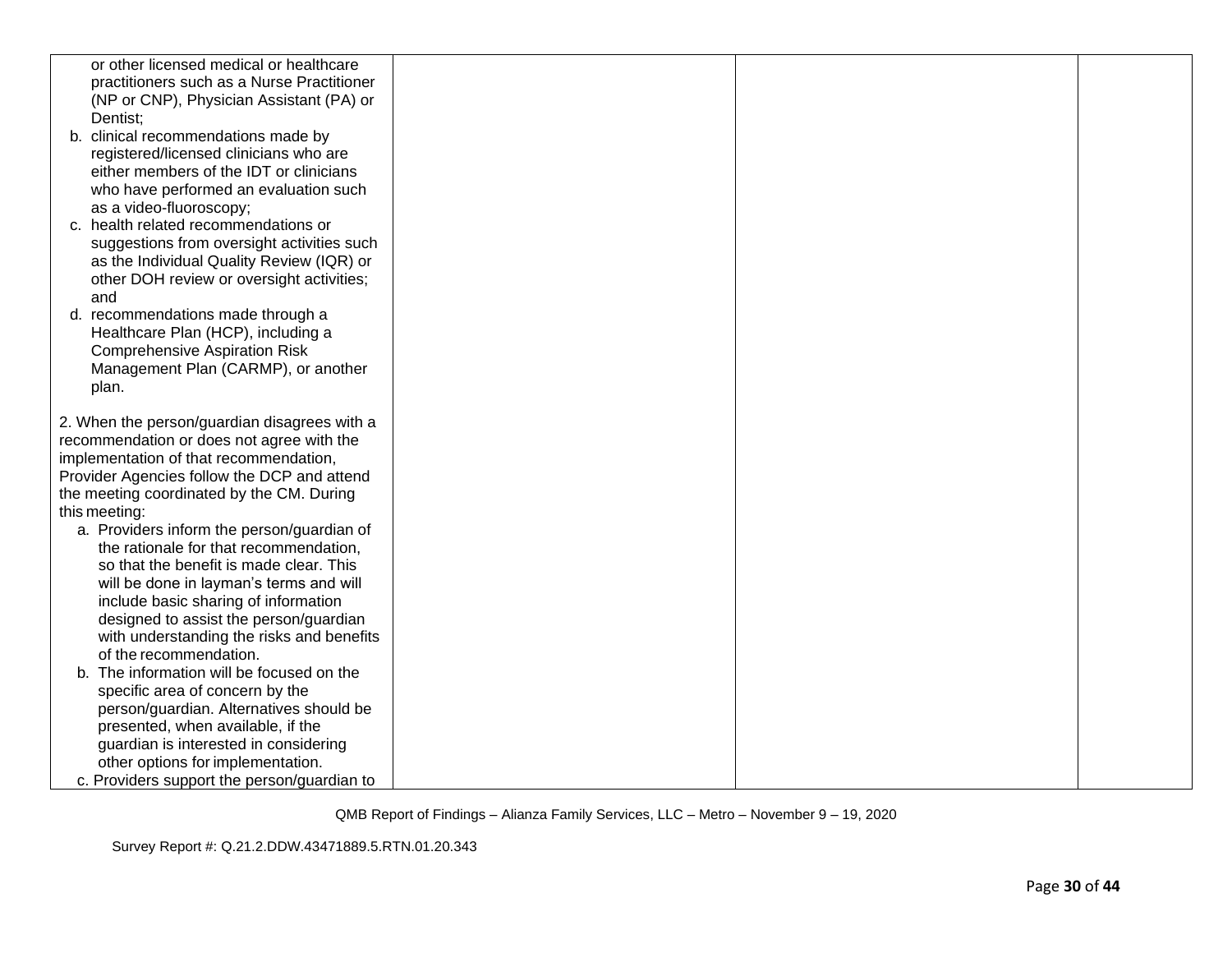| make an informed decision.                      |  |  |
|-------------------------------------------------|--|--|
| d. The decision made by the                     |  |  |
| person/guardian during the meeting is           |  |  |
| accepted; plans are modified; and the           |  |  |
| IDT honors this health decision in every        |  |  |
| setting.                                        |  |  |
|                                                 |  |  |
| Chapter 13 Nursing Services: 13.2.5             |  |  |
| <b>Electronic Nursing Assessment and</b>        |  |  |
| <b>Planning Process:</b> The nursing assessment |  |  |
| process includes several DDSD mandated          |  |  |
| tools: the electronic Comprehensive Nursing     |  |  |
| Assessment Tool (e-CHAT), the Aspiration        |  |  |
| Risk Screening Tool (ARST) and the              |  |  |
| Medication Administration Assessment Tool       |  |  |
| (MAAT). This process includes developing        |  |  |
| and training Health Care Plans and Medical      |  |  |
| Emergency Response Plans.                       |  |  |
| The following hierarchy is based on budgeted    |  |  |
| services and is used to identify which Provider |  |  |
| Agency nurse has primary responsibility for     |  |  |
| completion of the nursing assessment process    |  |  |
| and related subsequent planning and training.   |  |  |
| Additional communication and collaboration for  |  |  |
| planning specific to CCS or CIE services may    |  |  |
| be needed.                                      |  |  |
| The hierarchy for Nursing Assessment and        |  |  |
| Planning responsibilities is:                   |  |  |
| 1. Living Supports: Supported Living, IMLS or   |  |  |
| Family Living via ANS;                          |  |  |
| 2. Customized Community Supports- Group;        |  |  |
| and                                             |  |  |
| 3. Adult Nursing Services (ANS):                |  |  |
| a. for persons in Community Inclusion           |  |  |
| with health-related needs; or                   |  |  |
| b. if no residential services are budgeted      |  |  |
| but assessment is desired and health            |  |  |
| needs may exist.                                |  |  |
|                                                 |  |  |
| 13.2.6 The Electronic Comprehensive             |  |  |
| <b>Health Assessment Tool (e-CHAT)</b>          |  |  |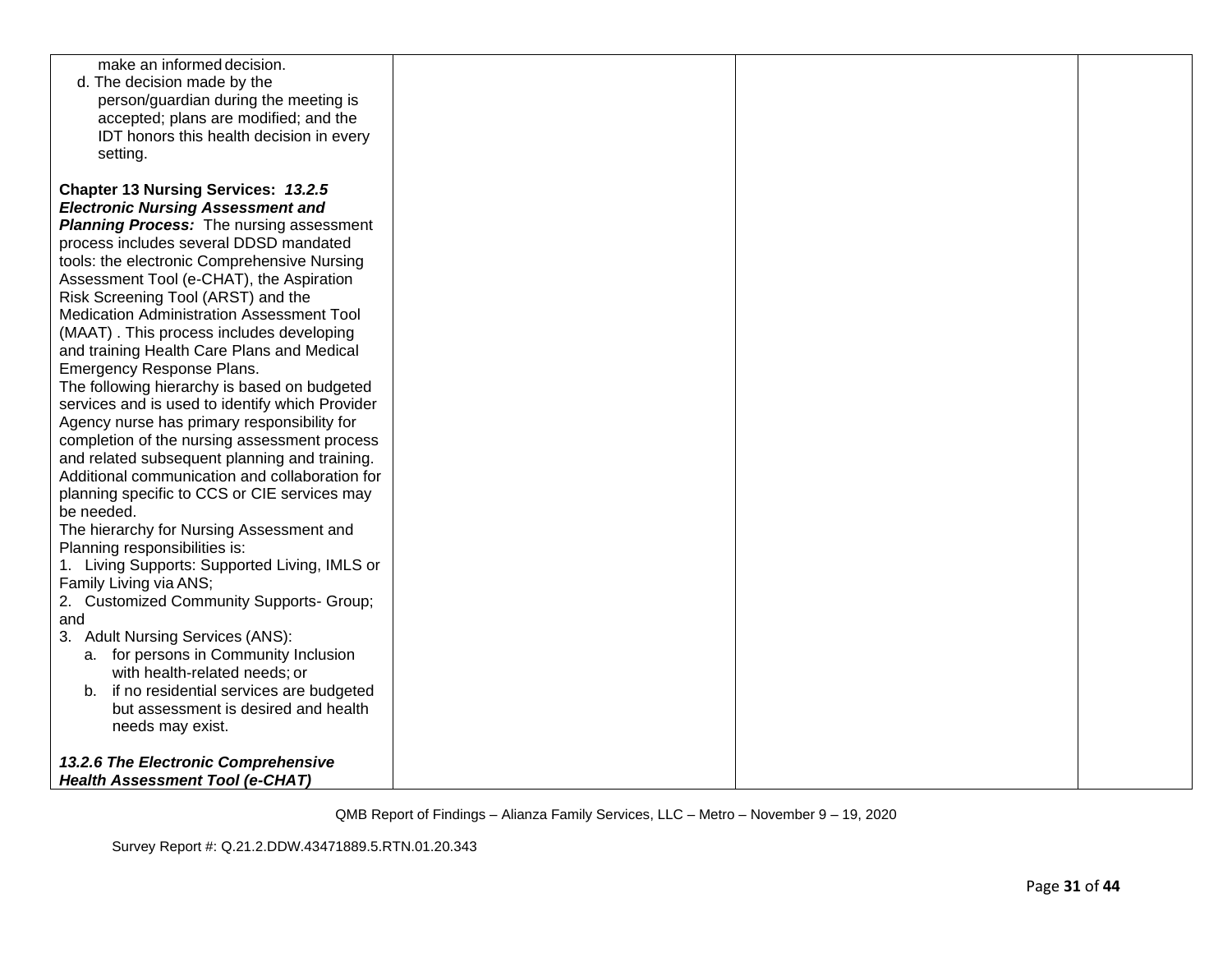| 1. The e-CHAT is a nursing assessment. It                         |  |  |
|-------------------------------------------------------------------|--|--|
| may not be delegated by a licensed nurse to a                     |  |  |
| non-licensed person.                                              |  |  |
| 2. The nurse must see the person face-to-face                     |  |  |
| to complete the nursing assessment.                               |  |  |
| Additional information may be gathered from                       |  |  |
| members of the IDT and other sources.                             |  |  |
| 3. An e-CHAT is required for persons in FL,                       |  |  |
| SL, IMLS, or CCS-Group. All other DD Waiver                       |  |  |
| recipients may obtain an e-CHAT if needed or                      |  |  |
| desired by adding ANS hours for assessment                        |  |  |
| and consultation to their budget.                                 |  |  |
| 4. When completing the e-CHAT, the nurse is                       |  |  |
| required to review and update the electronic                      |  |  |
| record and consider the diagnoses,                                |  |  |
| medications, treatments, and overall status of                    |  |  |
| the person. Discussion with others may be                         |  |  |
| needed to obtain critical information.                            |  |  |
| 5. The nurse is required to complete all the e-                   |  |  |
| CHAT assessment questions and add                                 |  |  |
| additional pertinent information in all comment                   |  |  |
| sections.                                                         |  |  |
|                                                                   |  |  |
| 13.2.7 Aspiration Risk Management<br><b>Screening Tool (ARST)</b> |  |  |
|                                                                   |  |  |
| <b>13.2.8 Medication Administration</b>                           |  |  |
| <b>Assessment Tool (MAAT):</b>                                    |  |  |
| 1. A licensed nurse completes the                                 |  |  |
| <b>DDSD Medication Administration</b>                             |  |  |
| Assessment Tool (MAAT) at least two                               |  |  |
| weeks before the annual ISP meeting.                              |  |  |
| 2. After completion of the MAAT, the nurse                        |  |  |
| will present recommendations regarding the                        |  |  |
| level of assistance with medication delivery                      |  |  |
| (AWMD) to the IDT. A copy of the MAAT will                        |  |  |
| be sent to all the team members two weeks                         |  |  |
| before the annual ISP meeting and the                             |  |  |
| original MAAT will be retained in the Provider                    |  |  |
| Agency records.                                                   |  |  |
| 3. Decisions about medication delivery                            |  |  |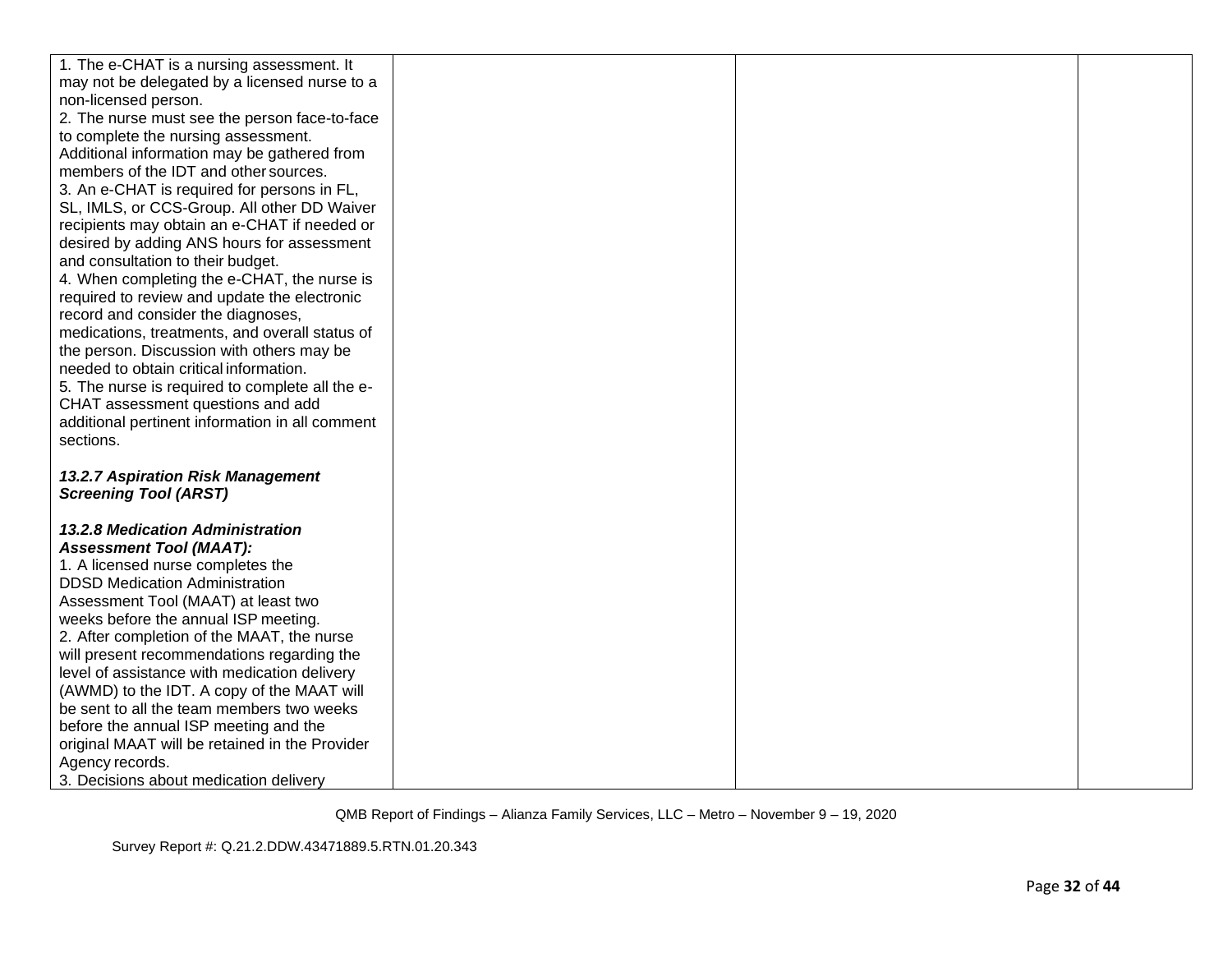| are made by the IDT to promote a                 |  |  |
|--------------------------------------------------|--|--|
| person's maximum independence and                |  |  |
| community integration. The IDT will              |  |  |
| reach consensus regarding which                  |  |  |
| criteria the person meets, as indicated          |  |  |
| by the results of the MAAT and the               |  |  |
| nursing recommendations, and the                 |  |  |
| decision is documented this in the ISP.          |  |  |
|                                                  |  |  |
| 13.2.9 Healthcare Plans (HCP):                   |  |  |
| 1. At the nurse's discretion, based on prudent   |  |  |
| nursing practice, interim HCPs may be            |  |  |
| developed to address issues that must be         |  |  |
| implemented immediately after admission,         |  |  |
| readmission or change of medical condition to    |  |  |
| provide safe services prior to completion of the |  |  |
| e-CHAT and formal care planning process.         |  |  |
| This includes interim ARM plans for those        |  |  |
| persons newly identified at moderate or high     |  |  |
| risk for aspiration. All interim plans must be   |  |  |
| removed if the plan is no longer needed or       |  |  |
| when final HCP including CARMPs are in           |  |  |
| place to avoid duplication of plans.             |  |  |
| 2. In collaboration with the IDT, the agency     |  |  |
| nurse is required to create HCPs that address    |  |  |
| all the areas identified as required in the most |  |  |
| current e-CHAT summary report which is           |  |  |
| indicated by "R" in the HCP column. At the       |  |  |
| nurse's sole discretion, based on prudent        |  |  |
| nursing practice, HCPs may be combined           |  |  |
| where clinically appropriate. The nurse should   |  |  |
| use nursing judgment to determine whether to     |  |  |
| also include HCPs for any of the areas           |  |  |
| indicated by "C" on the e-CHAT summary           |  |  |
| report. The nurse may also create other HCPs     |  |  |
| plans that the nurse determines are warranted.   |  |  |
|                                                  |  |  |
| 13.2.10 Medical Emergency Response Plan          |  |  |
| (MERP):                                          |  |  |
| 1. The agency nurse is required to develop a     |  |  |
| Medical Emergency Response Plan (MERP)           |  |  |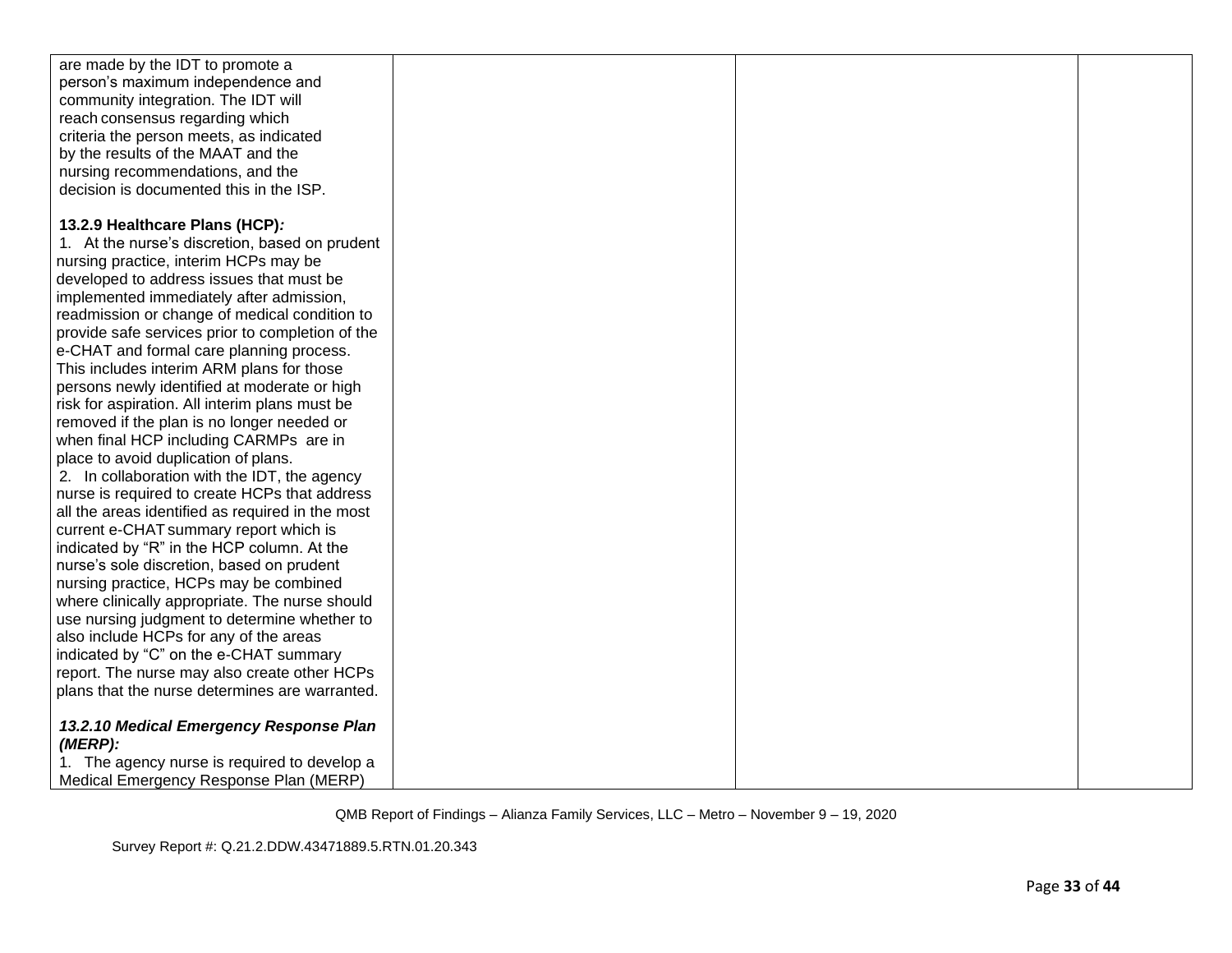| for all conditions marked with an "R" in the e-                                             |  |  |
|---------------------------------------------------------------------------------------------|--|--|
| CHAT summary report. The agency nurse                                                       |  |  |
| should use her/his clinical judgment and input                                              |  |  |
| from the Interdisciplinary Team (IDT) to                                                    |  |  |
| determine whether shown as "C" in the e-                                                    |  |  |
| CHAT summary report or other conditions also                                                |  |  |
| warrant a MERP.                                                                             |  |  |
| 2. MERPs are required for persons who have                                                  |  |  |
| one or more conditions or illnesses that                                                    |  |  |
| present a likely potential to become a life-                                                |  |  |
| threatening situation.                                                                      |  |  |
|                                                                                             |  |  |
| <b>Chapter 20: Provider Documentation and</b><br>Client Records: 20.5.3 Health Passport and |  |  |
| <b>Physician Consultation Form: All Primary</b>                                             |  |  |
| and Secondary Provider Agencies must use                                                    |  |  |
| the Health Passport and Physician                                                           |  |  |
| Consultation form from the Therap system.                                                   |  |  |
| This standardized document contains                                                         |  |  |
| individual, physician and emergency contact                                                 |  |  |
| information, a complete list of current medical                                             |  |  |
| diagnoses, health and safety risk factors,                                                  |  |  |
| allergies, and information regarding insurance,                                             |  |  |
| guardianship, and advance directives. The                                                   |  |  |
| Health Passport also includes a standardized                                                |  |  |
| form to use at medical appointments called the                                              |  |  |
| Physician Consultation form.                                                                |  |  |
|                                                                                             |  |  |
|                                                                                             |  |  |
|                                                                                             |  |  |
|                                                                                             |  |  |
|                                                                                             |  |  |
|                                                                                             |  |  |
|                                                                                             |  |  |
|                                                                                             |  |  |
|                                                                                             |  |  |
|                                                                                             |  |  |
|                                                                                             |  |  |
|                                                                                             |  |  |
|                                                                                             |  |  |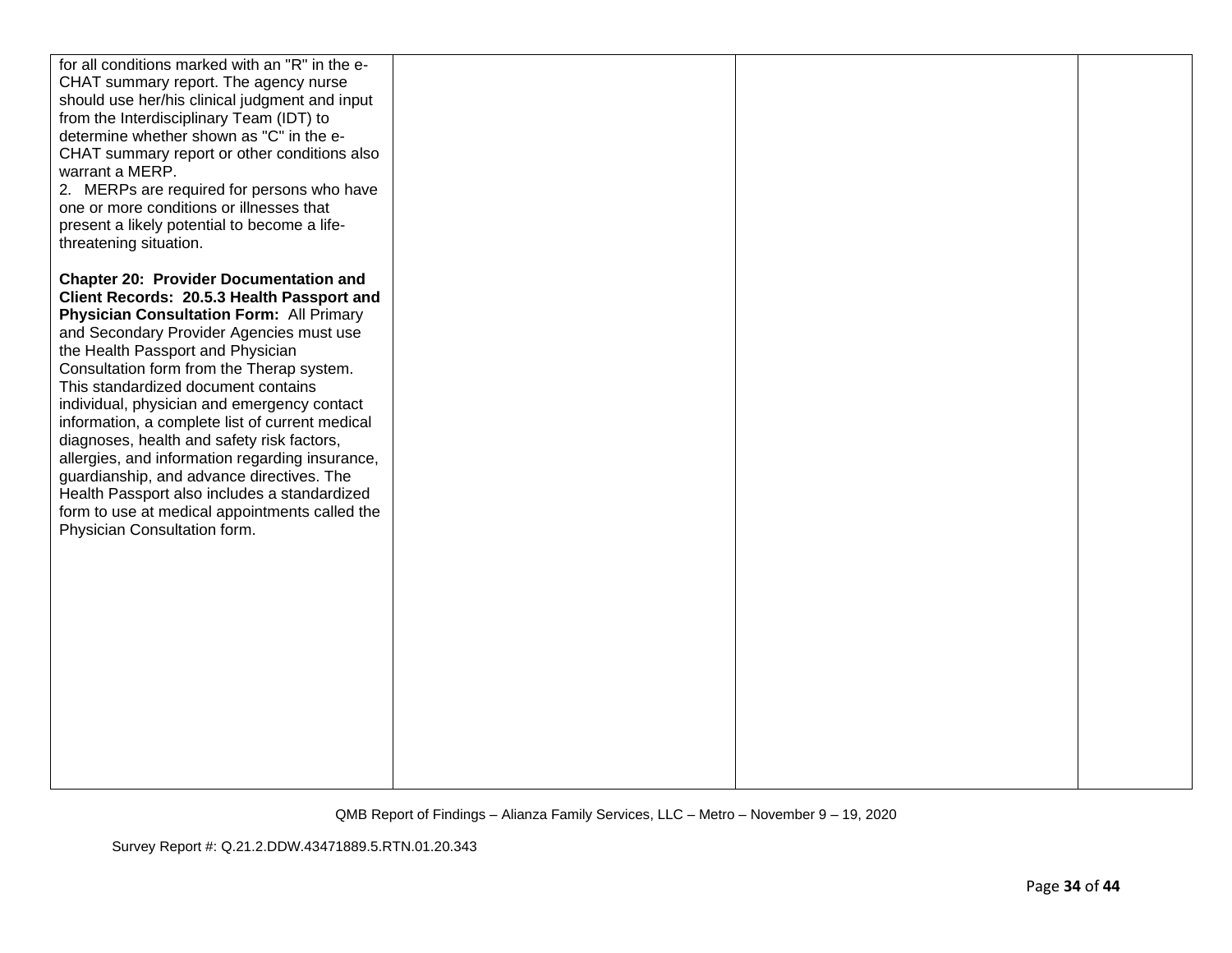| Tag # LS25 Residential Health & Safety              | <b>Standard Level Deficiency</b>                |                                                          |  |
|-----------------------------------------------------|-------------------------------------------------|----------------------------------------------------------|--|
| (Supported Living / Family Living /                 |                                                 |                                                          |  |
| <b>Intensive Medical Living)</b>                    |                                                 |                                                          |  |
| Developmental Disabilities (DD) Waiver              | Based on observation, the Agency did not        | Provider:                                                |  |
| Service Standards 2/26/2018; Re-Issue:              | ensure that each individuals' residence met all | <b>State your Plan of Correction for the</b>             |  |
| 12/28/2018; Eff 1/1/2019                            | requirements within the standard for 1 of 18    | deficiencies cited in this tag here (How is the          |  |
| <b>Chapter 10: Living Care Arrangements</b>         | Living Care Arrangement residences.             | deficiency going to be corrected? This can be            |  |
| (LCA) 10.3.6 Requirements for Each                  |                                                 | specific to each deficiency cited or if possible an      |  |
| Residence: Provider Agencies must assure            | Review of the residential records and           | overall correction?): $\rightarrow$                      |  |
| that each residence is clean, safe, and             | observation of the residence revealed the       |                                                          |  |
| comfortable, and each residence                     | following items were not found, not functioning |                                                          |  |
| accommodates individual daily living, social        | or incomplete:                                  |                                                          |  |
| and leisure activities. In addition, the Provider   |                                                 |                                                          |  |
| Agency must ensure the residence:                   | <b>Family Living Requirements:</b>              |                                                          |  |
| has basic utilities, i.e., gas, power, water,<br>1. |                                                 |                                                          |  |
| and telephone;                                      | • Poison Control Phone Number (#13)             | <b>Provider:</b>                                         |  |
| 2.<br>has a battery operated or electric smoke      |                                                 | <b>Enter your ongoing Quality</b>                        |  |
| detectors or a sprinkler system, carbon             |                                                 | <b>Assurance/Quality Improvement</b>                     |  |
| monoxide detectors, and fire extinguisher;          |                                                 | processes as it related to this tag number               |  |
| has a general-purpose first aid kit;<br>3.          |                                                 | here (What is going to be done? How many                 |  |
| has accessible written documentation of<br>4.       |                                                 | individuals is this going to affect? How often will      |  |
| evacuation drills occurring at least three times    |                                                 | this be completed? Who is responsible? What              |  |
| a year overall, one time a year for each shift;     |                                                 | steps will be taken if issues are found?): $\rightarrow$ |  |
| has water temperature that does not<br>5.           |                                                 |                                                          |  |
| exceed a safe temperature (110 <sup>0</sup> F);     |                                                 |                                                          |  |
| has safe storage of all medications with<br>6.      |                                                 |                                                          |  |
| dispensing instructions for each person that        |                                                 |                                                          |  |
| are consistent with the Assistance with             |                                                 |                                                          |  |
| Medication (AWMD) training or each person's         |                                                 |                                                          |  |
| ISP;                                                |                                                 |                                                          |  |
| 7.<br>has an emergency placement plan for           |                                                 |                                                          |  |
| relocation of people in the event of an             |                                                 |                                                          |  |
| emergency evacuation that makes the                 |                                                 |                                                          |  |
| residence unsuitable for occupancy;                 |                                                 |                                                          |  |
| 8. has emergency evacuation procedures              |                                                 |                                                          |  |
| that address, but are not limited to, fire,         |                                                 |                                                          |  |
| chemical and/or hazardous waste spills, and         |                                                 |                                                          |  |
| flooding;                                           |                                                 |                                                          |  |
| 9.<br>supports environmental modifications and      |                                                 |                                                          |  |
| assistive technology devices, including             |                                                 |                                                          |  |
| modifications to the bathroom (i.e., shower         |                                                 |                                                          |  |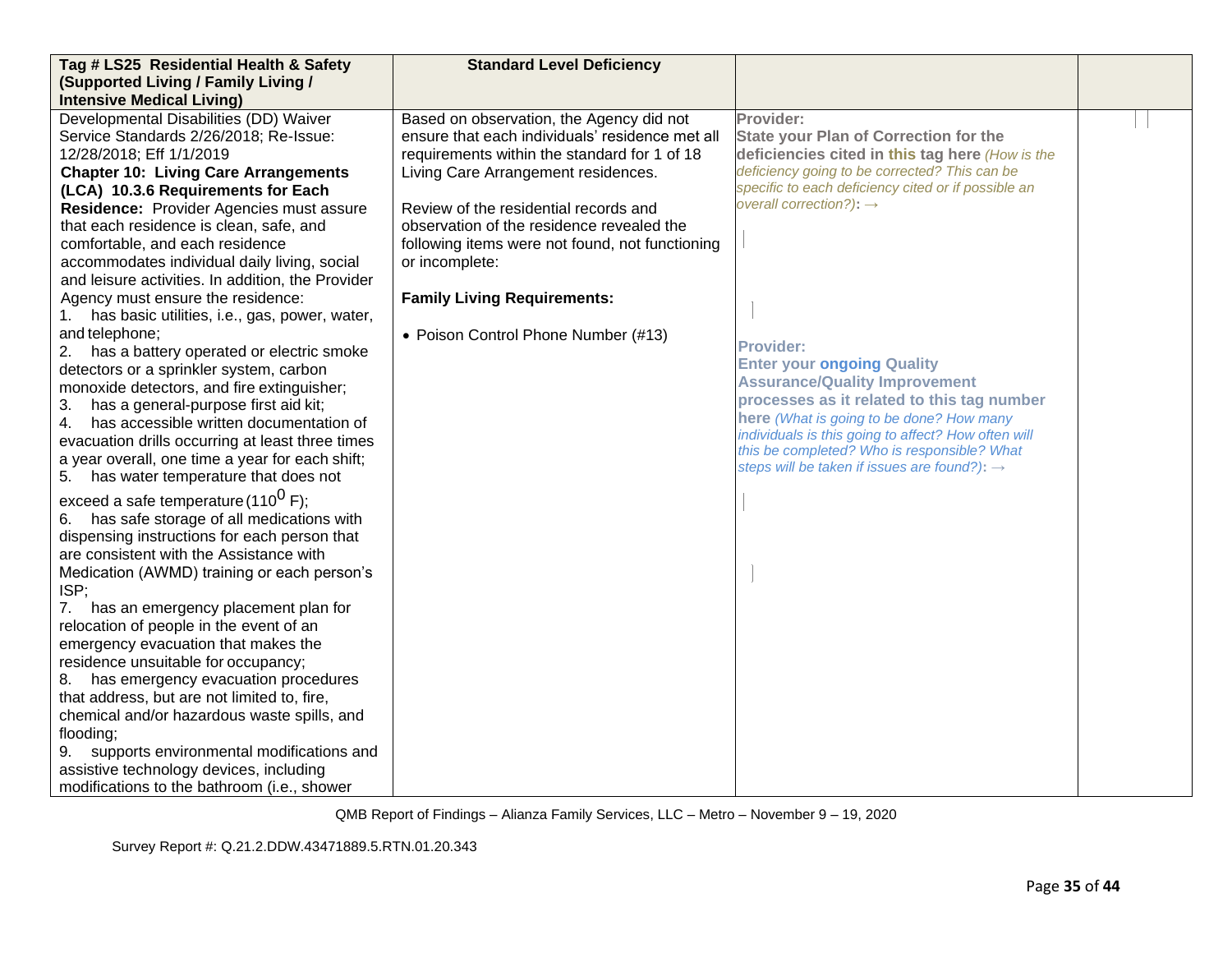| chairs, grab bars, walk in shower, raised       |  |  |
|-------------------------------------------------|--|--|
| toilets, etc.) based on the unique needs of the |  |  |
| individual in consultation with the IDT;        |  |  |
| 10. has or arranges for necessary equipment     |  |  |
| for bathing and transfers to support health and |  |  |
| safety with consultation from therapists as     |  |  |
| needed;                                         |  |  |
| 11. has the phone number for poison control     |  |  |
| within line of site of the telephone;           |  |  |
| 12. has general household appliances, and       |  |  |
| kitchen and dining utensils;                    |  |  |
| 13. has proper food storage and cleaning        |  |  |
| supplies;                                       |  |  |
| 14. has adequate food for three meals a day     |  |  |
| and individual preferences; and                 |  |  |
| 15. has at least two bathrooms for residences   |  |  |
| with more than two residents.                   |  |  |
|                                                 |  |  |
|                                                 |  |  |
|                                                 |  |  |
|                                                 |  |  |
|                                                 |  |  |
|                                                 |  |  |
|                                                 |  |  |
|                                                 |  |  |
|                                                 |  |  |
|                                                 |  |  |
|                                                 |  |  |
|                                                 |  |  |
|                                                 |  |  |
|                                                 |  |  |
|                                                 |  |  |
|                                                 |  |  |
|                                                 |  |  |
|                                                 |  |  |
|                                                 |  |  |
|                                                 |  |  |
|                                                 |  |  |
|                                                 |  |  |
|                                                 |  |  |
|                                                 |  |  |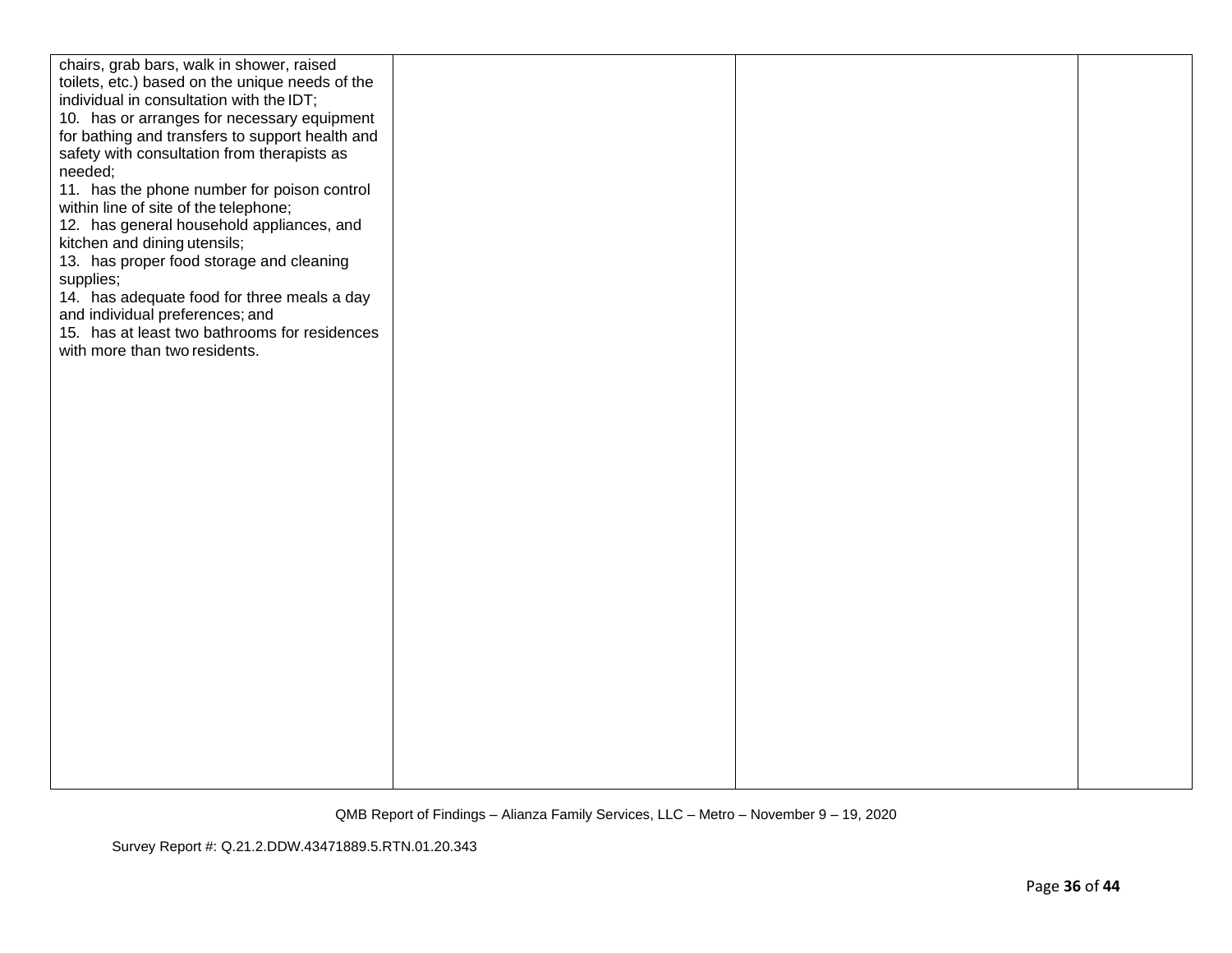| <b>Standard of Care</b>                                                                                                                                                                                              | <b>Deficiencies</b>                              | Agency Plan of Correction, On-going QA/QI<br>and Responsible Party                                      | <b>Completion</b><br><b>Date</b> |
|----------------------------------------------------------------------------------------------------------------------------------------------------------------------------------------------------------------------|--------------------------------------------------|---------------------------------------------------------------------------------------------------------|----------------------------------|
| Service Domain: Medicaid Billing/Reimbursement - State financial oversight exists to assure that claims are coded and paid for in accordance with the<br>reimbursement methodology specified in the approved waiver. |                                                  |                                                                                                         |                                  |
| Tag # IS30 Customized Community                                                                                                                                                                                      | <b>Standard Level Deficiency</b>                 |                                                                                                         |                                  |
| <b>Supports Reimbursement</b>                                                                                                                                                                                        |                                                  |                                                                                                         |                                  |
| Developmental Disabilities (DD) Waiver                                                                                                                                                                               | Based on record review, the Agency did not       | <b>Provider:</b>                                                                                        |                                  |
| Service Standards 2/26/2018; Re-Issue:                                                                                                                                                                               | provide written or electronic documentation as   | <b>Enter your ongoing Quality</b>                                                                       |                                  |
| 12/28/2018; Eff 1/1/2019                                                                                                                                                                                             | evidence for each unit billed for Customized     | <b>Assurance/Quality Improvement</b>                                                                    |                                  |
| <b>Chapter 21: Billing Requirements: 21.4</b>                                                                                                                                                                        | Community Supports for 1 of 15 individuals.      | processes as it related to this tag number                                                              |                                  |
| <b>Recording Keeping and Documentation</b>                                                                                                                                                                           |                                                  | here (What is going to be done? How many                                                                |                                  |
| <b>Requirements: DD Waiver Provider Agencies</b>                                                                                                                                                                     | Individual #3                                    | individuals is this going to affect? How often will                                                     |                                  |
| must maintain all records necessary to                                                                                                                                                                               | September 2020                                   | this be completed? Who is responsible? What<br>steps will be taken if issues are found?): $\rightarrow$ |                                  |
| demonstrate proper provision of services for                                                                                                                                                                         | • The Agency billed 143 units of Customized      |                                                                                                         |                                  |
| Medicaid billing. At a minimum, Provider                                                                                                                                                                             | Community Supports (Individual) (H2021           |                                                                                                         |                                  |
| Agencies must adhere to the following:                                                                                                                                                                               | HB U1) from 9/1/2020 - 9/30/2020.                |                                                                                                         |                                  |
| The level and type of service<br>1.                                                                                                                                                                                  | Documentation did not contain the                |                                                                                                         |                                  |
| provided must be supported in the                                                                                                                                                                                    | required elements on 9/11/2020.                  |                                                                                                         |                                  |
| ISP and have an approved budget<br>prior to service delivery and billing.                                                                                                                                            | Documentation received accounted for 127         |                                                                                                         |                                  |
| Comprehensive documentation of direct<br>2.                                                                                                                                                                          | units. The required elements were not<br>met:    |                                                                                                         |                                  |
| service delivery must include, at a minimum:                                                                                                                                                                         | $\rightarrow$ Start and end time of each service |                                                                                                         |                                  |
| a. the agency name;                                                                                                                                                                                                  | encounter (Note: Void/Adjust provided            |                                                                                                         |                                  |
| the name of the recipient of the service;<br>b.                                                                                                                                                                      | on-site during survey. Provider please           |                                                                                                         |                                  |
| the location of theservice;<br>c.                                                                                                                                                                                    | complete POC for ongoing QA/QI.)                 |                                                                                                         |                                  |
| the date of the service;<br>d.                                                                                                                                                                                       |                                                  |                                                                                                         |                                  |
| the type of service;<br>е.                                                                                                                                                                                           |                                                  |                                                                                                         |                                  |
| the start and end times of theservice;<br>f.                                                                                                                                                                         |                                                  |                                                                                                         |                                  |
| the signature and title of each staff<br>a.                                                                                                                                                                          |                                                  |                                                                                                         |                                  |
| member who documents their time; and                                                                                                                                                                                 |                                                  |                                                                                                         |                                  |
| h. the nature of services.                                                                                                                                                                                           |                                                  |                                                                                                         |                                  |
| 3. A Provider Agency that receives payment                                                                                                                                                                           |                                                  |                                                                                                         |                                  |
| for treatment, services, or goods must retain                                                                                                                                                                        |                                                  |                                                                                                         |                                  |
| all medical and business records for a period                                                                                                                                                                        |                                                  |                                                                                                         |                                  |
| of at least six years from the last payment                                                                                                                                                                          |                                                  |                                                                                                         |                                  |
| date, until ongoing audits are settled, or until                                                                                                                                                                     |                                                  |                                                                                                         |                                  |
| involvement of the state Attorney General is                                                                                                                                                                         |                                                  |                                                                                                         |                                  |
| completed regarding settlement of any claim,                                                                                                                                                                         |                                                  |                                                                                                         |                                  |
| whichever is longer.                                                                                                                                                                                                 |                                                  |                                                                                                         |                                  |
| 4. A Provider Agency that receives payment                                                                                                                                                                           |                                                  |                                                                                                         |                                  |
| for treatment, services or goods must retain all                                                                                                                                                                     |                                                  |                                                                                                         |                                  |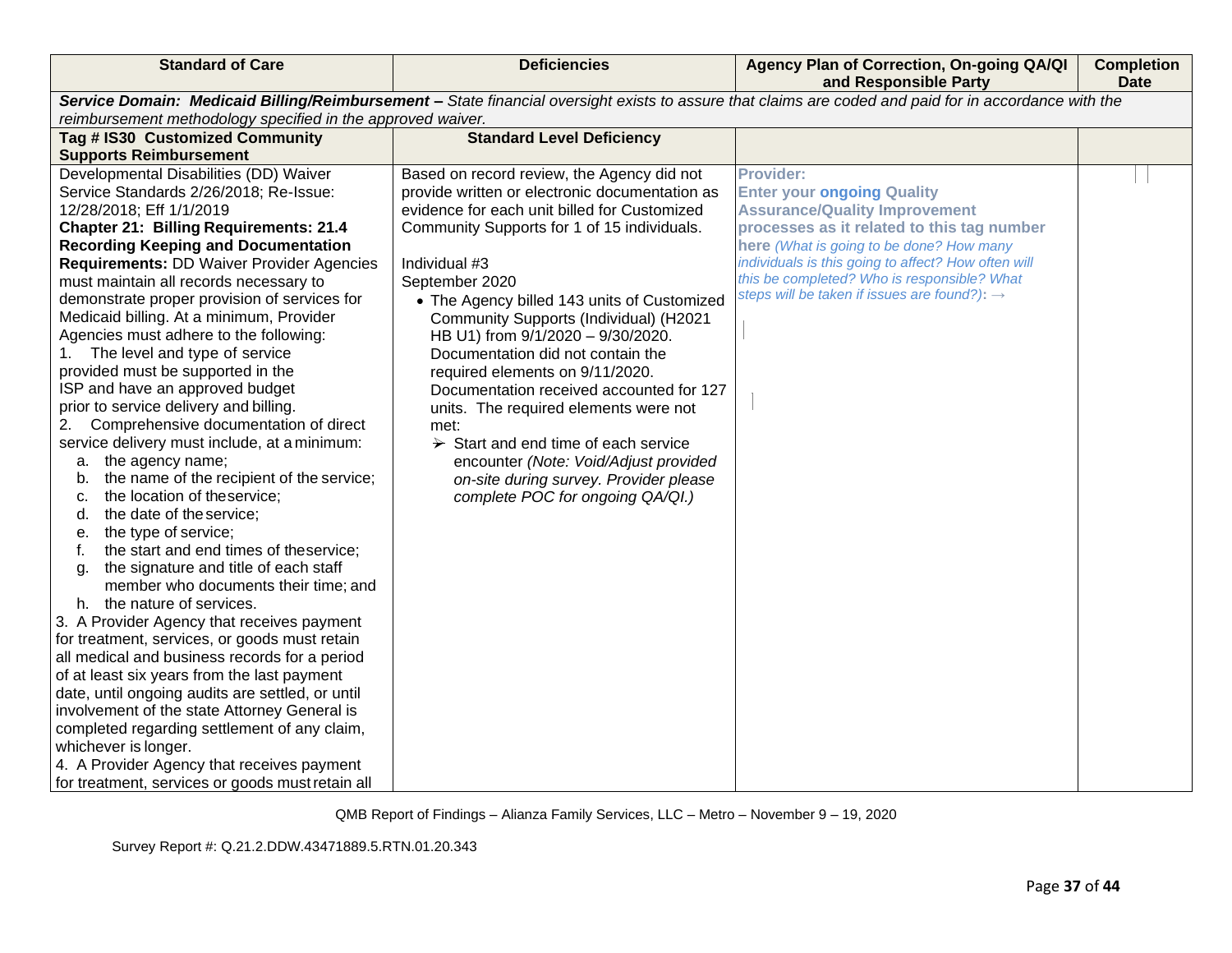| medical and business records relating to any       |  |  |
|----------------------------------------------------|--|--|
| of the following for a period of at least six      |  |  |
| years from the payment date:                       |  |  |
| a. treatment or care of any eligible               |  |  |
| recipient;                                         |  |  |
| b. services or goods provided to any               |  |  |
| eligible recipient;                                |  |  |
| c. amounts paid by MAD on behalf of any            |  |  |
| eligible recipient; and                            |  |  |
| any records required by MAD for the<br>d.          |  |  |
| administration of Medicaid.                        |  |  |
|                                                    |  |  |
| 21.9 Billable Units: The unit of billing           |  |  |
| depends on the service type. The unit may be       |  |  |
| a 15-minute interval, a daily unit, a monthly unit |  |  |
| or a dollar amount. The unit of billing is         |  |  |
| identified in the current DD Waiver Rate Table.    |  |  |
| Provider Agencies must correctly report            |  |  |
| service units.                                     |  |  |
|                                                    |  |  |
| 21.9.1 Requirements for Daily Units: For           |  |  |
| services billed in daily units, Provider Agencies  |  |  |
| must adhere to the following:                      |  |  |
| 1. A day is considered 24 hours from midnight      |  |  |
| to midnight.                                       |  |  |
| 2. If 12 or fewer hours of service are             |  |  |
| provided, then one-half unit shall be billed.      |  |  |
| A whole unit can be billed if more than 12         |  |  |
| hours of service is provided during a 24-          |  |  |
| hour period.                                       |  |  |
| 3. The maximum allowable billable units            |  |  |
| cannot exceed 340 calendar days per ISP            |  |  |
| year or 170 calendar days per six months.          |  |  |
| 4. When a person transitions from one              |  |  |
| Provider Agency to another during the ISP          |  |  |
| year, a standard formula to calculate the          |  |  |
| units billed by each Provider Agency must be       |  |  |
| applied as follows:                                |  |  |
| a. The discharging Provider Agency                 |  |  |
| bills the number of calendar days                  |  |  |
| that services were provided                        |  |  |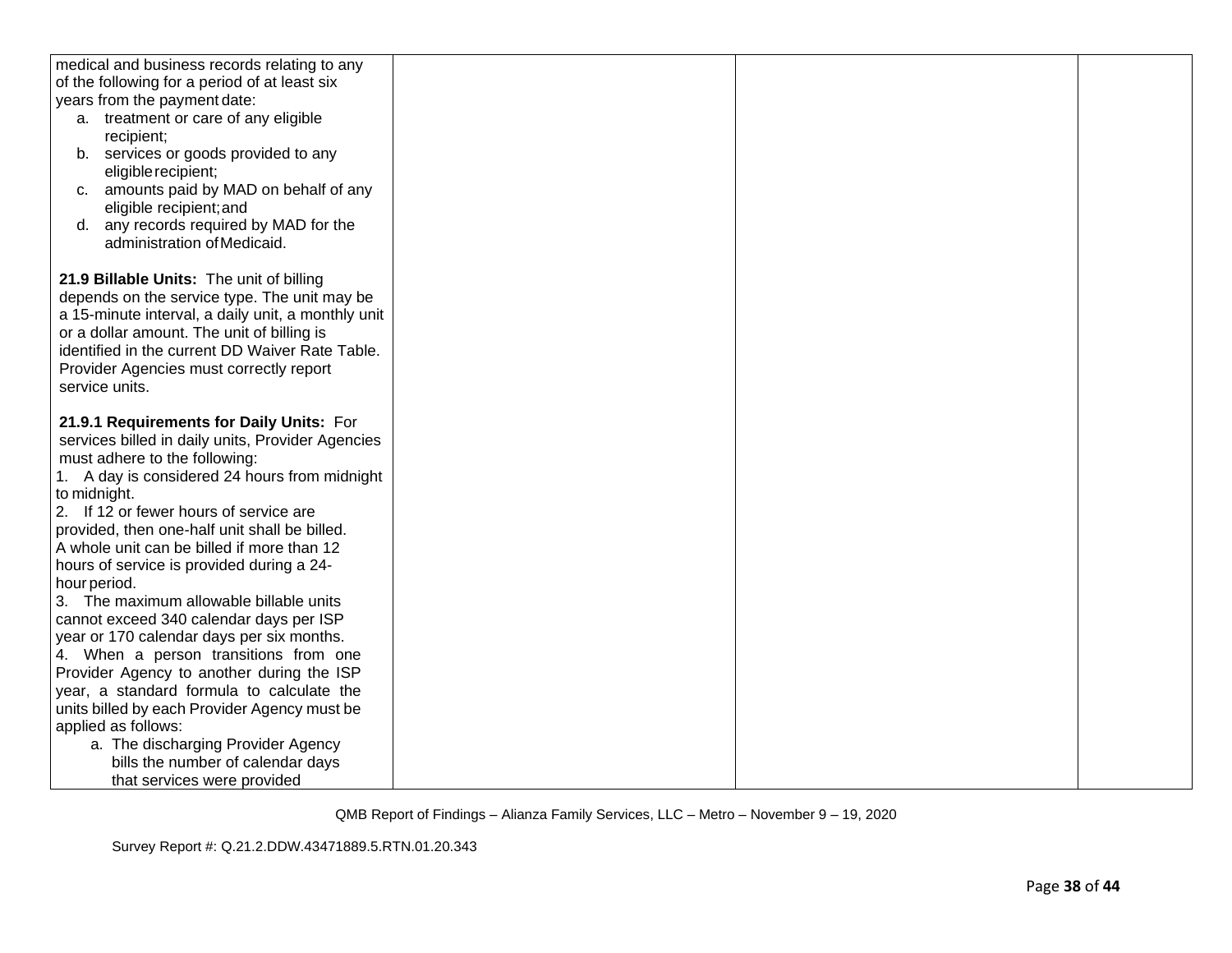| multiplied by .93 (93%).<br>b. The receiving Provider Agency bills the<br>remaining days up to 340 for the ISP<br>year.                                                                                                                                                                                                                                                                                                                                                                                                                                                                                                                        |  |  |
|------------------------------------------------------------------------------------------------------------------------------------------------------------------------------------------------------------------------------------------------------------------------------------------------------------------------------------------------------------------------------------------------------------------------------------------------------------------------------------------------------------------------------------------------------------------------------------------------------------------------------------------------|--|--|
| 21.9.2 Requirements for Monthly Units: For<br>services billed in monthly units, a Provider<br>Agency must adhere to the following:<br>1. A month is considered a period of 30<br>calendar days.<br>2. At least one hour of face-to-face<br>billable services shall be provided during<br>a calendar month where any portion of a<br>monthly unit is billed.<br>3. Monthly units can be prorated by a half unit.<br>4. Agency transfers not occurring at the<br>beginning of the 30-day interval are required<br>to be coordinated in the middle of the 30-day<br>interval so that the discharging and receiving<br>agency receive a half unit. |  |  |
| 21.9.3 Requirements for 15-minute and<br>hourly units: For services billed in 15-minute<br>or hourly intervals, Provider Agencies must<br>adhere to the following:<br>1. When time spent providing the service<br>is not exactly 15 minutes or one hour,<br>Provider Agencies are responsible for<br>reporting time correctly following NMAC<br>8.302.2.<br>2. Services that last in their entirety less than<br>eight minutes cannot be billed.                                                                                                                                                                                               |  |  |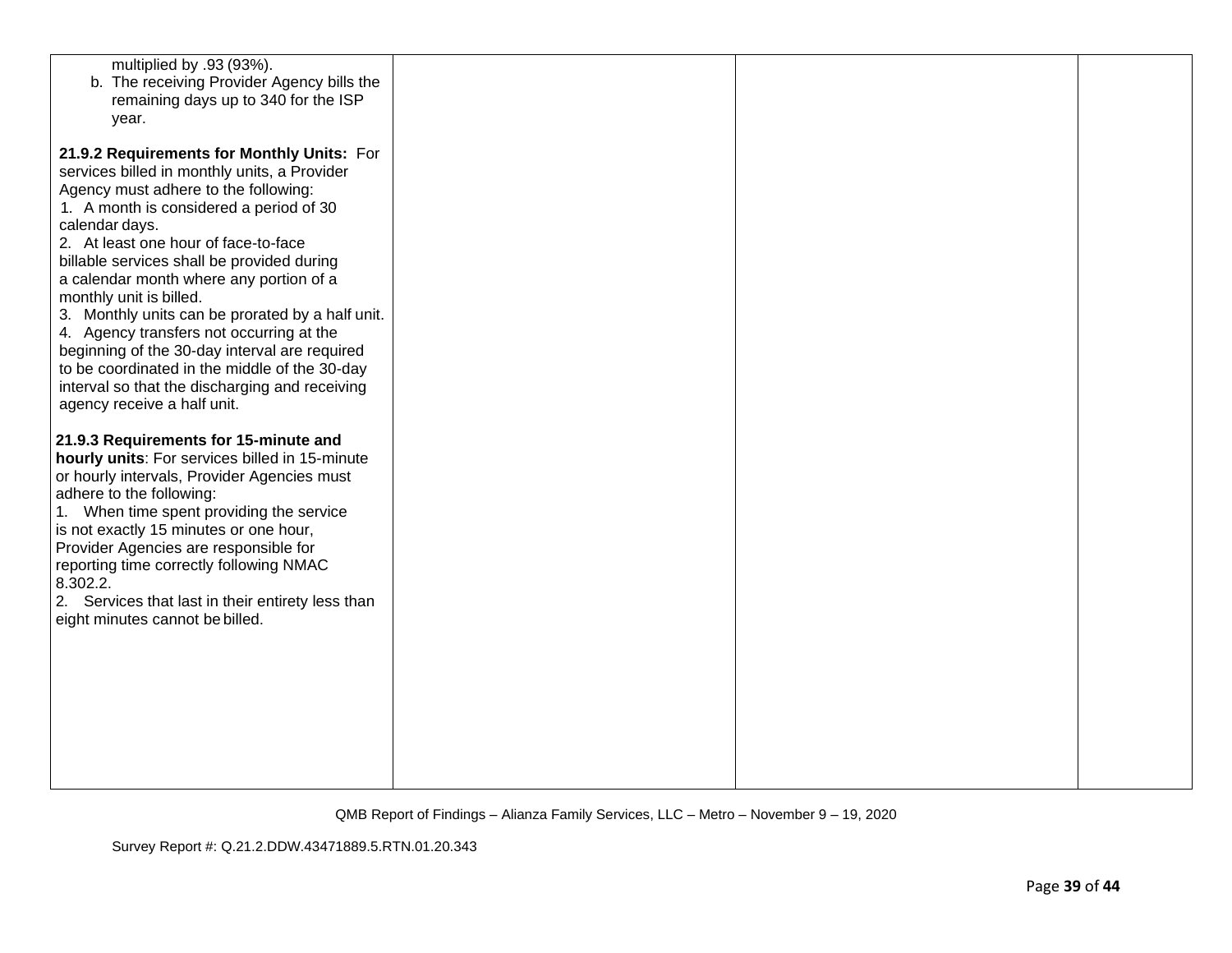| Tag # LS27 Family Living Reimbursement           | <b>Standard Level Deficiency</b>                       |                                                                                                 |  |
|--------------------------------------------------|--------------------------------------------------------|-------------------------------------------------------------------------------------------------|--|
|                                                  |                                                        |                                                                                                 |  |
| Developmental Disabilities (DD) Waiver           | Based on record review, the Agency did not             | Provider:                                                                                       |  |
| Service Standards 2/26/2018; Re-Issue:           | provide written or electronic documentation as         | <b>State your Plan of Correction for the</b>                                                    |  |
| 12/28/2018; Eff 1/1/2019                         | evidence for each unit billed for Family Living        | deficiencies cited in this tag here (How is the                                                 |  |
| <b>Chapter 21: Billing Requirements: 21.4</b>    | Services for 2 of 17 individuals.                      | deficiency going to be corrected? This can be                                                   |  |
| <b>Recording Keeping and Documentation</b>       |                                                        | specific to each deficiency cited or if possible an<br>overall correction?): $\rightarrow$      |  |
| <b>Requirements: DD Waiver Provider Agencies</b> | Individual #8                                          |                                                                                                 |  |
| must maintain all records necessary to           | September 2020                                         |                                                                                                 |  |
| demonstrate proper provision of services for     | • The Agency billed 1 unit of Family Living            |                                                                                                 |  |
| Medicaid billing. At a minimum, Provider         | (T2033 HB) on 9/5/2020. Documentation                  |                                                                                                 |  |
| Agencies must adhere to the following:           | did not contain the required elements on               |                                                                                                 |  |
| The level and type of service                    | 9/5/2020. Documentation received                       |                                                                                                 |  |
| provided must be supported in the                | accounted for 0 units. The required                    |                                                                                                 |  |
| ISP and have an approved budget                  | elements was not met:                                  | <b>Provider:</b>                                                                                |  |
| prior to service delivery and billing.           | $\triangleright$ A description of what occurred during |                                                                                                 |  |
| Comprehensive documentation of direct<br>2.      | the encounter or service interval                      | <b>Enter your ongoing Quality</b><br><b>Assurance/Quality Improvement</b>                       |  |
| service delivery must include, at a minimum:     |                                                        | processes as it related to this tag number                                                      |  |
| a. the agency name;                              | • The Agency billed 1 unit of Family Living            |                                                                                                 |  |
| b. the name of the recipient of the service;     | (T2033 HB) on 9/6/2020. Documentation                  | here (What is going to be done? How many<br>individuals is this going to affect? How often will |  |
| c. the location of theservice;                   | did not contain the required elements on               | this be completed? Who is responsible? What                                                     |  |
| d. the date of the service;                      | 9/6/2020. Documentation received                       | steps will be taken if issues are found?): $\rightarrow$                                        |  |
| e. the type of service;                          | accounted for 0 units. The required                    |                                                                                                 |  |
| f. the start and end times of theservice;        | elements was not met:                                  |                                                                                                 |  |
| g. the signature and title of each staff member  | $\triangleright$ A description of what occurred during |                                                                                                 |  |
| who documents their time; and                    | the encounter or service interval                      |                                                                                                 |  |
| h. the nature of services.                       |                                                        |                                                                                                 |  |
| 3. A Provider Agency that receives payment       | • The Agency billed 1 unit of Family Living            |                                                                                                 |  |
| for treatment, services, or goods must retain    | (T2033 HB) on 9/26/2020. Documentation                 |                                                                                                 |  |
| all medical and business records for a period    | did not contain the required elements on               |                                                                                                 |  |
| of at least six years from the last payment      | 9/26/2020. Documentation received                      |                                                                                                 |  |
| date, until ongoing audits are settled, or until | accounted for 0 units. The required                    |                                                                                                 |  |
| involvement of the state Attorney General is     | elements was not met:                                  |                                                                                                 |  |
| completed regarding settlement of any claim,     | $\triangleright$ A description of what occurred during |                                                                                                 |  |
| whichever is longer.                             | the encounter or service interval                      |                                                                                                 |  |
| 4. A Provider Agency that receives payment       |                                                        |                                                                                                 |  |
| for treatment, services or goods must retain all | Individual #11                                         |                                                                                                 |  |
| medical and business records relating to any     | September 2020                                         |                                                                                                 |  |
| of the following for a period of at least six    | • The Agency billed 30 units of Family Living          |                                                                                                 |  |
| years from the payment date:                     | (T2033 HB) from 9/1/2020 through                       |                                                                                                 |  |
| a. treatment or care of any eligible recipient;  | 9/30/2020. Documentation did not contain               |                                                                                                 |  |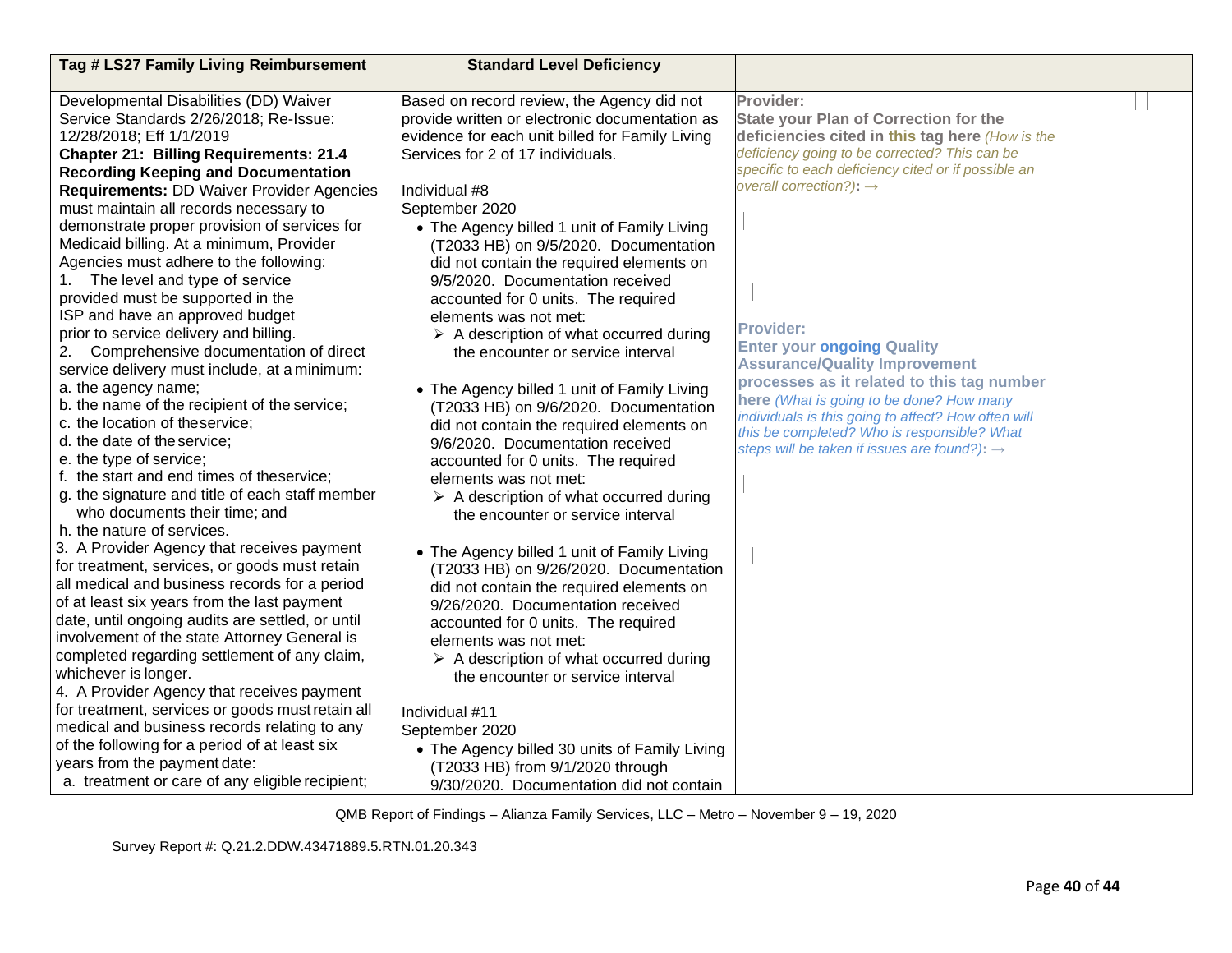| b. services or goods provided to any eligible<br>recipient;<br>c. amounts paid by MAD on behalf of any<br>eligible recipient; and<br>d. any records required by MAD for the<br>administration of Medicaid.<br>21.9 Billable Units: The unit of billing                                                                                                                                                                                           | the required elements on 9/22/2020.<br>Documentation received accounted for 29<br>units. The required elements were not<br>met:<br>$\triangleright$ The signature or authenticated name<br>of staff providing the service. |  |
|--------------------------------------------------------------------------------------------------------------------------------------------------------------------------------------------------------------------------------------------------------------------------------------------------------------------------------------------------------------------------------------------------------------------------------------------------|----------------------------------------------------------------------------------------------------------------------------------------------------------------------------------------------------------------------------|--|
| depends on the service type. The unit may be<br>a 15-minute interval, a daily unit, a monthly unit<br>or a dollar amount. The unit of billing is<br>identified in the current DD Waiver Rate Table.<br>Provider Agencies must correctly report<br>service units.                                                                                                                                                                                 |                                                                                                                                                                                                                            |  |
| 21.9.1 Requirements for Daily Units: For<br>services billed in daily units, Provider Agencies<br>must adhere to the following:<br>1. A day is considered 24 hours from midnight<br>to midnight.<br>2. If 12 or fewer hours of service are<br>provided, then one-half unit shall be billed.<br>A whole unit can be billed if more than 12<br>hours of service is provided during a 24-<br>hour period.<br>3. The maximum allowable billable units |                                                                                                                                                                                                                            |  |
| cannot exceed 340 calendar days per ISP<br>year or 170 calendar days per six months.<br>4. When a person transitions from one<br>Provider Agency to another during the ISP<br>year, a standard formula to calculate the<br>units billed by each Provider Agency must be<br>applied as follows:<br>a. The discharging Provider Agency bills<br>the number of calendar days that<br>services were provided multiplied by .93<br>$(93%)$ .          |                                                                                                                                                                                                                            |  |
| b. The receiving Provider Agency bills the<br>remaining days up to 340 for the ISP year.                                                                                                                                                                                                                                                                                                                                                         |                                                                                                                                                                                                                            |  |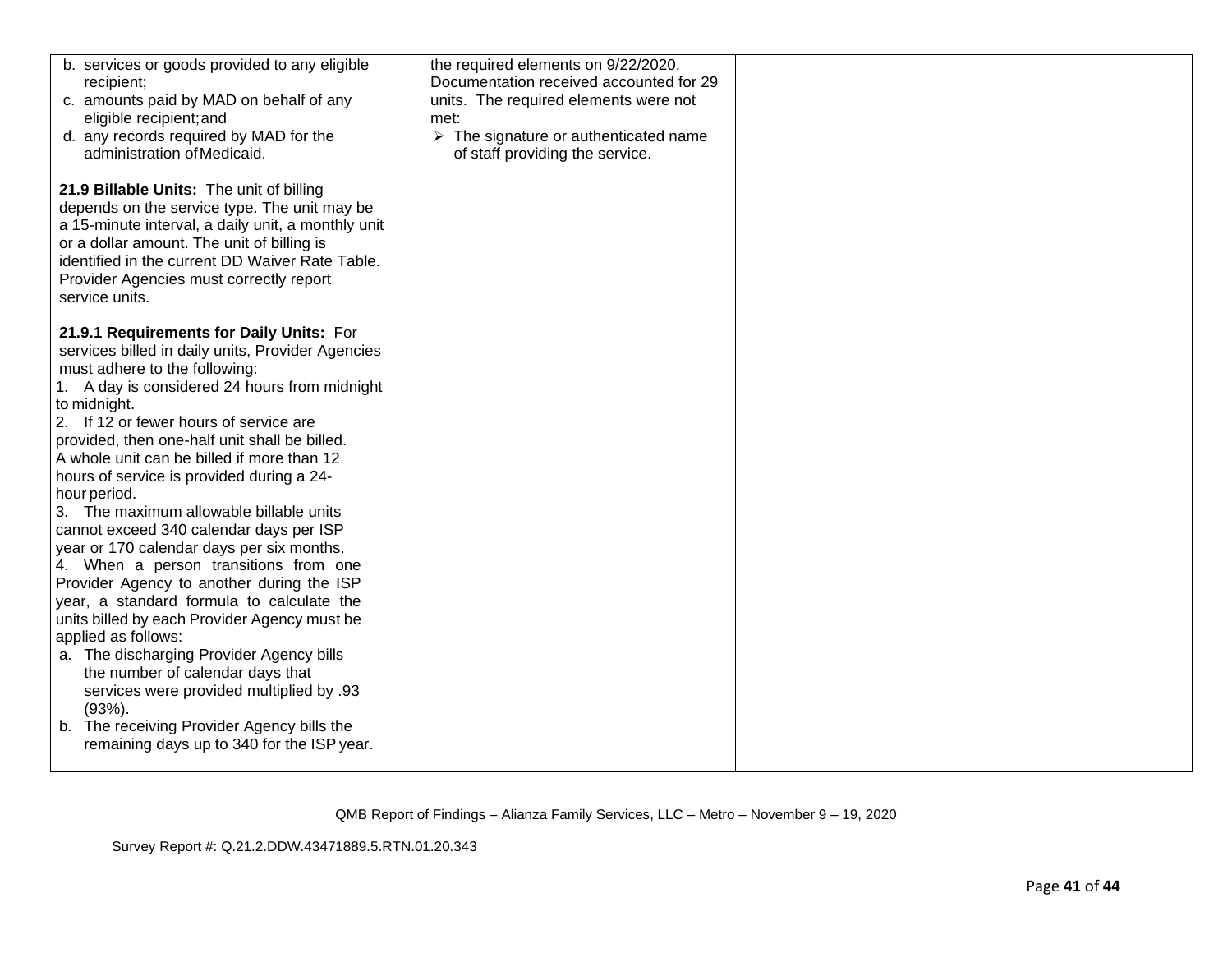| 21.9.2 Requirements for Monthly Units: For        |  |  |
|---------------------------------------------------|--|--|
| services billed in monthly units, a Provider      |  |  |
| Agency must adhere to the following:              |  |  |
| 1. A month is considered a period of 30           |  |  |
| calendar days.                                    |  |  |
| 2. At least one hour of face-to-face              |  |  |
| billable services shall be provided during        |  |  |
| a calendar month where any portion of a           |  |  |
| monthly unit is billed.                           |  |  |
| 3. Monthly units can be prorated by a half unit.  |  |  |
| 4. Agency transfers not occurring at the          |  |  |
| beginning of the 30-day interval are required     |  |  |
| to be coordinated in the middle of the 30-day     |  |  |
| interval so that the discharging and receiving    |  |  |
| agency receive a half unit.                       |  |  |
|                                                   |  |  |
| 21.9.3 Requirements for 15-minute and             |  |  |
| hourly units: For services billed in 15-minute    |  |  |
| or hourly intervals, Provider Agencies must       |  |  |
| adhere to the following:                          |  |  |
| 1. When time spent providing the service          |  |  |
| is not exactly 15 minutes or one hour,            |  |  |
| Provider Agencies are responsible for             |  |  |
| reporting time correctly following NMAC           |  |  |
| 8.302.2.                                          |  |  |
| 2. Services that last in their entirety less than |  |  |
| eight minutes cannot be billed.                   |  |  |
|                                                   |  |  |
|                                                   |  |  |
|                                                   |  |  |
|                                                   |  |  |
|                                                   |  |  |
|                                                   |  |  |
|                                                   |  |  |
|                                                   |  |  |
|                                                   |  |  |
|                                                   |  |  |
|                                                   |  |  |
|                                                   |  |  |
|                                                   |  |  |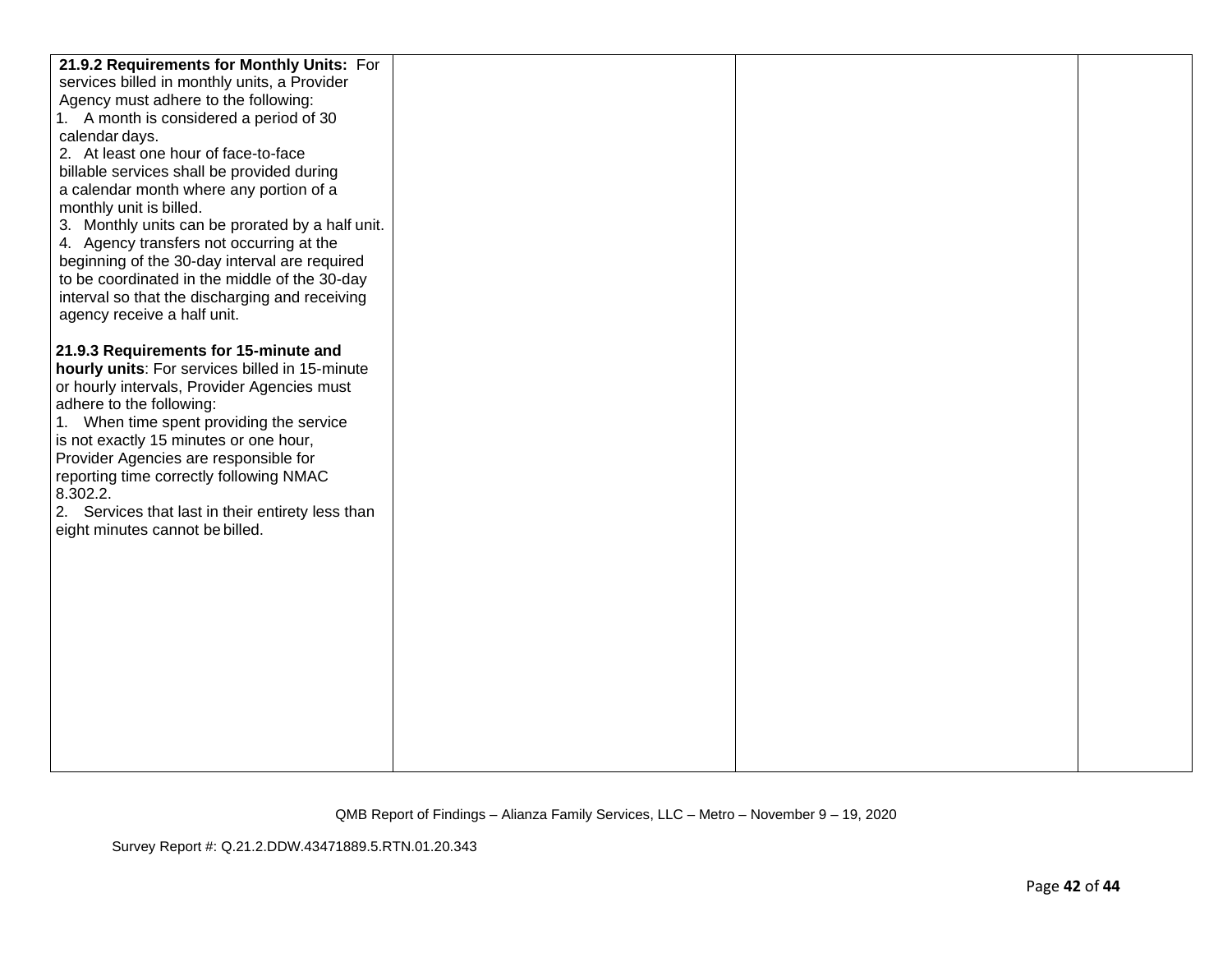

MICHELLE LUJAN GRISHAM Governor

DR. TRACIE C. COLLINS, M.D. Secretary-Designate

| Date:                                      | February 12, 2021                                                                                                               |
|--------------------------------------------|---------------------------------------------------------------------------------------------------------------------------------|
| To:<br>Provider:<br>Address:<br>State/Zip: | Ms. Debbie Kenny, Managing Member<br>Alianza Family Services, LLC<br>6620 Gulton Ct. NE Ste. C<br>Albuquerque, New Mexico 87109 |
| E-mail Address:                            | debbie@alianzafamilyservices.com                                                                                                |
| CC:<br>E-Mail Address:                     | Tim Shultz, Managing Member<br>tim@alianzafamilyservices.com                                                                    |
| CC:<br>E-Mail Address:                     | Daniel DePaula, Program Director<br>daniel@alianzafamilyservices.com                                                            |
| CC:<br>E-Mail Address:                     | Perry Pierce, Office Administrator<br>perry@alianzafamilyservices.com                                                           |
| Region:<br>Survey Date:                    | Metro<br>November 9 - 19, 2020                                                                                                  |
| Program Surveyed:                          | Developmental Disabilities Waiver                                                                                               |
| Service Surveyed:                          | 2018: Supported Living, Family Living, Customized In-Home Supports;<br><b>Customized Community Supports</b>                     |
| Survey Type:                               | Routine                                                                                                                         |
|                                            |                                                                                                                                 |

Dear Ms. Kenny:

The Division of Health Improvement/Quality Management Bureau has received, reviewed and approved the supporting documents you submitted for your Plan of Correction. The documents you provided verified that all previously cited survey Deficiencies have been corrected.

# **The Plan of Correction process is now complete.**

# **Furthermore, your agency is now determined to be in Compliance with all Conditions of Participation.**

To maintain ongoing compliance with standards and regulations, continue to use the Quality Assurance (self-auditing) processes you described in your Plan of Correction.

Consistent use of these Quality Assurance processes will enable you to identify and promptly respond to problems, enhance your service delivery, and result in fewer deficiencies cited in future QMB surveys.